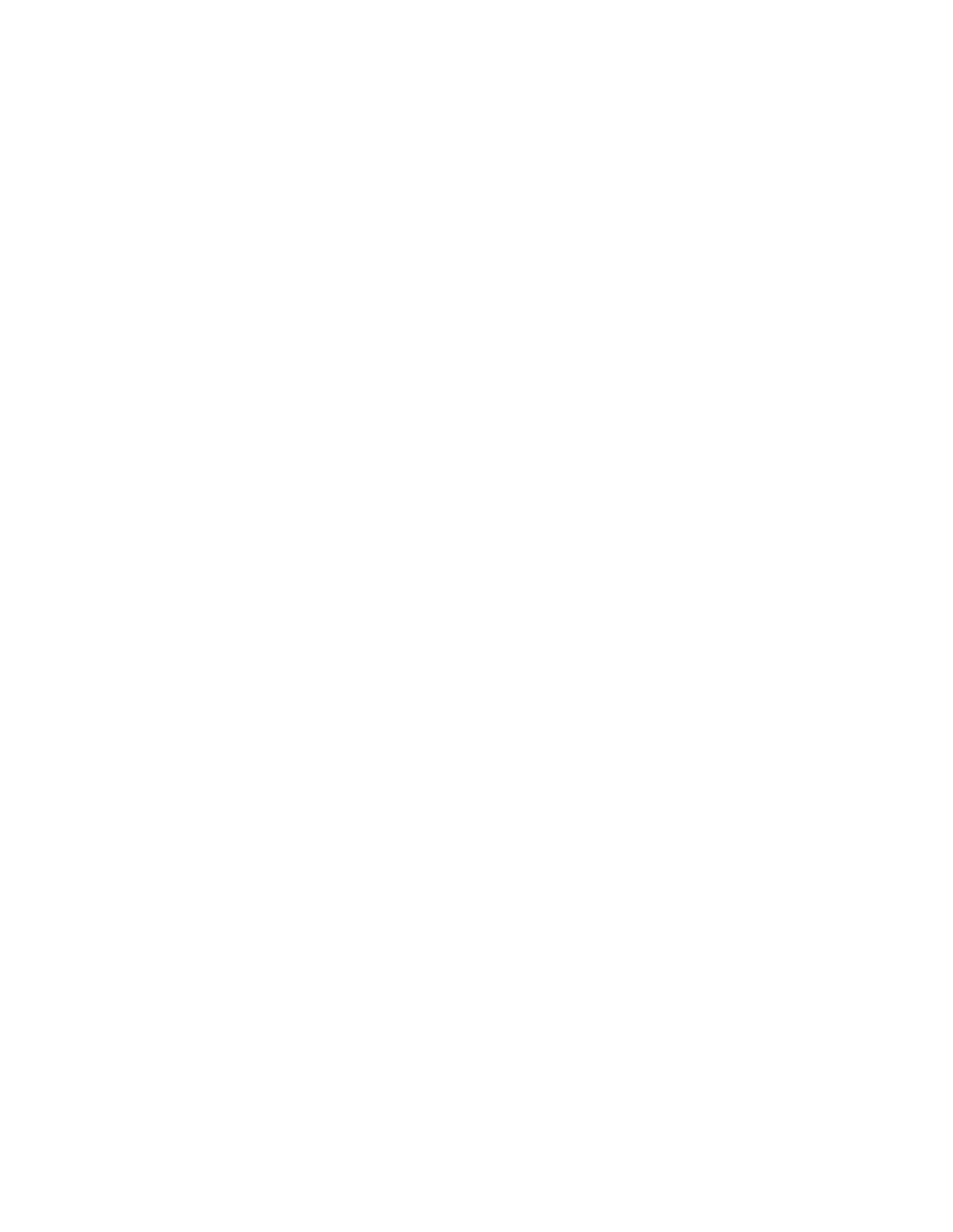# **Contents**

| HOW RENEWABLE ENERGY PRODUCTION FROM LANDFILL GAS WORKS 10<br>BENEFITS OF LANDFILL GAS RECOVERY FOR RENEWABLE ENERGY PRODUCTION  12 |    |
|-------------------------------------------------------------------------------------------------------------------------------------|----|
|                                                                                                                                     |    |
| BASELINE ASSUMPTIONS (CURRENT LANDFILL GAS PRODUCTION                                                                               |    |
|                                                                                                                                     |    |
|                                                                                                                                     |    |
| PROJECTION ASSUMPTIONS (LANDFILL GAS PRODUCTION INCLUDING YARD WASTE) 18                                                            |    |
|                                                                                                                                     |    |
|                                                                                                                                     |    |
| <b>EXAMINATION OF METHODS FOR HANDLING YARD WASTE  28</b>                                                                           |    |
|                                                                                                                                     |    |
|                                                                                                                                     |    |
|                                                                                                                                     |    |
|                                                                                                                                     |    |
|                                                                                                                                     |    |
|                                                                                                                                     |    |
|                                                                                                                                     |    |
| PURPOSE                                                                                                                             | 32 |
|                                                                                                                                     |    |
|                                                                                                                                     |    |
|                                                                                                                                     |    |
|                                                                                                                                     |    |
|                                                                                                                                     |    |
|                                                                                                                                     |    |
|                                                                                                                                     |    |
|                                                                                                                                     |    |
|                                                                                                                                     |    |
|                                                                                                                                     |    |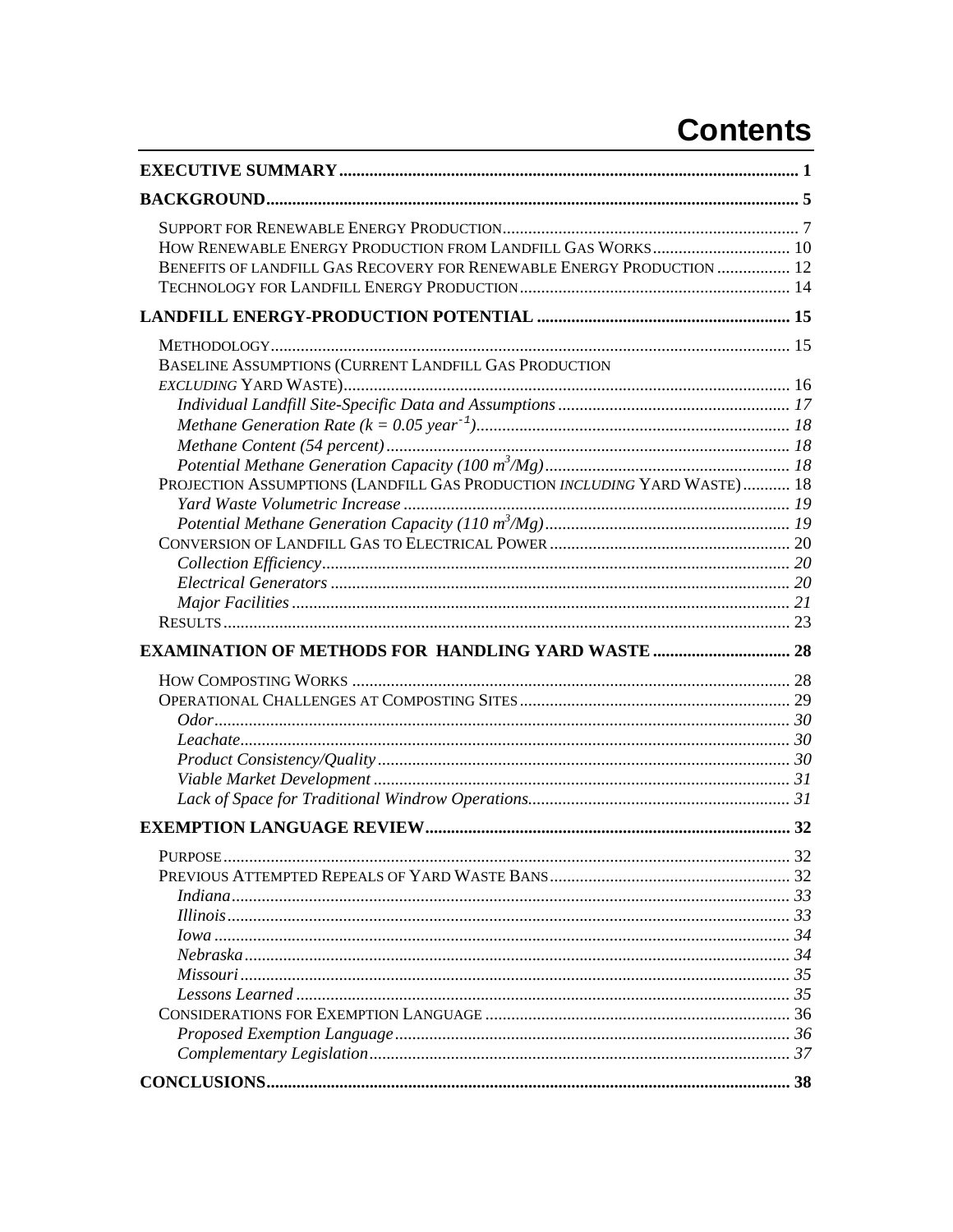| <b>ADDENDUM Landfill Emissions: The Relationship Between Landfill Gas Collection</b> |  |
|--------------------------------------------------------------------------------------|--|
|                                                                                      |  |
|                                                                                      |  |
|                                                                                      |  |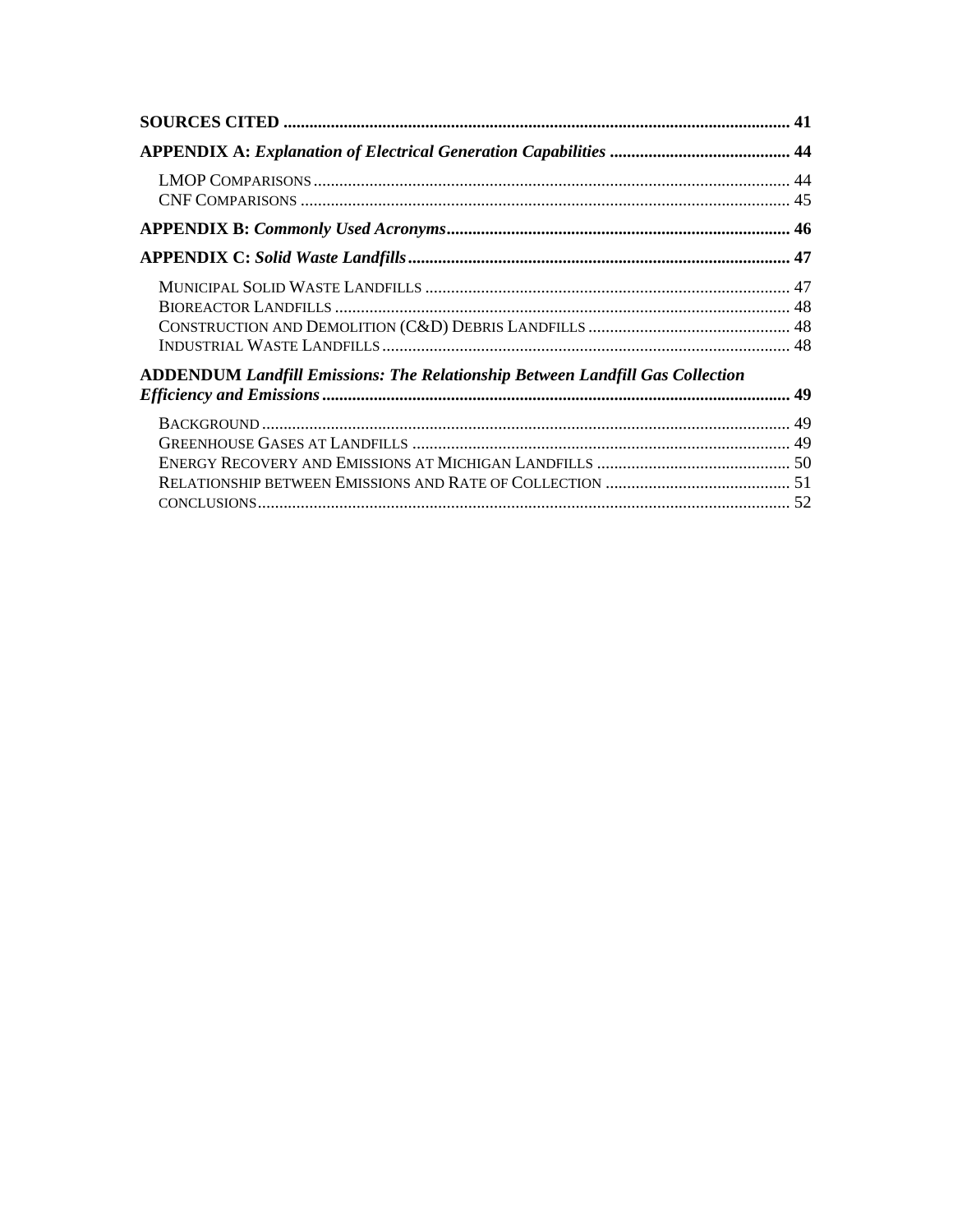Technological advances touch every part of our lives, often without our knowledge and in places we'd least expect. Landfills may be one of these overlooked occurrences. Landfills are most commonly considered the place where our garbage goes, but increasingly over the past decade they have become sources of renewable energy that can be generated from that waste.

While energy demands are expected to increase in the future, conventional capacity to meet those needs is uncertain. Consumers and policymakers are looking at renewable energy to fill the gap. Landfill energy is one such alternative. In order to meet growing energy needs, however, landfills will need an influx of organic matter such as grass and leaves, generally called "yard waste," to fuel energy production.

Currently, yard waste is prohibited in landfills in 23 states. Banning yard waste from landfills was considered a means of promoting composting and recycling. In Michigan, yard clippings have been banned from disposal in municipal solid waste landfills since March 1995.

However, the past decade has seen increasing operational challenges at compost sites, greater interest in renewable energy production, and enhanced technology for landfill energy recovery. As a result of these developments, a review of waste disposal policy and alternatives to the yard waste ban is warranted. This discussion will focus on the latter two developments, which have given rise to a new perspective on the disposal of yard waste and its potential for energy creation.

Given the increased public support for renewable energy and the national objective of reducing dependence on fossil fuels and foreign oil, it is appropriate to explore the benefits that would result from certain and specific exemptions to the yard waste ban for the production and practical use of renewable energy generated from landfill gas.

This study set out to examine potential increased renewable energy production from landfill gas in Michigan to determine whether an exemption for landfill energy-producing facilities under the existing yard waste ban would prove fruitful. Despite the complexity of the issue, a number of clear conclusions can be drawn from the research and modeling involved in this study.

- 1. The most noteworthy finding, which in part drives the entire discussion, is that there has been a paradigm shift in attitudes about recycling. No longer do policymakers and the public view compost as the only recyclable product of yard waste. Recycling yard waste can now yield two options: a soil amendment through composting *and* an energy source, a renewable resource, through landfill gas recovery technology.
- 2. The economic, political, and societal changes that Michigan (and the world) has seen over the past decade have spurred increased support for renewable energy. This report cites three very recent and significant developments.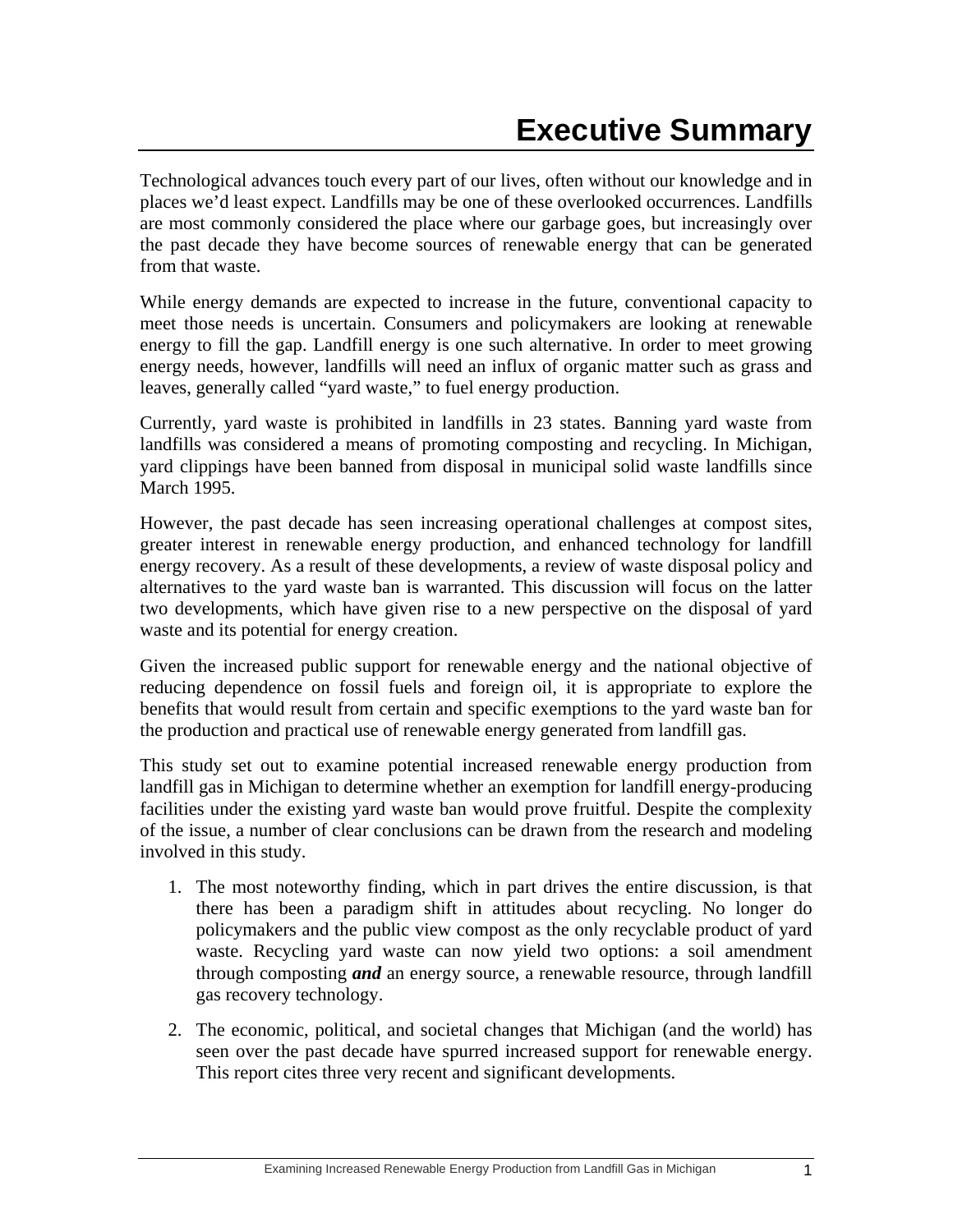- a. In January, 2007, *Michigan's 21st Century Electric Energy Plan* (MPSC 2007) demonstrated the need for additional electricity-generating resources by 2015 to meet increasing demands, preserve electric reliability, and provide affordable energy. **It is interesting that the modeling in the present study shows that if inputs are boosted, landfill energy-production facilities will be at peak capacity within 14 to 16 years—precisely when Michigan will need alternative energy sources the most.** The *21st Century Plan* recognizes landfill gas as a viable and economical form of renewable energy generation. Landfill gas is readily available and the fastest way to supplement current electricity generation.
- b. As recently as February 20, 2007, in a public speech referring to her State of the State initiatives, Michigan's governor discussed her plan to make Michigan a national leader in the production and use of alternative energy by investing more than \$100 million of public and private resources over the next three years in research and production of renewable energy sources (Office of the Governor 2007). In addition, she has called for 10 percent of the state's power to come from renewable sources within the next eight years. It cannot be stated more clearly: becoming a leader in alternative and renewable energy generation is one of the key strategies for improving Michigan's economy.
- c. Michigan's recently revised solid waste policy<sup>1</sup> declares that Michigan recognizes solid waste as a resource that should be managed to promote economic vitality, ecological integrity, and improved quality of life in a way that fosters sustainability. By recognizing solid waste as a resource, Michigan can more fully realize the economic, environmental, and social benefits of utilizing waste materials that still have inherent value.
- 3. Composting yard waste poses operational challenges that were not fully considered when Michigan's yard waste ban was implemented in 1995. In view of these challenges, the true costs of composting have yet to be realized. Additionally, the yard waste ban has produced mixed results. In many areas of the state a market for compost simply does not exist.
- 4. Among sources of waste that have not already been captured, yard waste has the highest organic content and fewest operational challenges to overcome to produce more landfill gas and therefore is an excellent candidate to introduce into landfills to boost energy production.
- 5. Since 1985, landfill gas recovery technology has advanced into a viable renewable energy option. Forward-thinking companies have begun to harness methane to produce energy by installing collection piping as each landfill cell (portion of facility) is filled, not after it is filled. This development has demonstrated the vast potential of landfill energy-production facilities and provides the basis for the current discussion.

<sup>1</sup> Consensus was reached with stakeholders and the Michigan Department of Environmental Quality (MDEQ) on the updated Solid Waste Policy on May 24, 2007. The updated Solid Waste Policy is available on the MDEQ website at *http://www.michigan.gov/deq* by navigating to "Waste" and "Solid Waste."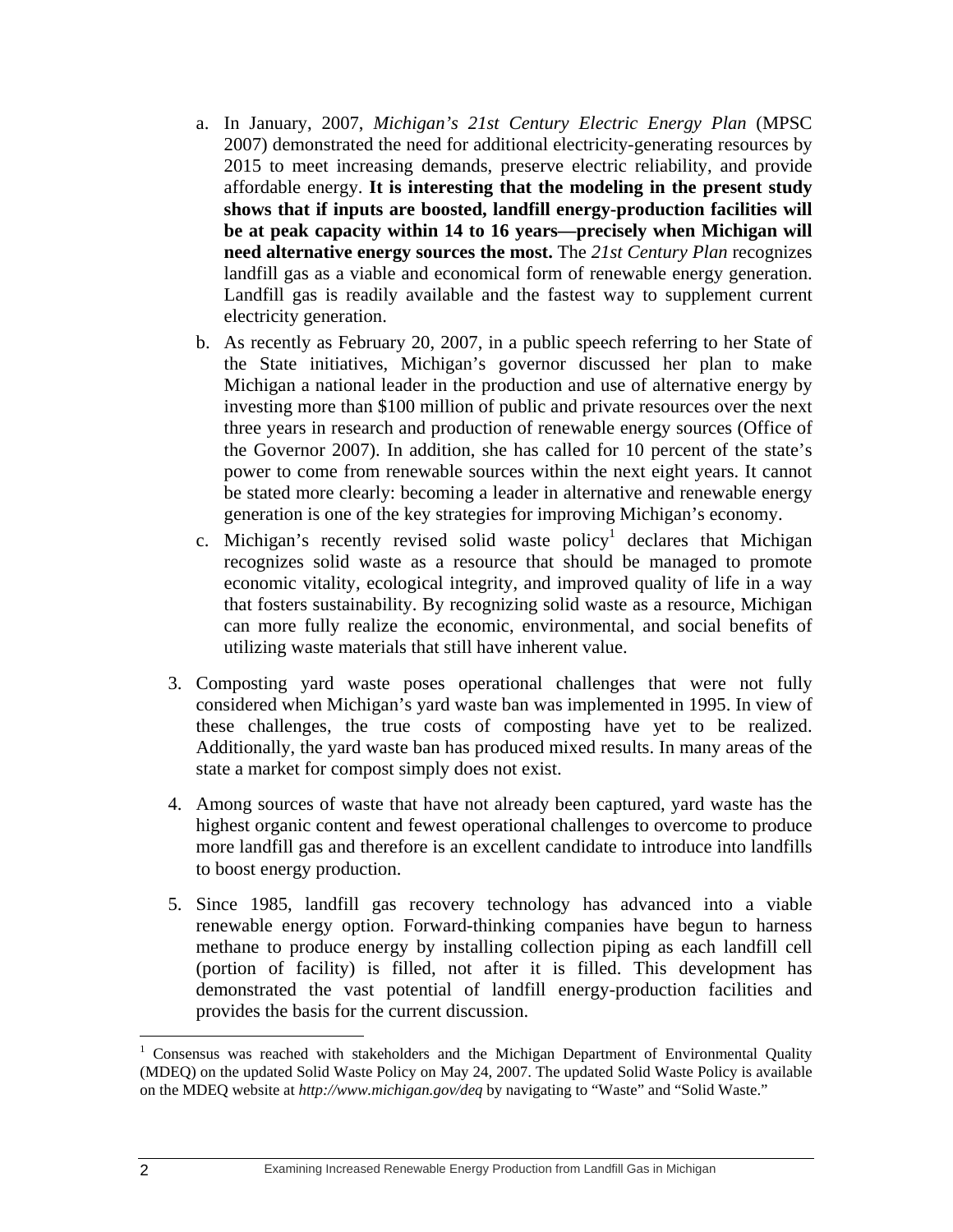- 6. A key finding, based on existing landfill energy-production facilities and modeling, is that adding yard waste to landfills can increase the creation of renewable energy. Modeling shows that we can capture even more power than we are currently producing.
- 7. In sum, the energy-production capacity of landfills in Michigan clearly can be improved by the reintroduction of organic yard waste material. Specifically, the results of this study<sup>2</sup> warrant the following conclusions:  $3$ 
	- a. Currently, 20 Michigan Type II landfills operate as landfill energy-production facilities with an equivalent of 188.8 megawatts  $(MW)^4$  of renewable energy capacity.
	- b. There are 12 more Michigan landfills with the current potential to produce an additional 36.8 MW of renewable energy capacity.
	- c. By 2015 and with the addition of yard waste disposal in Michigan landfills currently operating landfill energy-production facilities, an increase in renewable energy capacity of 41 percent over current levels, or the equivalent of 265.6 MW, is projected.
	- d. By 2015 and with the addition of yard waste disposal and development of all potential landfill energy-production facilities, an increase in renewable energy capacity of 67 percent over current levels, or the equivalent of 315.2 MW, is projected.
	- e. Landfill gas-to-energy projects provide unparalleled reliability and availability as a renewable energy source. As long as there is solid waste, there will be landfill gas that can produce methane fuel. Additionally, landfills can provide a long-term energy source, as they produce gas for 20 to 30 years after closure.
	- f. Peak years for energy production from landfills at current status fall between 2014 and 2016, precisely when Michigan is forecasted to need new energy sources.
	- g. Landfill gas is a sustainable source of renewable energy, derived from landfill biomass that does not significantly limit overall landfill capacity. It is estimated that as a result of the decomposition process, yard waste loses half of its weight and 50 to 75 percent of its volume (Miller 2006; Wilson and Feucht 2004).
- 8. Attempts to repeal the yard waste ban in other states have met with mixed results for a variety of reasons. Recently, however, policymakers in other states have become more amenable to considering exemptions. It is time to revisit this policy in Michigan to examine whether it is producing beneficial results.

<sup>2</sup> For a full review of the study including parameters and results, please see the *Landfill Energy Production Potential* section of this report.

 $3$  See Appendix A for comparison to similar study results.

<sup>4</sup> See Appendix B for a list of commonly used acronyms.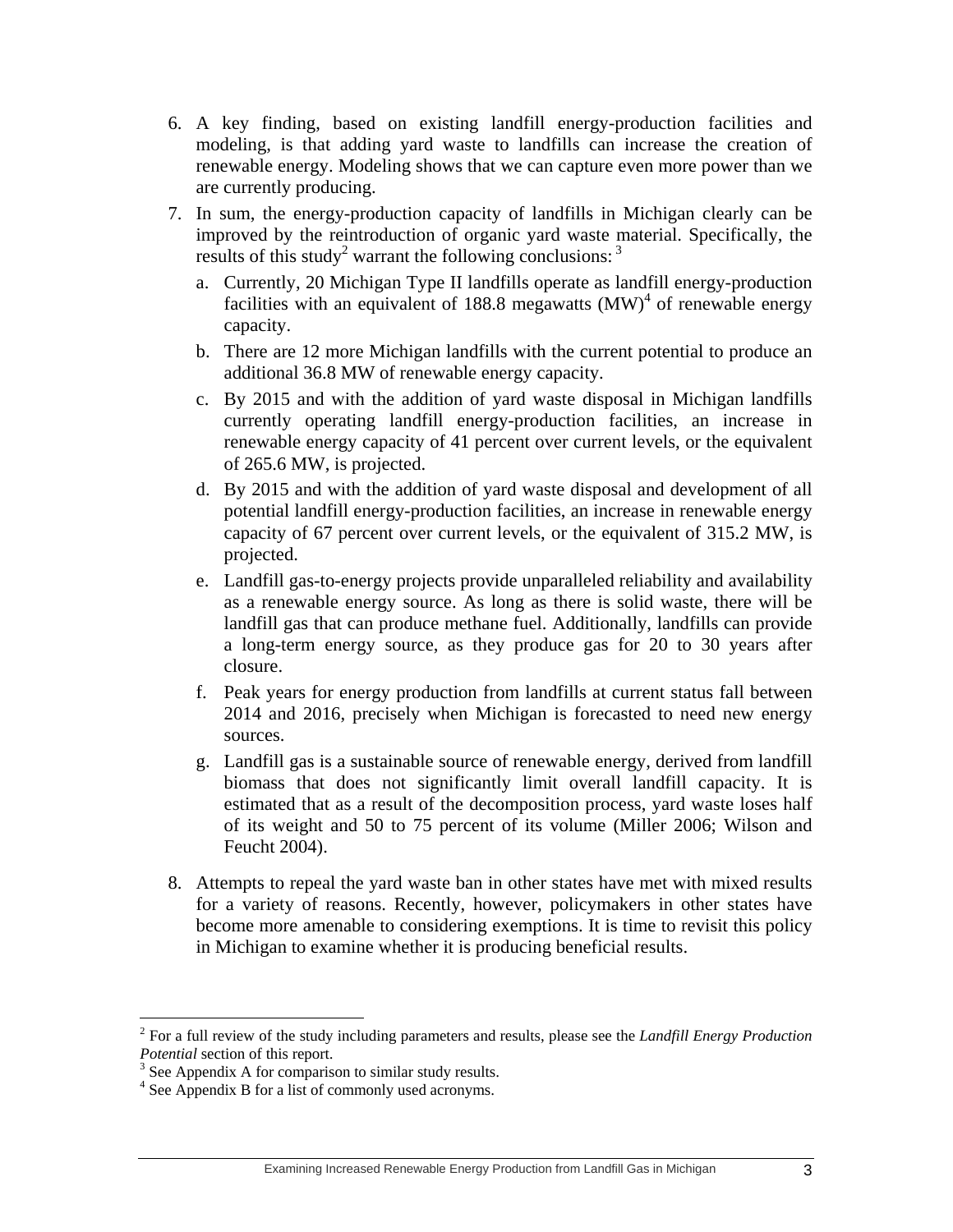Based on analysis of current landfill energy-production capacity, landfills should be considered a source for reliable, sustainable, renewable energy. However, if landfill energy-production technology is to play a role in helping Michigan meet its future energy needs and improve its economy, we must first boost creation of landfill gas so that more renewable energy can be produced. The quality and quantity of landfill gas is directly related to the organic content of the waste input into the system. One way to increase the organic waste stream is to allow yard waste back into landfills. There are, of course, other means to this end, but none as intuitively simple because yard waste has the highest amount of organic content available in the non-landfilled waste stream.

Given the present convergence of attitude shifts, technological improvements, and the national goal of reducing dependence on fossil fuels and foreign oil, it is appropriate to explore the benefits that would result from specific exemptions to the yard waste ban for the production and utilization of renewable energy generated from landfill gas. A targeted exemption to Michigan's yard waste ban to allow more organic materials into the energycreation process would optimize production of renewable energy from landfill gas.

Based on this report's findings and to encourage landfill gas-to-energy production, it is recommended that an exemption to the yard waste ban be explored. This exemption should establish criteria for landfill energy-production facilities (LEPFs) similar to those that other states have adopted or are currently considering. It should be noted that proposed regulations are in addition to all those that traditional landfill operators already must meet by law to safeguard public health and safety. These proposed standards would set up the collection design criteria for a facility to qualify for the yard waste ban exemption as an LEPF and require a legitimate collection system and practical end use.

There is a readily available supply of renewable power from landfill gas-to-energy technology. In the near term, this study shows that potential for a 30 percent increase in renewable energy production can be realized through two simple actions:

- Reintroduce yard waste into the municipal waste stream to be received at facilities designated as a LEPF, and
- Develop all landfill gas collection potential.

Now is the time to consider an exemption to the yard waste ban for landfill energyproducing facilities to capitalize on the benefits they can produce: job creation, a healthier environment, and renewable energy production consistent with energy policies like the *Michigan 21st Century Electric Energy Plan.*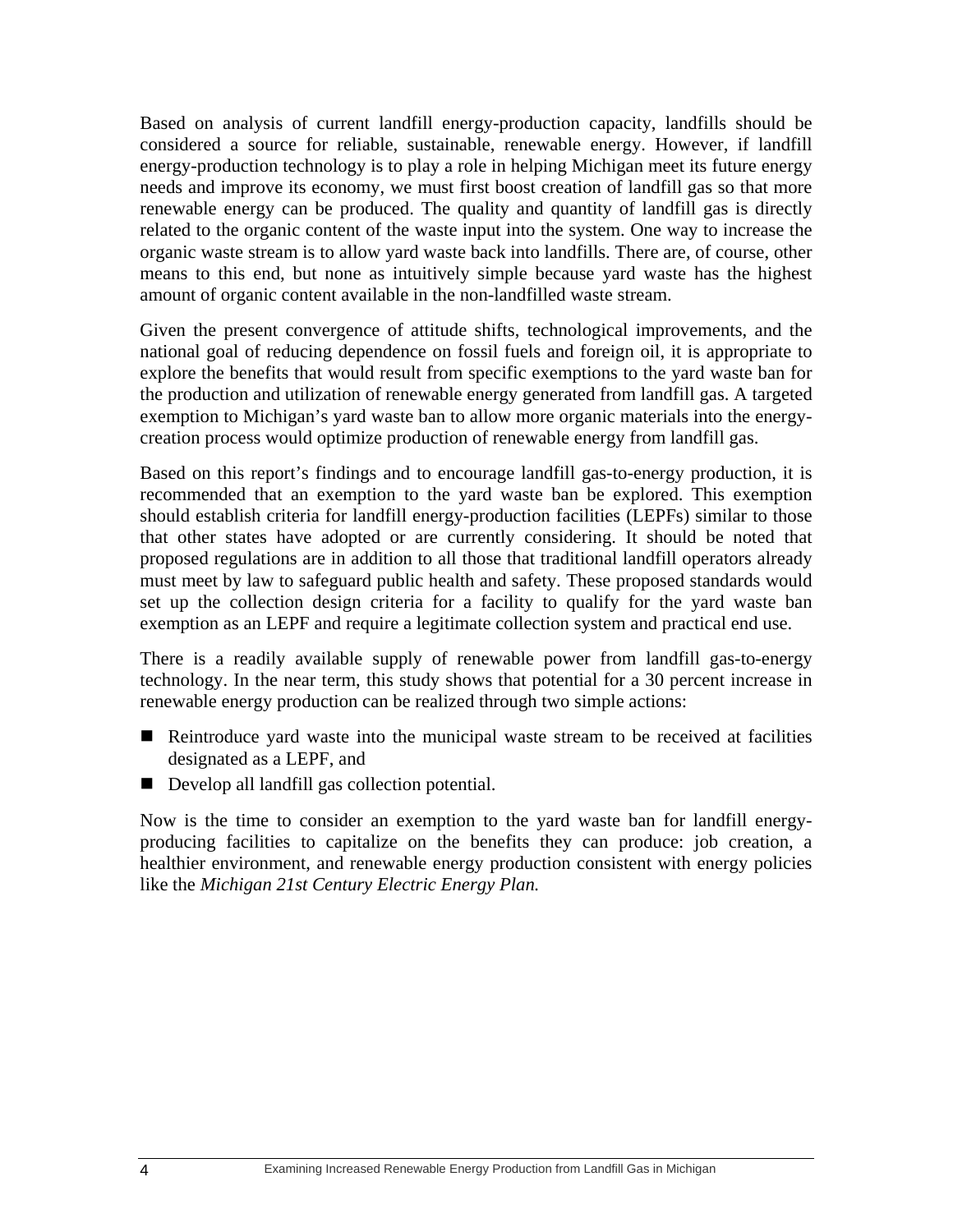Faced with rising energy demands and uncertainty about the ability of conventional capacity to meet those needs, both consumers and policymakers are looking at renewable energy to step in and fill the gap. Renewable energy from landfill gas is one alternative. However, in order to meet growing energy needs landfills will need an influx of organic matter such as grass and leaves, commonly called "yard waste," to fuel energy production.

Currently, yard waste is prohibited in landfills in 23 states (see Exhibit 1). Banning yard waste from landfills was seen as a means of promoting composting and recycling. In Michigan, yard clippings have been banned from disposal in municipal solid waste landfills since March 1995.

| <b>EXHIBIT 1</b>                                     |
|------------------------------------------------------|
| States with a Yard Waste Ban and Landfill Gas Energy |
| Projects and/or Candidate Sites                      |

| <b>State</b>          | Details of ban                                                                                                                                                     | <b>Landfill Gas</b><br><b>Energy Projects</b> | <b>Landfill Gas Energy</b><br><b>Candidate Landfills</b> |
|-----------------------|--------------------------------------------------------------------------------------------------------------------------------------------------------------------|-----------------------------------------------|----------------------------------------------------------|
| Arkansas              | Leaves and grass (AR Regulation 22)                                                                                                                                | 2                                             | $\overline{4}$                                           |
| Connecticut           | Grass clippings only. Adopted in 1995.                                                                                                                             | 2                                             | 7                                                        |
| Florida               | Yard waste                                                                                                                                                         | 12                                            | 20                                                       |
| Georgia               | Yard waste                                                                                                                                                         | 8                                             | 21                                                       |
| <b>Illinois</b>       | Yard waste                                                                                                                                                         | 34                                            | 25                                                       |
| Indiana               | Leaves, grass, and woody vegetative<br>matter. Adopted in 1997.                                                                                                    | 16                                            | 16                                                       |
| lowa                  | Yard waste                                                                                                                                                         | $\overline{4}$                                | 12                                                       |
| Maryland              | Separately collected loads of yard<br>trimming are banned from disposal.                                                                                           | 5                                             | 8                                                        |
| <b>Massachusetts</b>  | Leaves in 1992, all other yard waste in<br>1993 including grass clippings, weeds,<br>garden materials, shrub trimmings, and<br>brush one-inch or less in diameter. | 17                                            | $\overline{4}$                                           |
| Michigan <sup>5</sup> | Yard waste                                                                                                                                                         | 27                                            | 9                                                        |
| Minnesota             | Effective in 1995.                                                                                                                                                 | $\overline{4}$                                | 8                                                        |
| Missouri              | Solid Waste Law bans yard waste as of<br>January 1992.                                                                                                             | $\overline{7}$                                | 18                                                       |
| Nebraska              | Effective in 1994 (banned from April 1 to<br>November 30).                                                                                                         | $\mathbf{1}$                                  | 5                                                        |
| New Hampshire         | Yard waste                                                                                                                                                         | 6                                             | N/A                                                      |
| New Jersey            | Leaves only                                                                                                                                                        | 14                                            | 3                                                        |
| North Carolina        | As of January 1, 1993, banned in<br>landfills.                                                                                                                     | 13                                            | 35                                                       |
| Ohio                  | Yard waste restriction for solid waste<br>facilities effective November 30, 1994.                                                                                  | 17                                            | 24                                                       |

<sup>5</sup> Please see Appendix A for comparison to other data.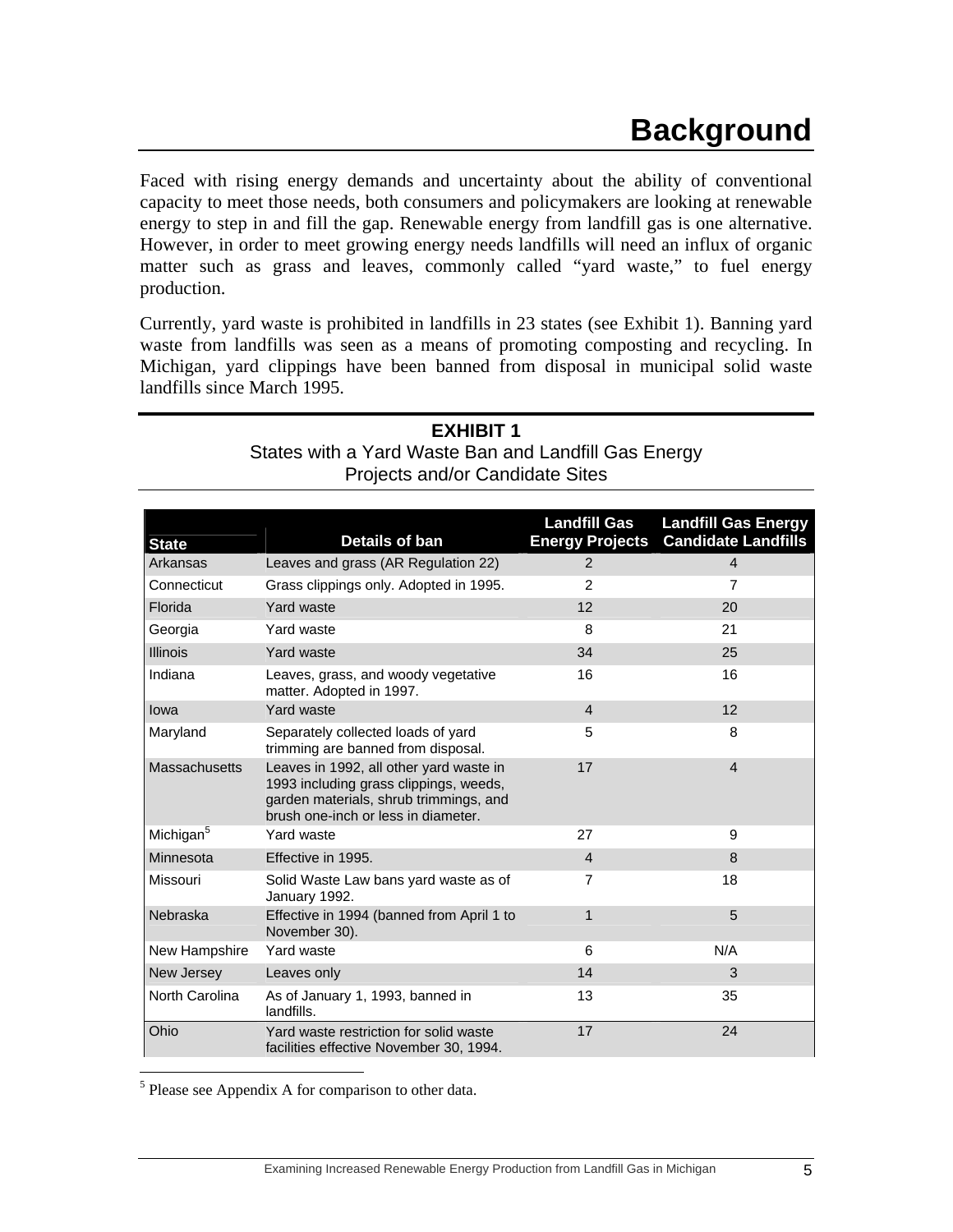| <b>State</b>   | Details of ban                                                | <b>Landfill Gas</b><br><b>Energy Projects</b> | <b>Landfill Gas Energy</b><br><b>Candidate Landfills</b> |
|----------------|---------------------------------------------------------------|-----------------------------------------------|----------------------------------------------------------|
| Oregon         | No details are available.                                     | 4                                             | 5                                                        |
| Pennsylvania   | Applicable for truckloads containing<br>more than 50% leaves. | 26                                            | 17                                                       |
| South Carolina | Includes landscaping debris.                                  | 5                                             | 18                                                       |
| South Dakota   | Yard waste                                                    | 0                                             | $\mathcal{P}$                                            |
| West Virginia  | Enacted in 1997.                                              | 0                                             | 8                                                        |
| Wisconsin      | Enacted in 1993.                                              | 2                                             | 10                                                       |

SOURCE: DSM Environmental Services Inc., 2004, using data from *U.S. Recycling Laws*, 2004 edition (Raymond Communications) and *Biocycle*, State of Garbage in America, March 2004; EPA LMOP 2007.

According to U. S. Environmental Protection Agency (EPA) estimates for 2005, yard waste constitutes 13 percent of the total waste stream. See Exhibit 2 for typical composition of yard waste.





While the yard waste ban was expected to boost recycling and save landfill space, issues have developed over the course of time that suggest a review of the policy to provide alternatives to the ban is needed. These issues include but are not limited to: growing operational challenges at compost sites, increasing interest in renewable energy production, and enhanced technology for landfill energy recovery.

This study will focus on the latter two issues, which are of utmost importance and relevance in light of a contemporary shift in perspective. No longer are we viewing compost as the only recyclable product of yard waste. Recycling yard waste can now yield two options: a soil amendment through composting, *and* an energy source through landfill gas recovery technology. Even the recently updated draft Michigan solid waste policy expands the concept of recycling to recognize waste as a resource to be used in all its forms.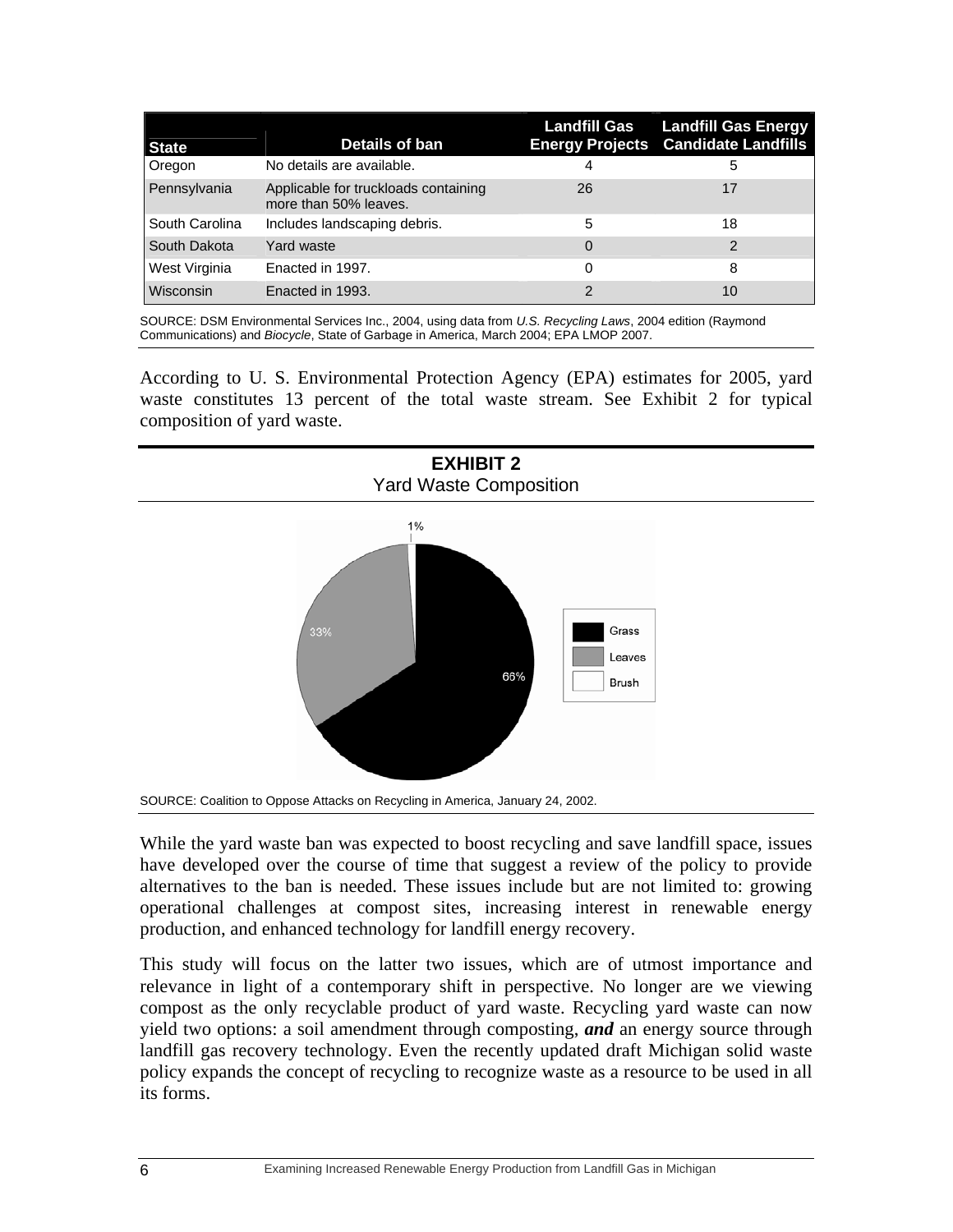### **SUPPORT FOR RENEWABLE ENERGY PRODUCTION**

As recently as February 20, 2007, in a public speech referring to her State of the State initiatives, Michigan's governor discussed her plan to make Michigan a national leader in the production and use of alternative energy by investing more than \$100 million of public and private resources over the next three years in research and production of renewable energy sources<sup>6</sup> (Office of the Governor 2007). In addition, she has called for 10 percent of the state's power to come from renewable sources within the next eight years.

It cannot be stated more clearly: Michigan's becoming a leader in alternative and renewable energy generation is one of the key strategies for improving Michigan's economy. In January, 2007, Governor Granholm released a policy document titled *Michigan's 21st Century Electric Energy Plan*, which outlines, among other ideas, recommendations for supplying power to meet electrical needs throughout the state into 2025 (MPSC 2007). The process of developing this plan has led to the recognition of landfill gas as a viable and economical form of renewable energy generation. Some of the noteworthy and relevant highlights include the following:

- Extensive review of Michigan's electric utility industry demonstrates the need for additional electricity generating resources to meet increasing demands, preserve electric reliability, and provide affordable energy over the next 20 years.
	- Michigan's total electricity generation requirements are expected to grow at an annual average rate of 1.3 percent from 2006 to 2025. Summer peak electricity demand is likewise expected to grow at an annual average rate of 1.2 percent over the same period. This indicates that additional generating resources will be required in the near term, and, as annual load growth of 1.2 percent continues, in the long term as well. Exhibit 3 displays these trends.

<sup>&</sup>lt;sup>6</sup> Renewable energy means energy generated by solar, wind, geothermal, biomass (including waste-toenergy and landfill gas) or hydro electric sources.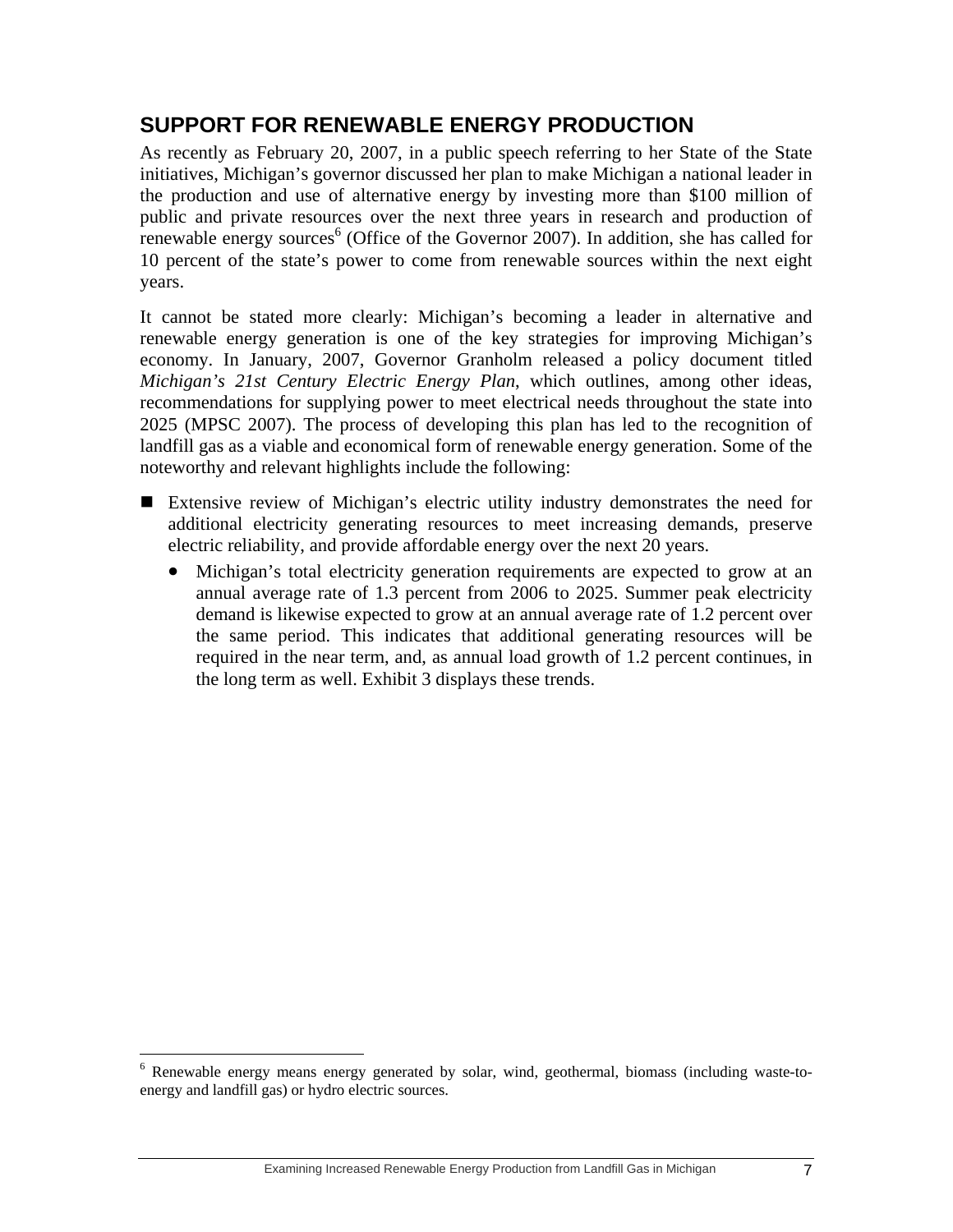**EXHIBIT 3**  Forecasted Energy Needs 40,000 **Capacity Need Forum Demand Projection** 35,000 30,000 25,000 21<sup>st</sup> Century Energy Plan Demand Projection 20,000 15,000 10,000 5,000 Forecast 0 1990 1995 2000 2005 2010 2015 2020 2025

SOURCE: *Michigan's 21st Century Electric Energy Plan*, 2007 (prepared by Demand Workgroup, November 2006).

• Reliability modeling indicates that additional resources (from renewables, energy efficiency programming, or short-term generation options) will be needed to meet Michigan's electric needs by 2009, and additional baseload generation will be needed as soon as practicable but no later than 2015.

Reliance upon our old methods of providing electricity will not suffice for the future for a variety of reasons.

- Coal-fired plants are the major stationary source of carbon dioxide—the primary component of greenhouse gas. Michigan's coal-fired generating units emit an estimated 40 percent of the state's total emissions. While there are no known state proposals to curb carbon dioxide, discussion at the federal level has increased, and it would be prudent to consider that greenhouse gas controls could emerge in the near future. Carbon dioxide emissions regulation could raise the cost of electricity produced by conventional coal units by 1.5 to 2.0 cents per kilowatt-hour.
- Approximately 3 percent of the total electricity currently sold to Michigan utility customers is generated by renewable energy sources (see Exhibit 4). The recommended target is a minimum of 10 percent of total electricity generation from qualifying renewable resources by the end of 2015.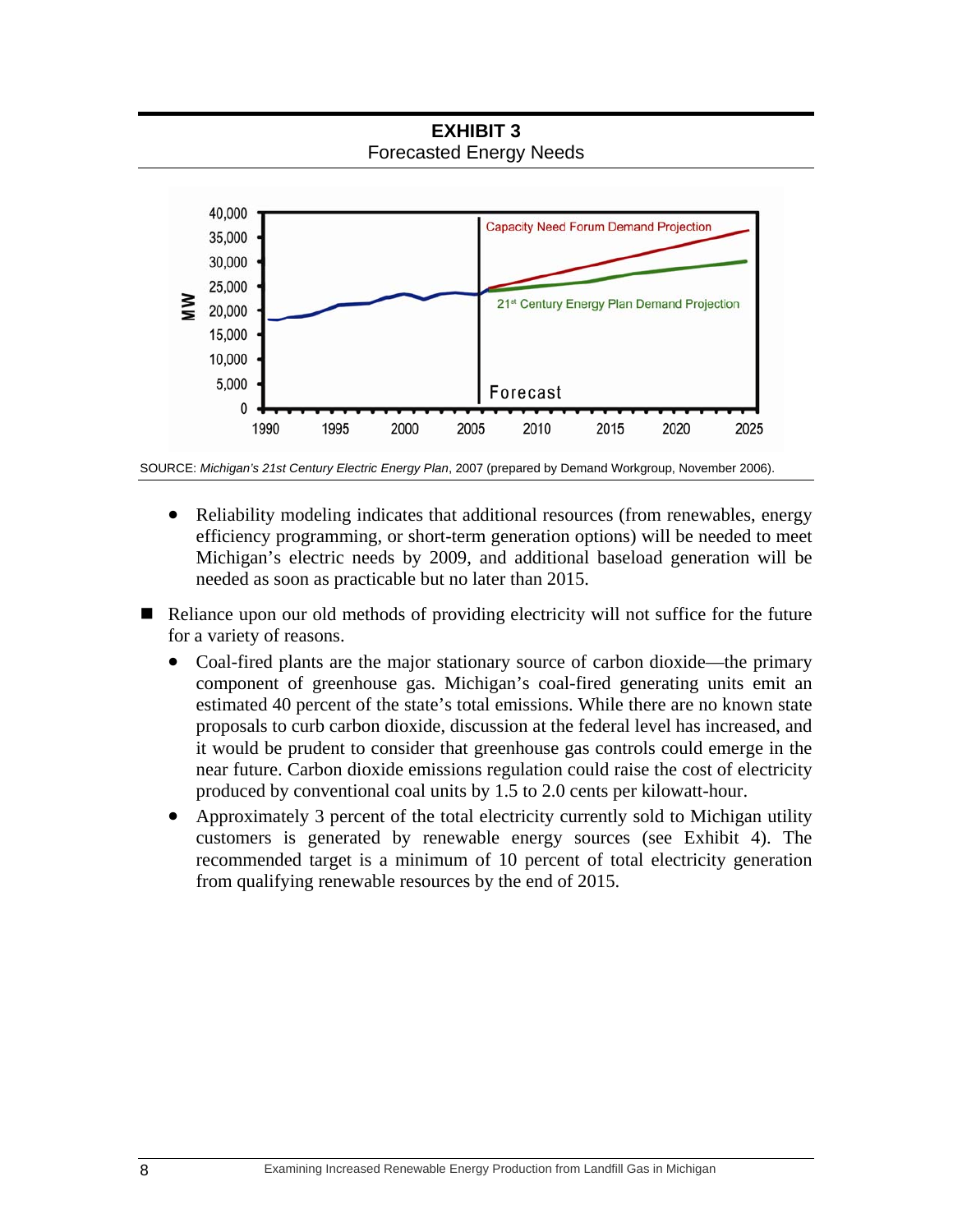

Other states recognize the importance and potential of landfill gas as well. Governor Edward Rendell of Pennsylvania, for example, has focused efforts on capturing landfill gas to pipe it directly to serve businesses in order to keep jobs in Pennsylvania. Under the governor's direction, the state has provided strong financial support to encourage landfill gas reuse projects with the investment of more than \$3.87 million in grant funding. Landfill gas was included as a preferred energy source in Pennsylvania's Alternative Energy Portfolio Standard created by Governor Rendell and the state legislature. Pennsylvania is home to 24 operational gas-to-energy projects (State of Pennsylvania 2007).

Governor Rendell notes that "landfill gas-to-energy projects showcase a few of the many ways Pennsylvania government and industry are responding to our call to build a clean energy future using fuels made in Pennsylvania" (State of Pennsylvania, 2007).

Michigan's recently updated solid waste policy speaks clearly and positively about recycling and utilizing waste, and therefore sets the stage for examining a yard waste ban exemption. The solid waste policy statement declares that Michigan recognizes solid waste as a resource that should be managed to promote economic vitality, ecological integrity, and improved quality of life in a way that fosters sustainability. By recognizing solid waste as a resource, Michigan can more fully realize the economic, environmental, and social benefits of using waste materials that still have inherent value. These opportunities include job creation, renewable energy production, and a healthier environment (MDEQ/WHMD, May 24, 2007).

As the solid waste policy implies, our world and our perspectives on recycling have changed considerably and in a variety of ways since the 1990s, when both the yard waste ban and the most recent policy for solid waste were established. Laws and regulations, technology, and even Michigan's economy have advanced. This transformation, as well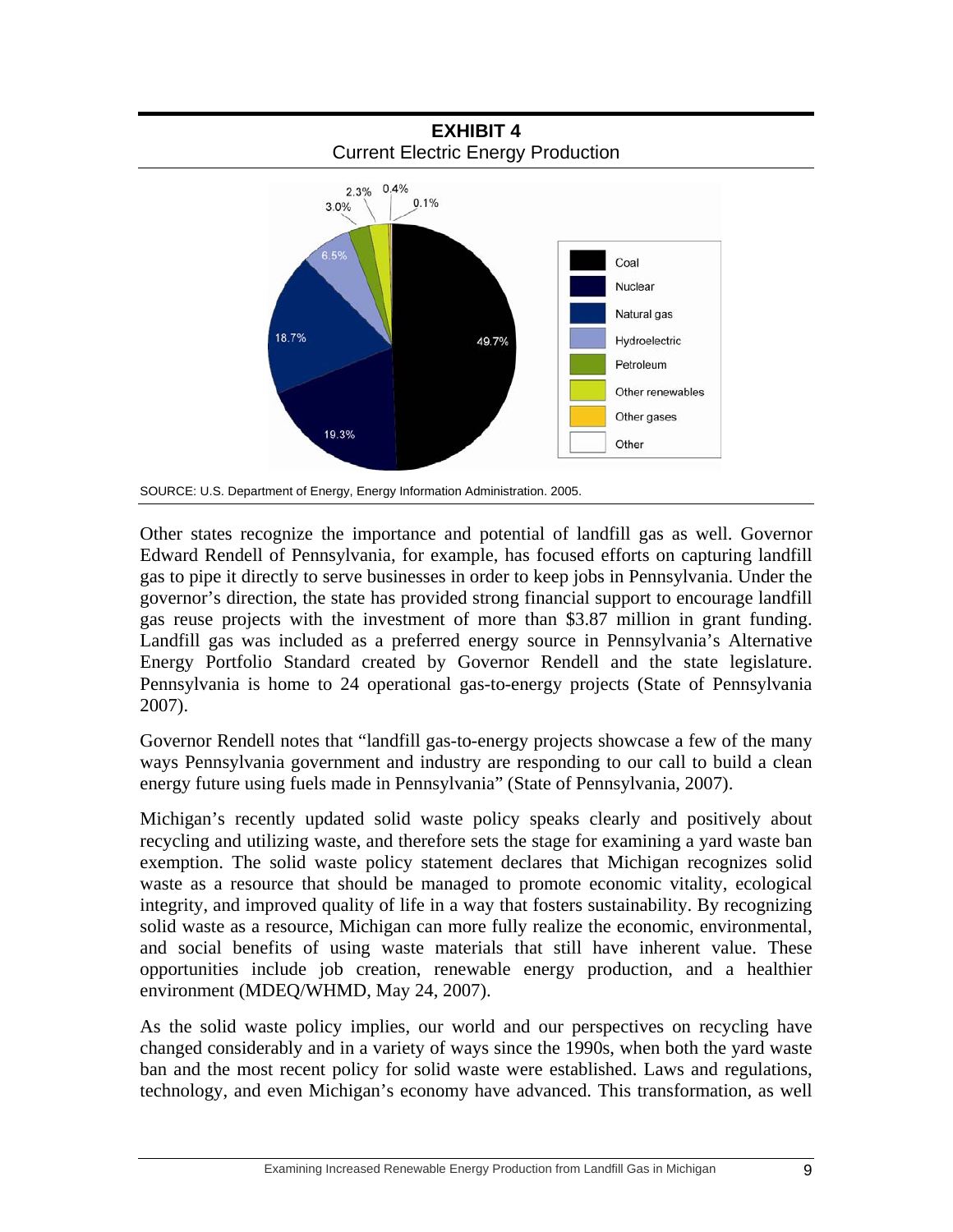as the desire to improve the way we manage solid wastes and create and use energy, has prompted Michigan's government to revisit both its solid waste and energy policies and update them to meet the challenges Michigan faces today and in the foreseeable future.

### **HOW RENEWABLE ENERGY PRODUCTION FROM LANDFILL GAS WORKS**

We are all familiar with how our trash gets to the landfill, but less familiar with what happens to it once it reaches its final destination. (For background information on solid waste landfills, please see Appendix C.) Once refuse is in a landfill it begins to decompose (see Exhibit 5 for varying decomposition rates). The decomposing materials within landfills create gases that can be used to create renewable energy. Landfill gas consists of about 50 percent methane  $(CH<sub>4</sub>)$ , the primary component of natural gas; about 50 percent carbon dioxide  $(CO_2)$ ; and a small amount of non-methane organic compounds. Methane gas occurs naturally in landfills when organic waste materials (such as food, natural fibers, grass, leaves, etc.) decompose. Municipal solid waste landfills are the largest source of human-related methane emissions in the United States, accounting for about 25 percent of these emissions in 2004 (EPA 2007).

| <b>DUUUIIIPUUIIIUII TIIIIUU</b> |                           |
|---------------------------------|---------------------------|
|                                 |                           |
| <b>Type of material</b>         | <b>Decomposition time</b> |
| Banana peel                     | $2-10$ days               |
| Cotton rags                     | $1-5$ months              |
| Paper                           | 2-5 months                |
| Rope                            | 3-14 months               |
| Orange peels                    | 6 months                  |
| Yard waste                      | 9 months-3 years          |
| Wool socks                      | $1-5$ years               |
| Cigarette filters               | $1-12$ years              |
| Milk cartons                    | 5 years                   |
| Plastic bags                    | $10-20$ years             |
| Leather shoes                   | $25 - 40$ years           |
| Nylon fabric                    | $30 - 40$ years           |
| Styrofoam cup                   | $1-100$ years             |
| Plastic 6-pack holder rings     | 450 years                 |

**EXHIBIT 5**  Decomposition Times

SOURCE: California Waste Management Bulletin data in Keep California Beautiful. 2007.

The failure to capture methane emissions from landfills represents a lost opportunity to use a significant energy resource. This gas can be recovered, processed, and used as an alternative to natural gas in one of two ways:

**As a "direct-use" fuel.** Methane gas is recovered by wells placed vertically or horizontally in the landfill, transported via a network of pipes to an on-site processing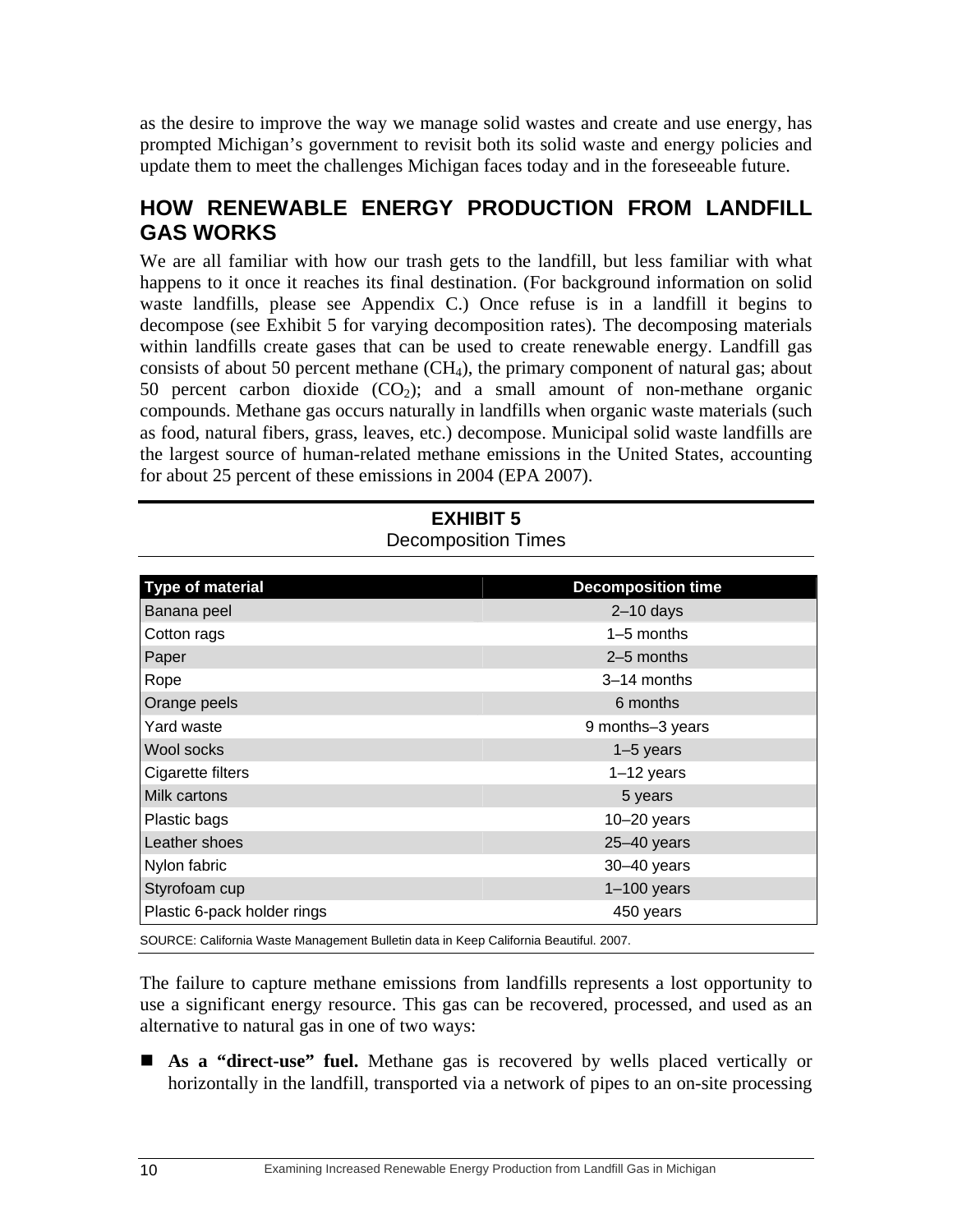facility, and then piped to nearby industrial plants. Typically, the gas is used to fuel boilers, burners, or other combustion equipment, as shown in Exhibit 6.

 **As a means of generating electricity.** Recovered methane gas can be used to fuel engine generators that produce electricity on-site at the landfill. This electricity is then sold to a local utility or other electrical consumers. Exhibit 7 depicts this process.



**EXHIBIT 7**  Recovered Methane Gas Production Pathway for Electrical Consumers

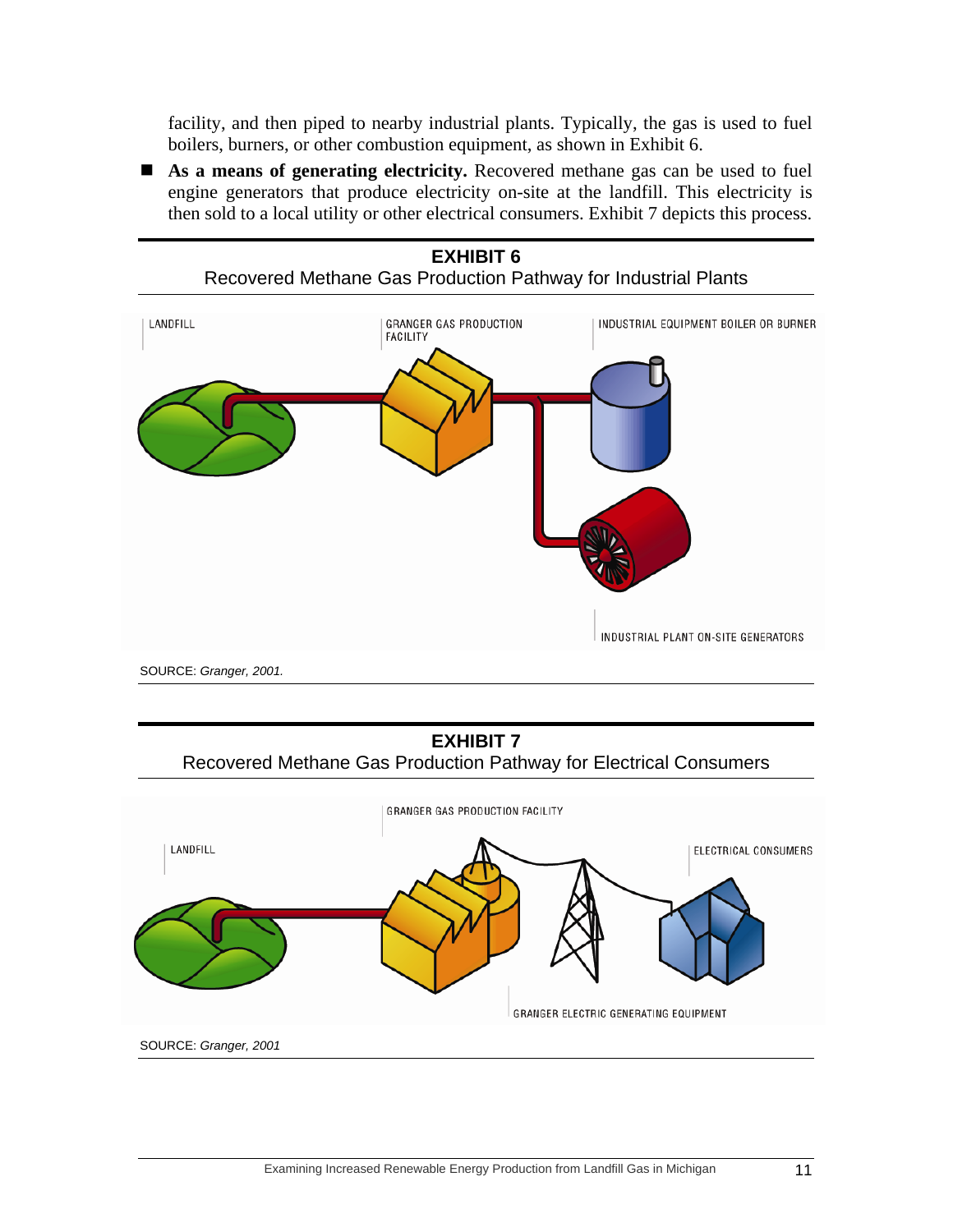In fact, many forward-thinking landfill companies harness or collect the methane produced from the landfill and use it to generate electricity. These projects are partnerships with landfills and landfill gas project developers such as DTE Energy, Waste Management, Granger III & Associates (Granger), Landfill Energy Systems, and North American Natural Resources. Landfill gas projects have been around since the late 1970s, providing renewable energy in the form of electricity and alternative fuel to residents, businesses, and industry. In 1985 Granger developed the first landfill gas-to-energy facility in Michigan, a project that provided fuel for a nearby industrial plant. Several years later, the project was converted to supply electricity generated from landfill-derived methane gas to Consumers Energy, one of the nation's largest utilities. Landfill gas serves as the "baseload renewable" for many "green power" programs, providing online availability exceeding 90 percent (EPA 2007).

## **BENEFITS OF LANDFILL GAS RECOVERY FOR RENEWABLE ENERGY PRODUCTION**

As both Michigan's energy plan and solid waste policy indicate, using landfill gas recovery for renewable energy production can provide economic, environmental, and social benefits. The EPA also recognizes landfill gas-to-energy projects as a positive opportunity (EPA/LMOP 2007). The EPA states that landfill gas utilization projects have the following benefits:

- Involvement of citizens, nonprofit organizations, local governments, and industry in sustainable community planning and creating partnerships
- Cleaner air
- Renewable energy
- Economic development
- $\blacksquare$  Improved public welfare and safety
- Reductions in greenhouse or global warming gases

The EPA proposes that linking communities with innovative ways to deal with their landfill gas will help these communities enjoy increased environmental protection, better waste management, and responsible community planning. To support these efforts, the EPA offers a voluntary assistance and partnership program dedicated to promoting the use of landfill gas as a renewable, green energy source. The Landfill Methane Outreach Program (LMOP) helps businesses, states, energy providers, and communities protect the environment and build a sustainable future by preventing emissions of methane through the development of landfill gas energy projects.

From other perspectives, too, recovering methane gas from landfills can be a compelling option (Granger 2001). Methane:

- Is a renewable source of energy. As long as there is solid waste, there will be methane. Landfills continue producing the gas for 20 to 30 years after closure.
- Doesn't deplete our natural resources like other energy-generation methods.
- Generally costs less to collect and process than natural gas.
- Burns much cleaner than conventional energy sources.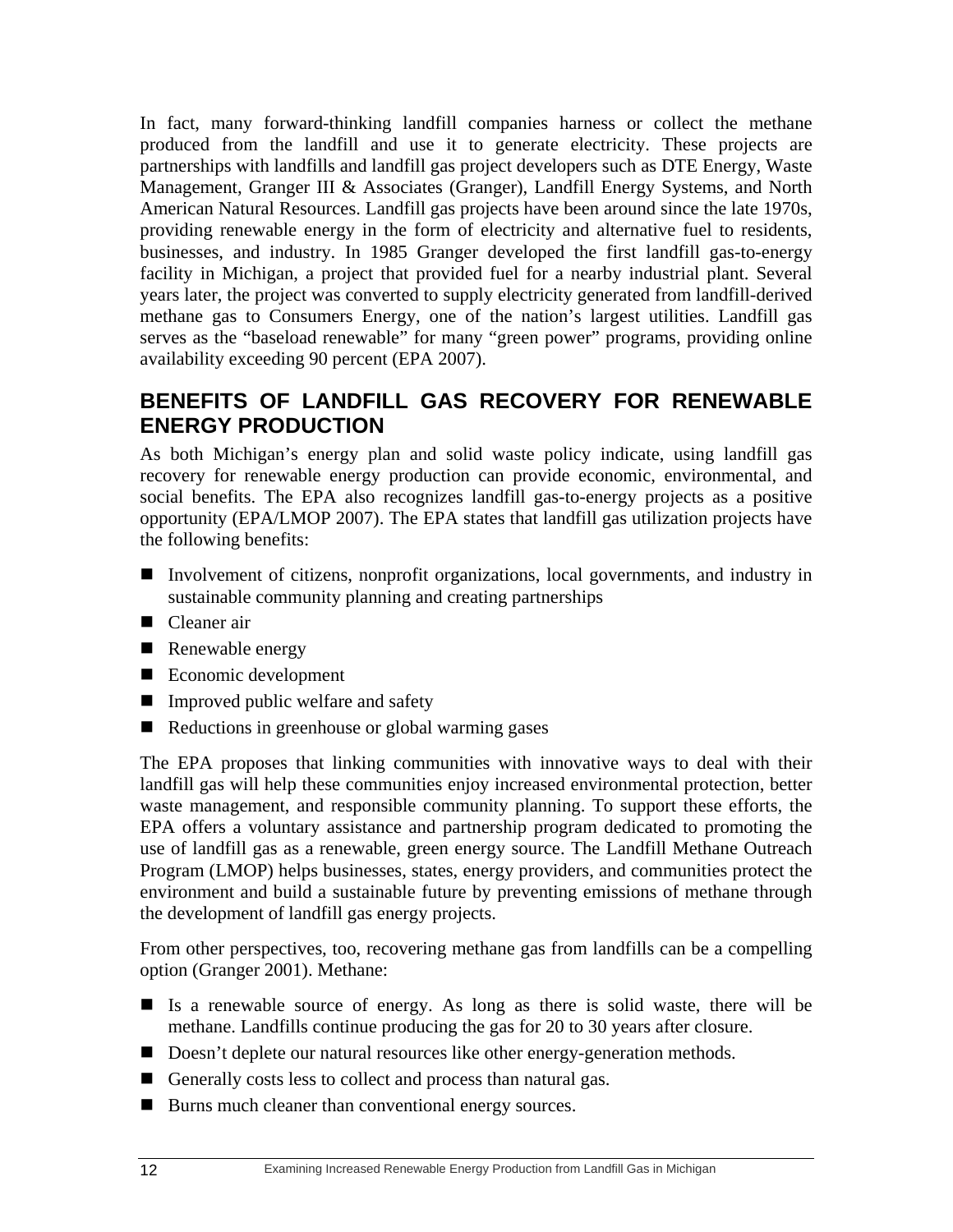Is a greenhouse gas, whose recovery for energy prevents it from being emitted into the atmosphere and contributing to local smog and global climate change.

Capturing landfill gas also reduces odor and other hazards associated with landfill gas emissions (EPA/LMOP 2007). In addition, a landfill designed and built for high extraction efficiency and managed for the purpose of energy recovery can have high efficiency values. Granger's facility can document achieving an 85 percent recovery rate. Landfill gas-to-energy facilities are also highly reliable, boasting upwards of 90 percent reliability for either direct or indirect uses. In comparison, each MW of wind generation requires nearly matching generation from other sources due to the 28–32 percent capacity of wind energy (MPSC 2007).

Landfill gas can be an asset when it is used as a source of energy to create electricity or heat and can often be used in place of conventional fossil fuels in certain applications. It is a reliable source of energy because it is generated 24 hours a day, 7 days a week. By using landfill gas to produce energy, landfills can significantly reduce their emissions of methane and avoid the need to generate energy from fossil fuels, thus reducing emissions of carbon dioxide, sulfur dioxide, nitrogen oxides, and other pollutants from fossil fuel combustion (EPA 2007).

The EPA has developed a *Benefits Calculator* to estimate direct, avoided, and total greenhouse gas reductions, as well as environmental and energy benefits, derived from gas-to-energy projects (EPA/LMOP 2007). In 2007, benefits for a typical 3-megawatt gas-to-energy facility are approximately equal to any one of the following:

- Removing emissions equivalent to  $25,000$  vehicles
- Planting 36,000 acres of forest
- Offsetting the use of 640 railcars of coal
- $\blacksquare$  Averting electricity usage of 234,000 light bulbs
- Powering 1,900 homes

1

There are further business benefits to be derived as well:

- Existing rules require landfill owners to handle methane gas in a way that will minimize its negative impact on the environment.<sup>7</sup> Instead of burning it off, a practice known in the industry as flaring, the gas can be recovered, refined, and sold, thereby turning a liability into a source of revenue.
- If a landfill is located near private industry or municipalities, those entities may be able to contract with the producer to provide methane gas directly, thus ensuring a reliable and economical energy source that is dedicated to specific needs. Alternatively, renewable electricity that is generated at the landfill may be purchased.

 $<sup>7</sup>$  For more information concerning rules that govern landfills in Michigan please see Solid Waste</sup> Management Act Administrative Rules promulgated pursuant to Part 115 of the Natural Resources and Environmental Protection Act, 1994 PA 451, as amended, effective October 20, 2005. Applicable rules are 299.4910, 299.4911, 299.4433, and 299.4434. These rules are administered by the Michigan Department of Environmental Quality, Waste and Hazardous Materials Division.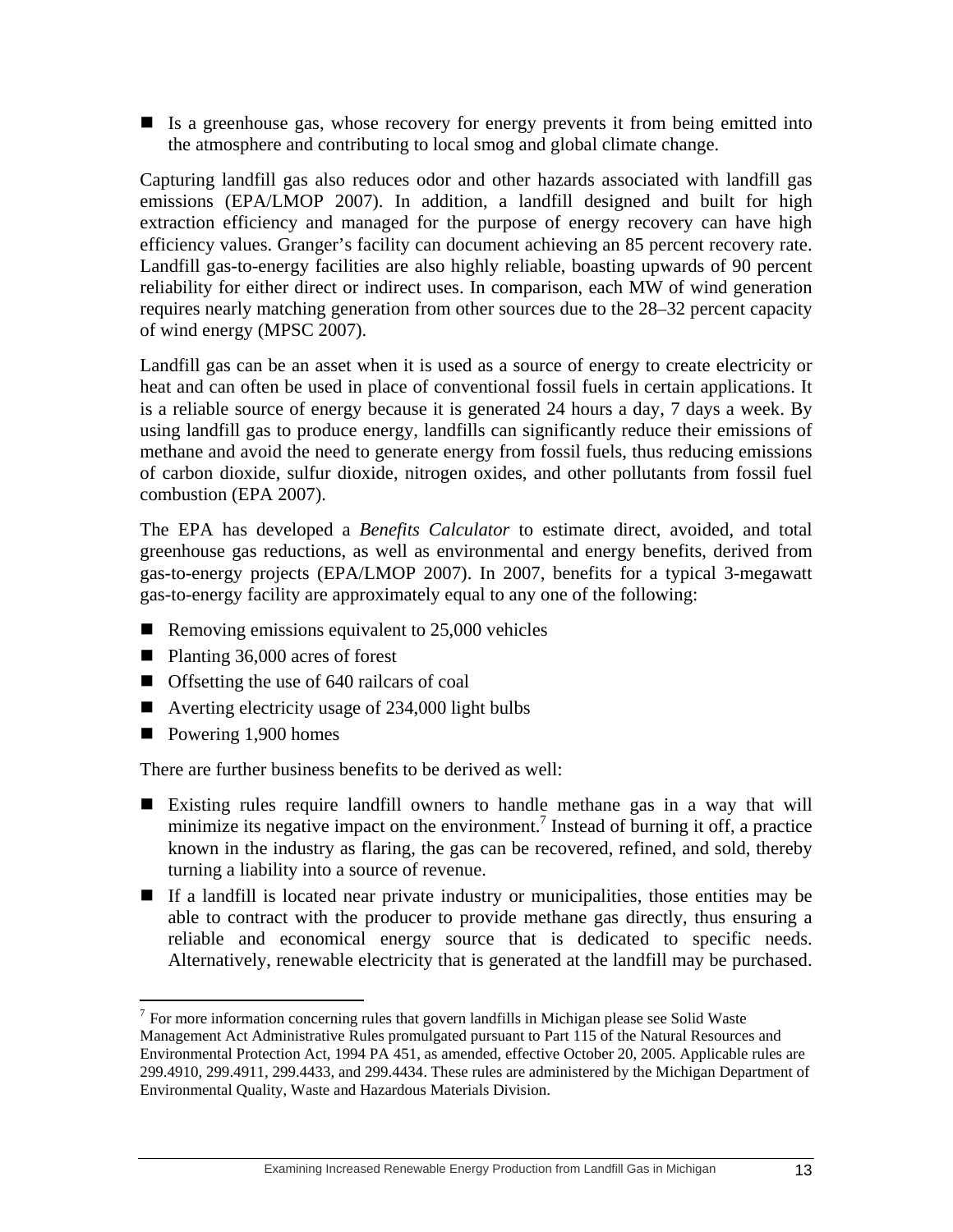Either scenario promotes energy practices that improve air quality.

■ Converted to electricity, methane gas can supplement electrical power capacity or add "green power" to a utility's portfolio. Landfill-derived methane gas can be used to generate renewable electricity for distribution to utility customers who desire a cleaner alternative.

## **TECHNOLOGY FOR LANDFILL ENERGY PRODUCTION**

To capitalize on landfill energy production efficiency, collection and conversion systems must be in place before the landfill starts depositing material. When Michigan's yard waste ban was enacted in 1995, few landfills in Michigan did this. Most commonly, landfill facilities installed collection systems after material was deposited rather than as it was deposited.

Twelve years later, the technology component has become an important consideration, changing the landscape of the yard waste ban policy. Recognizing the potential for fuel generation, landfill operators are increasingly coming on board to design collection systems to efficiently capture landfill gas to create energy.

According to LMOP, as of April 2007 there were approximately 424 operational landfill gas energy projects in the United States and 560 additional landfills that are good candidates for projects. According to this study, out of the 50 landfills in Michigan there are 20 with existing energy projects that could be generating the equivalent of 188.8 MW of electricity and 12 more with the potential for development. The inclusion of yard waste in these landfill energy production facilities would result in renewable energy production of 241.6 MW, or 52.8 MW more than current potential. Using the EPA's *Benefits Calculator,* this additional energy translates into powering 33,574 homes.

The balance of this report examines the relative merits of an exemption to the yard waste ban for renewable energy generated from landfill gas versus creating a soil amendment from the organic waste; explores possible exemption language; and quantifies the potential of increased renewable energy generation. This information could support changes to Michigan's waste management laws and/or a long-range plan for funding and developing the capability to generate renewable landfill gas.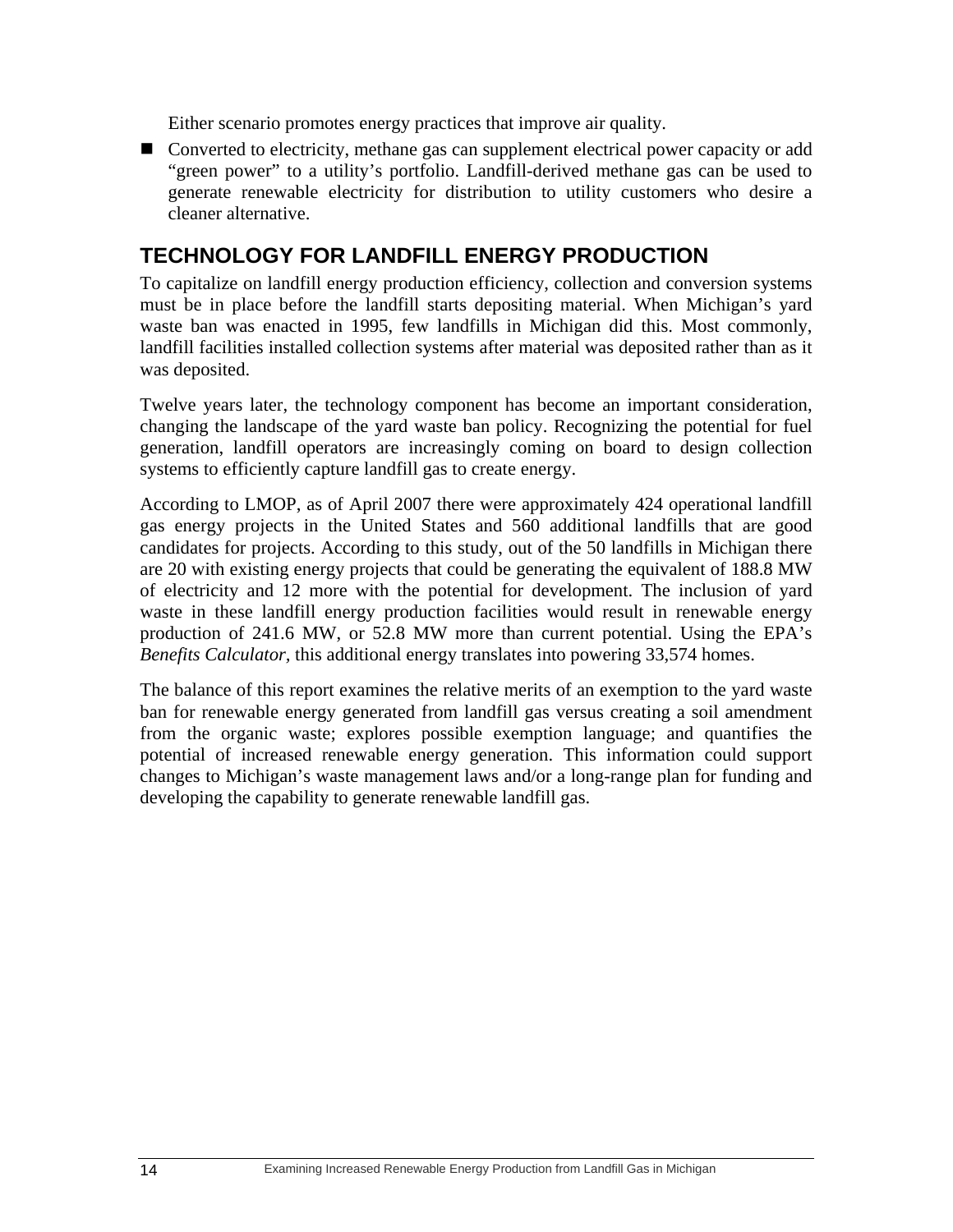# **Landfill Energy-Production Potential<sup>8</sup>**

In order to consider alteration of the yard waste ban policy, it is first necessary to determine the renewable energy potential of landfill gas in Michigan. The purpose of this section is to meet that need by analyzing the current and future landfill gas energyproduction capabilities in the state and to evaluate the potential increase of landfill gas and related renewable energy production at facilities appropriately designed to collect and convert landfill gas to renewable energy. To do this, the following questions were addressed:

- $\blacksquare$  How is the potential energy production affected if yard waste is included in the waste stream?
- Based on analysis of current landfill energy-production capacity, can landfills be considered a source of reliable, sustainable, renewable energy production?

As a means of providing information that can be used to answer these questions, three levels of energy projections were assessed.

- Energy production from current landfill energy-producing facilities (baseline)
- Potential energy production from landfills with current energy-producing facilities with yard waste added (current projections)
- Potential energy production from landfills capable of developing landfill energyproduction facilities with yard waste added (future projections)

To predict quantifiable results, common terms of analysis were needed. To compare and contrast these levels of energy production, simple electrical energy production in megawatts<sup>9</sup> was used. Although some site-specific applications may result in a direct gas end-user, the net result is still valid in that the analysis quantifies a certain level of energy derived from landfill energy-production facilities and does not distinguish between end uses.

Overall, a rather conservative approach was employed. When possible, precautions were taken to ensure that the capacity of landfill energy-production facilities was not overestimated. In situations where there was a range of data, the most conservative numbers were used. This approach demonstrates the best-case scenario for landfill energy capacity with conservative parameters applied.

## **METHODOLOGY**

 $\overline{a}$ 

To analyze the impact of yard waste on landfill energy-production facilities, a model was used. Many different types of disciplines, from social sciences to physics, use modeling

<sup>&</sup>lt;sup>8</sup> The material in this section was adapted from information provided by PSC's engineering and technical consultant, NTH Consultants Ltd.

<sup>&</sup>lt;sup>9</sup> Electrical capacity is usually measured in watt (W), kilowatt (kW), megawatt (MW), etc. Power is energy transfer per unit of time. Capacity may be measured at any moment in time, whereas power is measured during a certain period, e.g., a second, an hour, or a year. For example, one kilowatt (kW) times 24 hours (h) equals 24 kWh.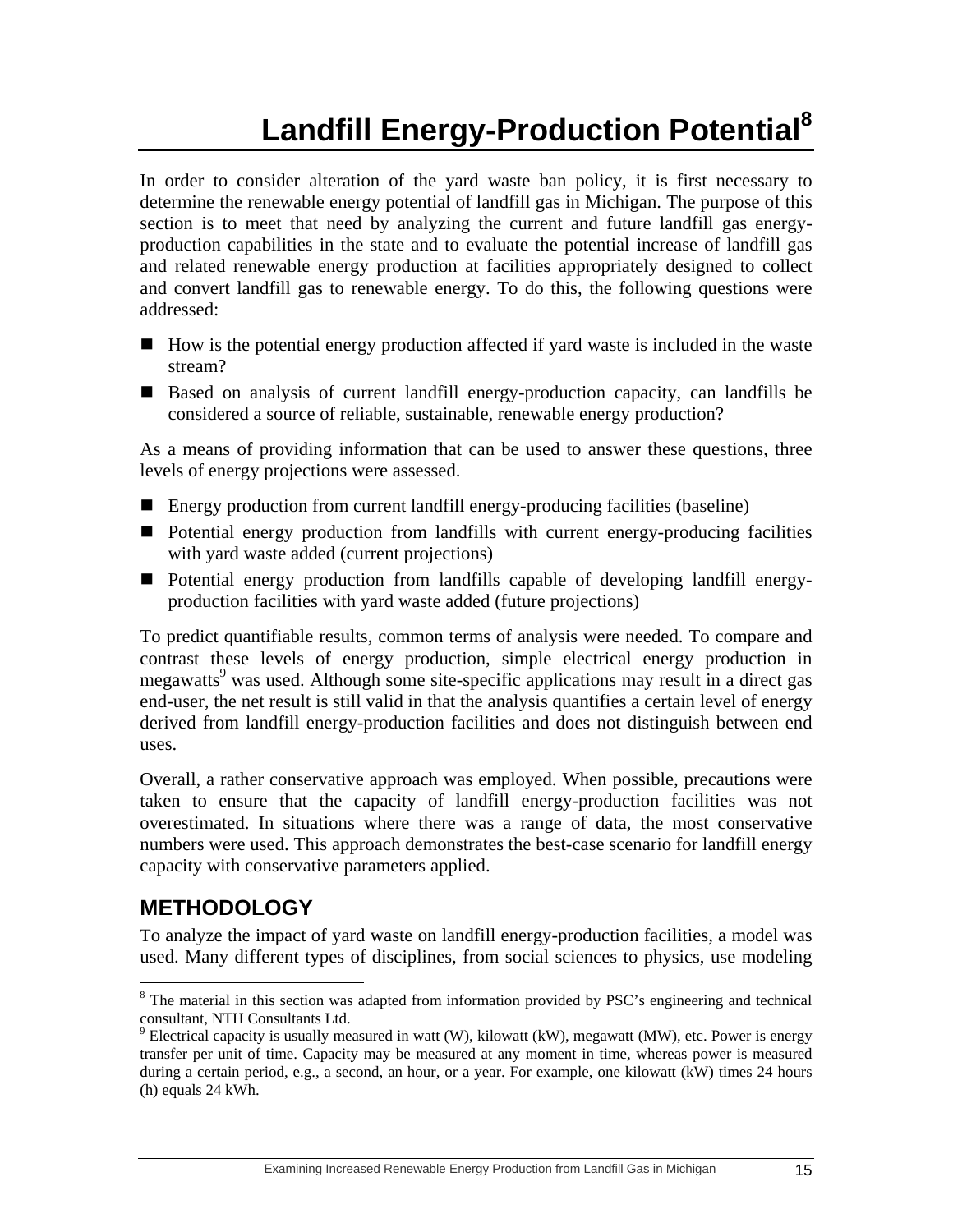to analyze hypothetical situations and to predict outcomes. In this case, modeling is an appropriate way to answer the question about using yard waste to increase landfill energy production. Since landfills already produce electricity, there is a sound foundation from which to build the model.

There are three primary tasks of modeling or computer simulation: model design (or building the model); model execution (or operating the model); and lastly, analysis. This section outlines how this study was conducted for each of those tasks.

A computer model was used to analyze the gas generation capacity at each landfill site. The model used in this study is LandGEM (Version 3.02), an emissions estimation tool developed and distributed by the EPA to estimate emission rates for methane, carbon dioxide, and non-methane organic compounds from landfills. The model can be run using site-specific data or default values. Even with site-specific data, it should be recognized that model results are forecasts of conditions that are influenced by parameters or inputs that can only be based on historic records. For example, weather prediction models are based upon past weather trends and data sets and are affected by a multitude of factors such as temperature, wind rates, barometric pressure, etc.

The findings of the study would be oversimplified if the aggregate statewide waste volume were used to predict energy generation. Therefore, to assess energy capacity it was necessary to evaluate gas generation at each landfill site. The individual energy capabilities of each landfill were summarized on a yearly basis. This approach provided a reasonable annual energy prediction from the current year (2007). An additional advantage of analyzing gas generation on a site-by-site basis as opposed to statewide volume is that it allowed the flexibility to filter the data set based on individual site characteristics.

The model was first built using site-specific data and gas generation parameters as inputs. The model was then operated and electrical capacity of each site was determined. As with any model, the building process includes making certain assumptions on which to run the model. In this study, statewide assumptions regarding the amount of gas recovered and the specifications of landfill energy-production generators were made. This model was run and applied to the three levels of energy projections described above.

### **BASELINE ASSUMPTIONS (CURRENT LANDFILL GAS PRODUCTION** *EXCLUDING* **YARD WASTE)**

To establish a baseline, a specific value that serves as a comparison or control in a test, parameters that best calibrated to actual gas production values were obviously the favored inputs. Since Granger's Wood Street facility has operated as a landfill energy-production facility since 1985 and has monitored data from its inception to the present, it was selected to calibrate the model parameters. This site was also selected based on the presence of significant gas recovery infrastructure, an electrical production facility, and the ability to estimate collection efficiency.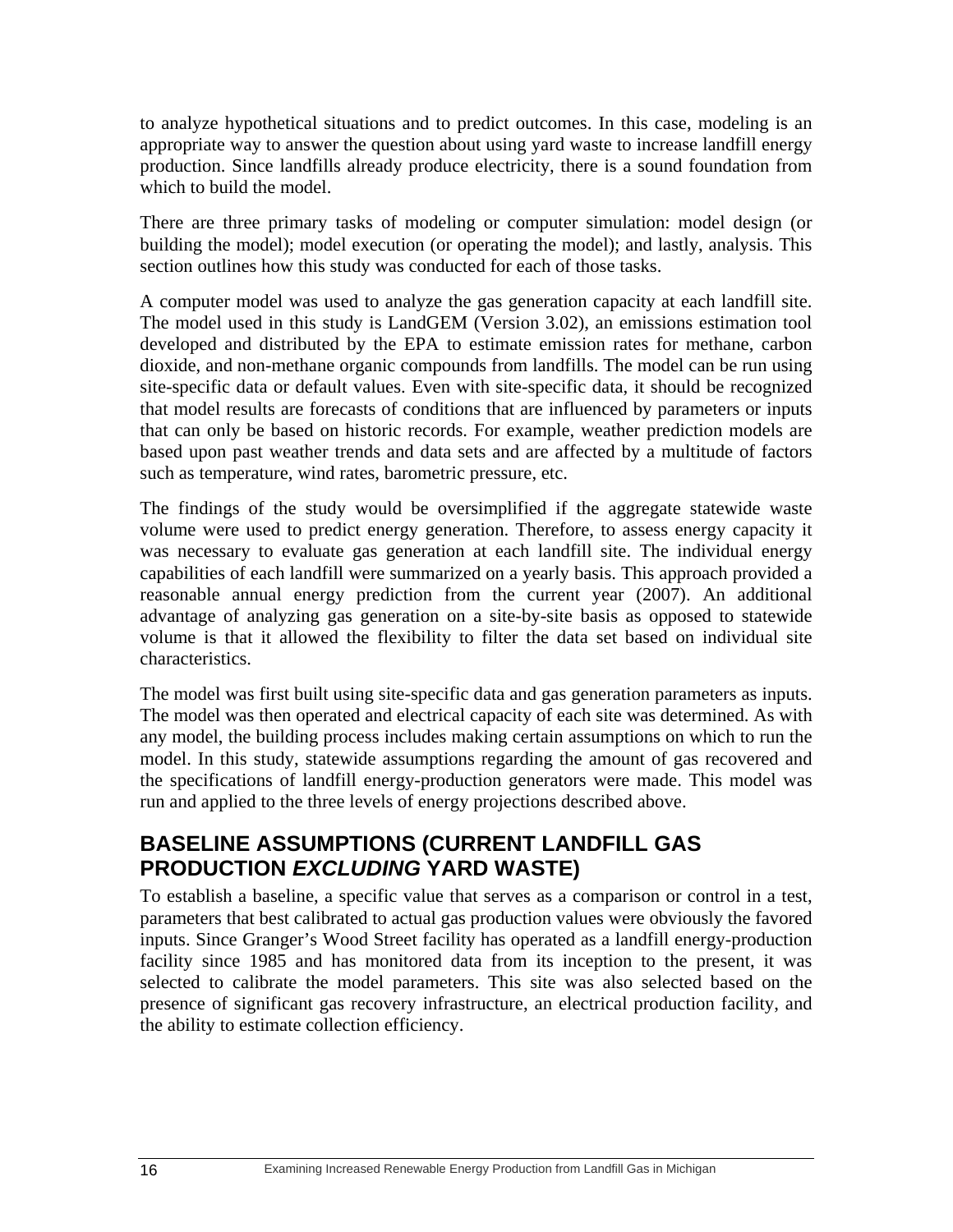#### *Individual Landfill Site-Specific Data and Assumptions*

According to the MDEQ, there are 50 active Type II landfills operating in Michigan.<sup>10</sup> Sufficient data was not available for eleven landfill facilities, which were therefore excluded from the study. Since some of these excluded facilities are believed to have significant renewable energy-production capacity or potential capacity, excluding these sites renders the results of this study even more conservative. The parameters or inputs used for each landfill site include:

- $\blacksquare$  Initial date of waste receipt
- Waste volumes in place

<u>.</u>

- Volumes received per year
- $\blacksquare$  Permitted capacity (remaining capacity)

Sources for these data were the MDEQ Waste Volume Reports, the EPA Landfill Methane Outreach Program (LMOP), and the MDEQ Michigan Air Emissions Reporting System (MAERS) reports.

Annual waste volume acceptance after 1995 and the landfill capacity were obtained from the MDEQ Waste and Hazardous Materials Division (WHMD) Waste Data System (MDEQ/WHMD, 2005). Some waste acceptance rates and year of opening were based on the knowledge of NTH Consultants Ltd. of specific sites. When possible, actual waste acceptance rates and year of opening were used in the data set. When this information was unavailable, the annual waste volume acceptance prior to 1995 was determined by subtracting the volume of waste in each landfill in 1995 from the reported total in-place capacity. The difference was then divided by the number of years the landfill had been licensed and operating. The result was an annual waste receipt for years prior to the institution of reporting requirements (1995). For situations that involved unknown initial date of waste receipt, a standard date of 1975 was used. This date was chosen based on the likelihood that sites operating prior to this date would have been closed due to regulatory changes in the Resource Conservation Recovery Act, Subtitle D of 1976.

While it was necessary to estimate some site-specific information, the overall model results are believed to be accurate for predicting gas production at individual landfills. To allow prediction on a statewide basis, the model parameters were standardized. While the parameters used may not specifically represent individual facilities, the overall outcome does represent a reasonably accurate determination of gas production for Michigan landfills.

 $10$  A Type II or municipal solid waste landfill is defined (State of Michigan 1996) as a landfill that receives household waste, municipal solid waste incinerator ash, or sewage sludge and that is not a land application unit, surface impoundment, injection well, or waste pile. A municipal solid waste landfill also may receive other types of solid waste, such as construction and demolition waste, sewage sludge, commercial waste, nonhazardous sludge, conditionally exempt small quantity generator waste, and industrial waste. Such a landfill may be publicly or privately owned.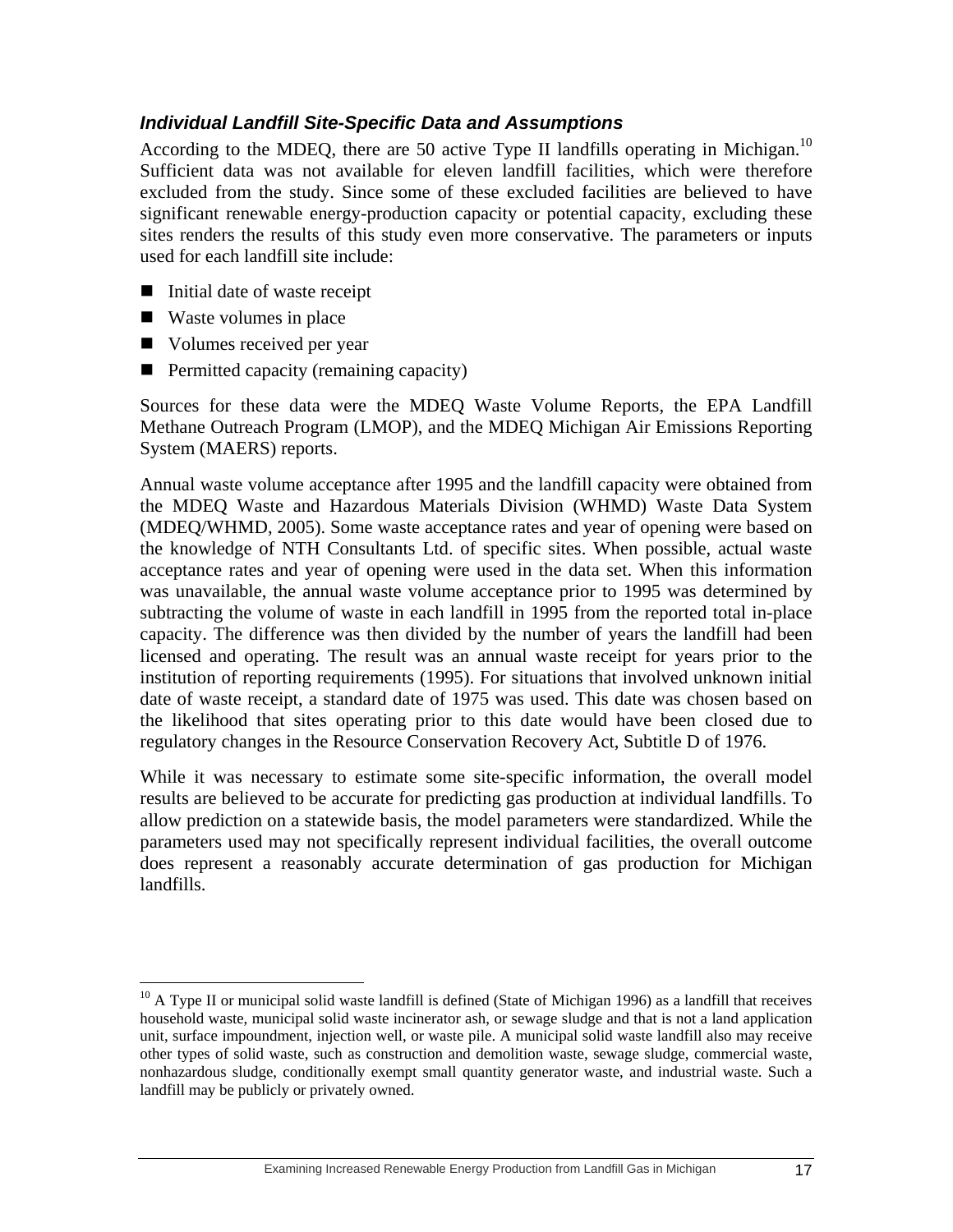#### *Methane Generation Rate (k = 0.05 year-1)*

The methane generation rate,  $k$  (year<sup>-1</sup>), is a constant for the rate at which methane is produced. The value is affected by moisture, pH, temperature, and other environmental factors including landfill operation (EPA 1998). It is common practice to differentiate sites receiving less than 25 inches of precipitation per year from those receiving more than 25 inches of precipitation per year. For sites that receive more than 25 inches of precipitation per year typical values range from  $0.05$  to  $0.12$  year<sup>-1</sup> (Kulasingam, Othman, and Heitz, 2006) and a default k value of 0.04 year<sup>-1</sup> has been recommended (EPA 1998).

Because it falls within the recommended range and has its basis in current regulation, the Clean Air Act conventional default value of  $0.05$  year<sup>-1</sup> was selected. Given the reported ranges for locations that receive more than 25 inches of precipitation and the fact that most Michigan counties receive more than 30 inches of precipitation per year (USDA 2002), this selection is a slightly conservative representation for Michigan landfills. Although an increase in organic material and moisture from yard waste has the potential of increasing the methane generation rate, this parameter was held constant even when modeling energy production due to the addition of yard waste to reinforce the conservative approach.

#### *Methane Content (54 percent)*

Methane content is expressed in the model as the percentage of methane by volume compared to the total amount of gases present. Many factors can affect the methane content in landfill gas, such as organic content, air infiltration, age of waste, and moisture. Field measured values range between 48 and 60 percent methane content in landfill gas. For the purposes of the study, 54 percent methane was used in the model, which represents a mid-range value.

#### **Potential Methane Generation Capacity (100 m<sup>3</sup>/Mg)**

The potential amount of methane that can be produced by decomposition of organic matter is measured by its potential methane generation capacity, or  $L_0$  (m<sup>3</sup>/Mg). This value depends on the organic content of the refuse and can vary widely, from 6.2 to 670  $m^3/Mg$  (EPA 1998). The LandGEM model default value of 100  $m^3/Mg$  was used to establish the baseline for this study. Based on reported values and ranges, this value is a fair representation of landfills in Michigan.

## **PROJECTION ASSUMPTIONS (LANDFILL GAS PRODUCTION**  *INCLUDING* **YARD WASTE)**

To complete the comparison and provide an assessment of whether reintroducing yard waste into landfills can boost landfill energy capacity, the additional energy generation potential provided from yard waste disposal in active landfills is forecasted. This section describes the basis and assumptions used to modify model inputs to account for the addition of yard waste.

The same procedures for the selection of landfills and the data associated with those landfills as described earlier were used. The volumes received per year were increased to account for yard waste as described below. In keeping with the conservative approach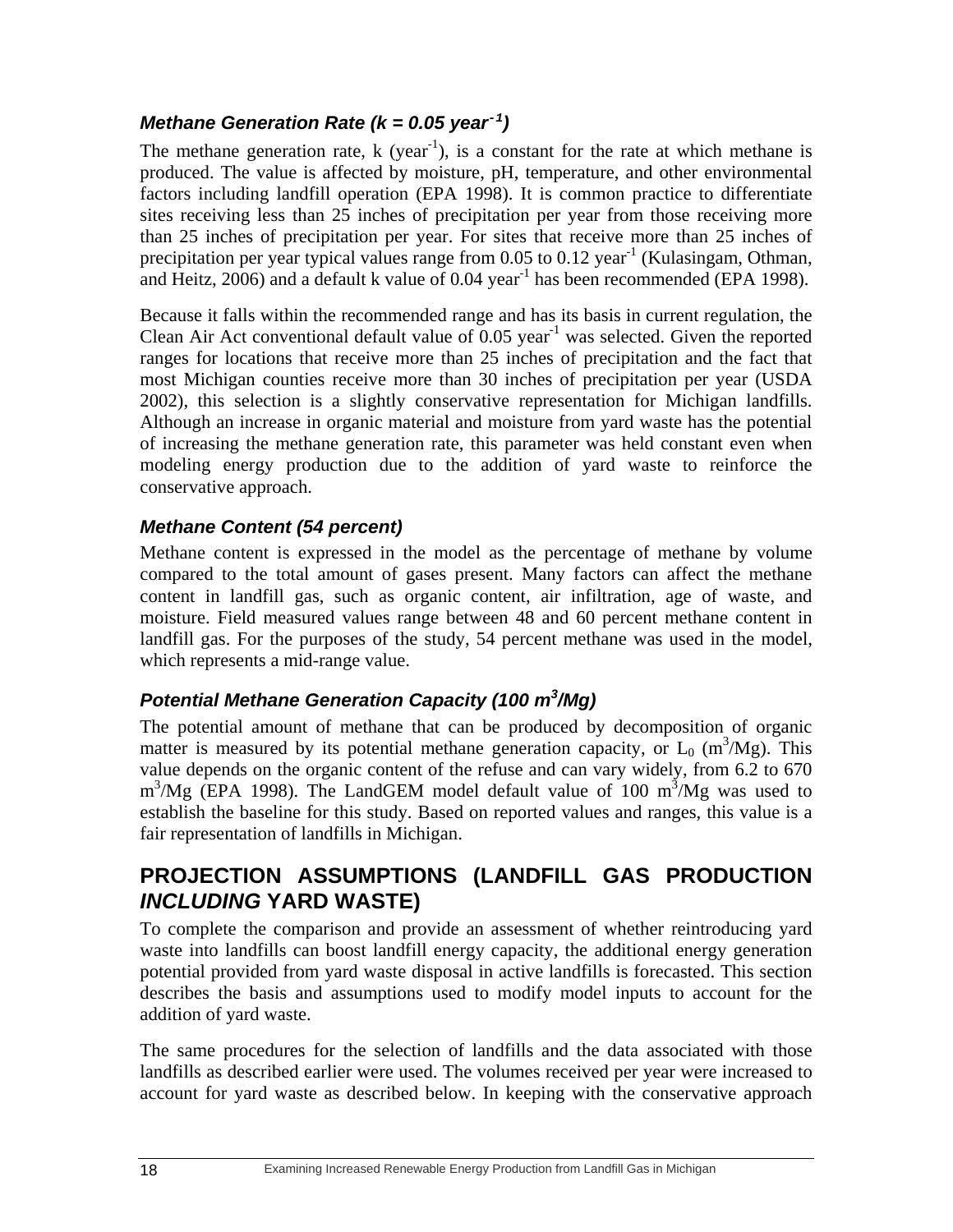applied throughout this evaluation, in the projection of the gas generation model (which includes yard waste) the methane generation rate (k) at  $0.05$  year<sup>-1</sup> and the total methane content at 54 percent were held the same as the baseline. The only input parameter that was revised, other than the volumetric increase due to the inclusion of yard waste, was the potential methane generation capacity.

#### *Yard Waste Volumetric Increase*

Estimates of yard waste in the total waste stream vary, with EPA estimating the lowest at 13.1 percent (2006) while other estimates range up to 19.3 percent (Tchobanoglous, Theisen, and Vigil 1993). Regardless of range, it is not expected that all yard waste would be collected and put into landfills. To account for the increased volume of yard waste, the annual future waste volume acceptance rate was increased by 10 percent. It was determined that a value of 10 percent more accurately represents the potential percentage of yard waste disposed of in Michigan landfills, recognizes that composting will still occur, and again reinforces the conservative approach of the study.

### **Potential Methane Generation Capacity (110 m<sup>3</sup>/Mg)**

Methane generation in municipal solid waste landfills is dependent on many factors. The value for the potential methane-generation capacity,  $L_0$  (m<sup>3</sup>/Mg), is affected primarily by the amount of cellular debris and moisture in the landfill. The addition of yard waste would increase both cellular and moisture content values, making it reasonable to assume that the potential methane generation capacity would also increase. It was therefore necessary to establish a rationale to determine the increase to attribute to yard waste. To do this, the chemical reaction for anaerobic decomposition of solid waste was analyzed (Tchobanoglous, Theisen, and Vigil 1993):

Organic matter (solid waste) +  $H_2O$  <sup>n</sup> biodegraded organic matter +  $CH_4$  +  $CO_2$  + other gases

The actual reactions occurring within a landfill are too numerous and complex to model precisely. To account for this, the substances involved were grouped into generic categories and the processes phrased in these terms. The most important metabolic pathway in refuse decomposition is believed to be the fermentation of the primary substrates (mainly paper and vegetative matter) to sugars and alcohols, followed by their conversion to organic acids, which then break down to produce methane.

Converting percentages of organic waste disposed of into molar composition by element and accounting for the biodegradable percentage of each organic component will yield the volume of gas produced per mass of solid waste. Using this methodology, it was determined that a volumetric increase from yard waste of 10 percent would result in an increase in potential methane generation capacity of 10  $\text{m}^3/\text{Mg}$  (Tchobanoglous, Theisen, and Vigil 1993). Therefore, the value of  $10 \text{ m}^3/\text{Mg}$  was added to the baseline of 100  $m^3/Mg$  for a resulting L<sub>0</sub> value of 110  $m^3/Mg$  as applied when running the model with yard waste.

To simplify the approach, it was assumed that yard waste was added for the entire duration of the study, from initial waste receipt to present. Specifically, it was assumed that the landfills accepted yard waste from 1996 to present during the period of the yard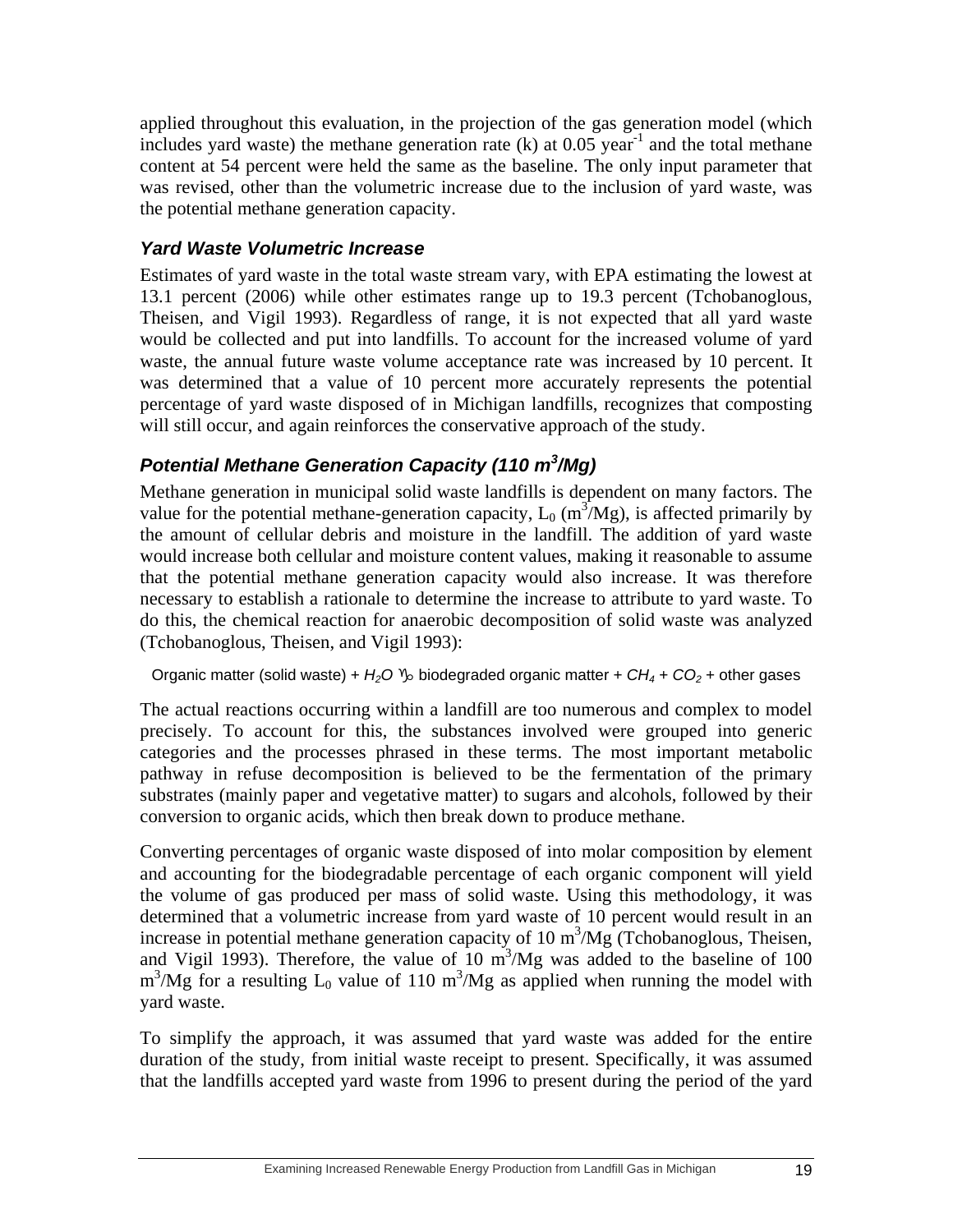waste ban (State of Michigan 1995). During this period, the potential methane generation capacity was held constant at  $110 \text{ m}^3/\text{Mg}$ .

# **CONVERSION OF LANDFILL GAS TO ELECTRICAL POWER**

Having modeled to a calibration site (Granger) and applied the calibrated parameters to individual landfills, a time-based summary of energy production was needed. Outputs of the individual gas flow rates of the landfills from the LandGEM model were linked to an Excel spreadsheet to estimate total yearly electrical generation capacity. Assumptions used to convert the gas flow rate to electrical capacity are summarized below.

#### *Collection Efficiency*

Collection efficiencies have been reported to range from 60 to 85 percent with a commonly assumed average of 75 percent (EPA 1998). To date, there is not enough actual recorded field data to support any universally accepted recovery level. Thus critics offer conjecture on either side of EPA's number. Making further comparisons difficult are factors such as varying designs being used by industry, numerous installation methods and scheduling formats, and many technological advancements throughout the period since landfill gas recovery began.

The objective of this study was not to prove or disprove current collection system efficiencies, but rather, to consider what can reasonably be designed and constructed. The EPA's model takes into account average design capabilities to achieve 75 percent collection efficiency for the purpose of site gas control and suggests that in Michigan,  $11$ the 75 percent level is achievable under energy recovery efforts. This demonstration serves as a validation check and also provides credibility to the EPA's estimate.

This model therefore uses 75 percent to represent a fair and credible prediction of achievable collection system efficiency for energy recovery. Increased interest and emphasis on using renewable power sources that give way to technological advancements may render this percentage conservative. Economic market place drivers also have the potential to lead toward exerted efforts to recover and utilize rather than just control landfill gas. Innovation advanced by these conditions may indeed lead to collection system efficiencies of much greater than 75 percent, thus increasing energy-production capabilities and improving gas control at the same time.

#### *Electrical Generators*

Landfill gas is used as a fuel for engine generator sets to produce electricity. Each type of generator set (i.e., make and model) uses gas differently based on engine design and size. It was therefore necessary to standardize a particular engine/generator for this study. By doing so, the amount of fuel used by each generator set could then be represented as "a block" of energy and estimates of energy production could be more accurately

<sup>1</sup>  $11$  The Granger Wood Street Facility was also used as a control example for collection system efficiency. The site has significant collection system infrastructure, where comparison of modeled results to metered flow demonstrate efficiency consistent with the EPA figure. Further, information from this site as well as comparison at Granger's Grand River Facility, demonstrates that higher efficiencies are achievable. Both sites have landfill gas recovery programs.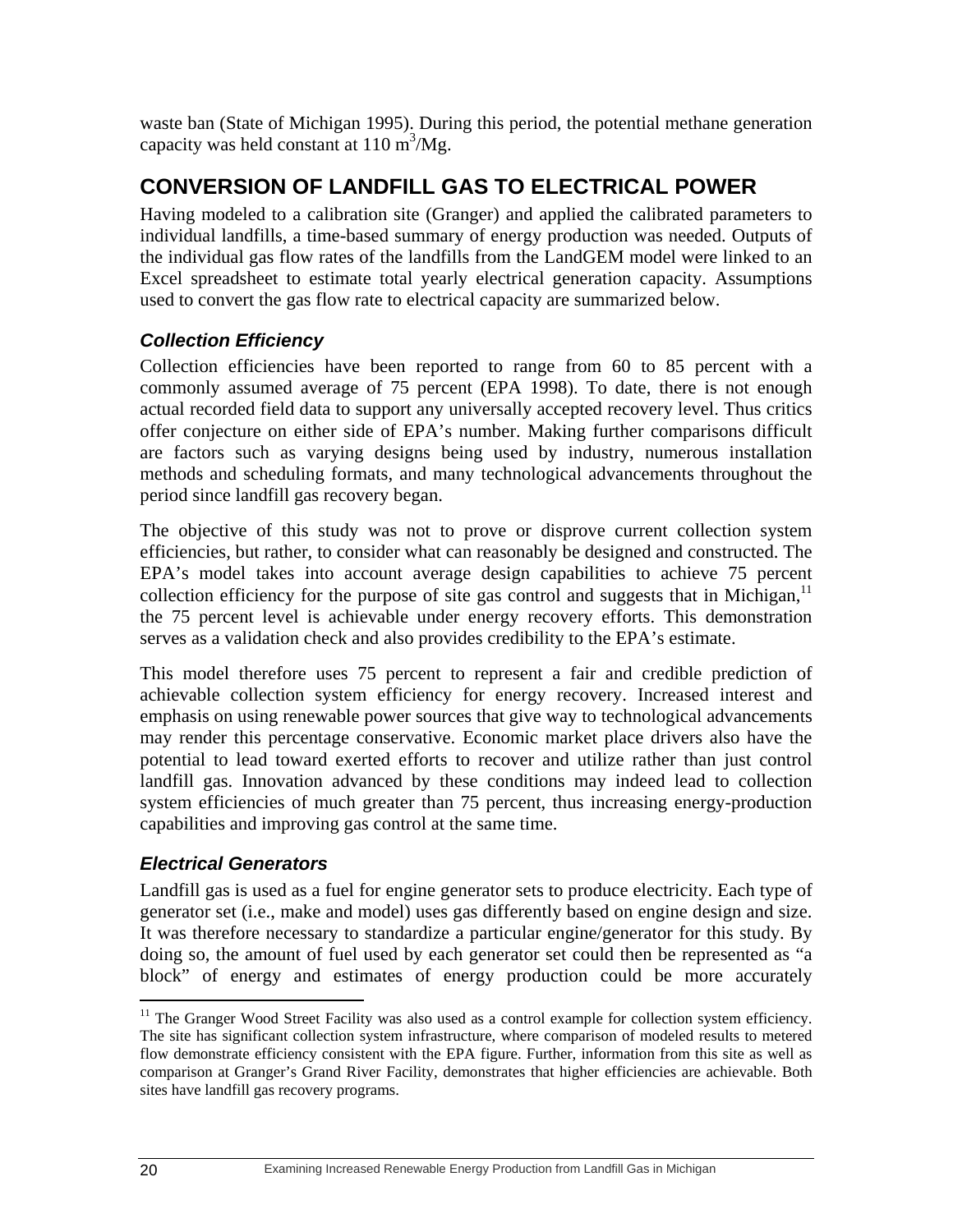determined by the availability of fuel (i.e., model output). This approach takes into account standardized fuel efficiency for converting gas to energy.

The most common type of generator set used in landfill energy production is Caterpillar<sup>®</sup>. Caterpillar® manufactures two preferred sizes: the CAT-3516, using 300 standard cubic feet per minute (scfm) of landfill gas to generate 0.8 MW, and the CAT-3520, using 450 scfm to generate 1.6 MW of power. The CAT-3520 was used for this study because it is based on a more efficient landfill gas to electricity conversion.

#### *Major Facilities*

 $\overline{a}$ 

Major facilities were defined as landfills that have a potential peak gas capacity to generate 1.6 MW or more. The cut-off value of 1.6 MW was chosen based on the generator selected to standardize the study  $(CAT-3520)$ .<sup>12</sup> If a specific landfill did not produce enough landfill gas to operate two CAT-3520s (900 scfm), it was excluded from the study. This classification was broken down further into current major facilities (landfills with existing energy-production facilities) and potential major facilities (facilities capable of generating 1.6 MW or more of energy). Exhibit 8 displays all of the facilities and their classification for this study.

 $12$  It has been shown at the Granger Wood Street Facility that producing less than 1.6 MW with the CAT 3520 is not economically viable.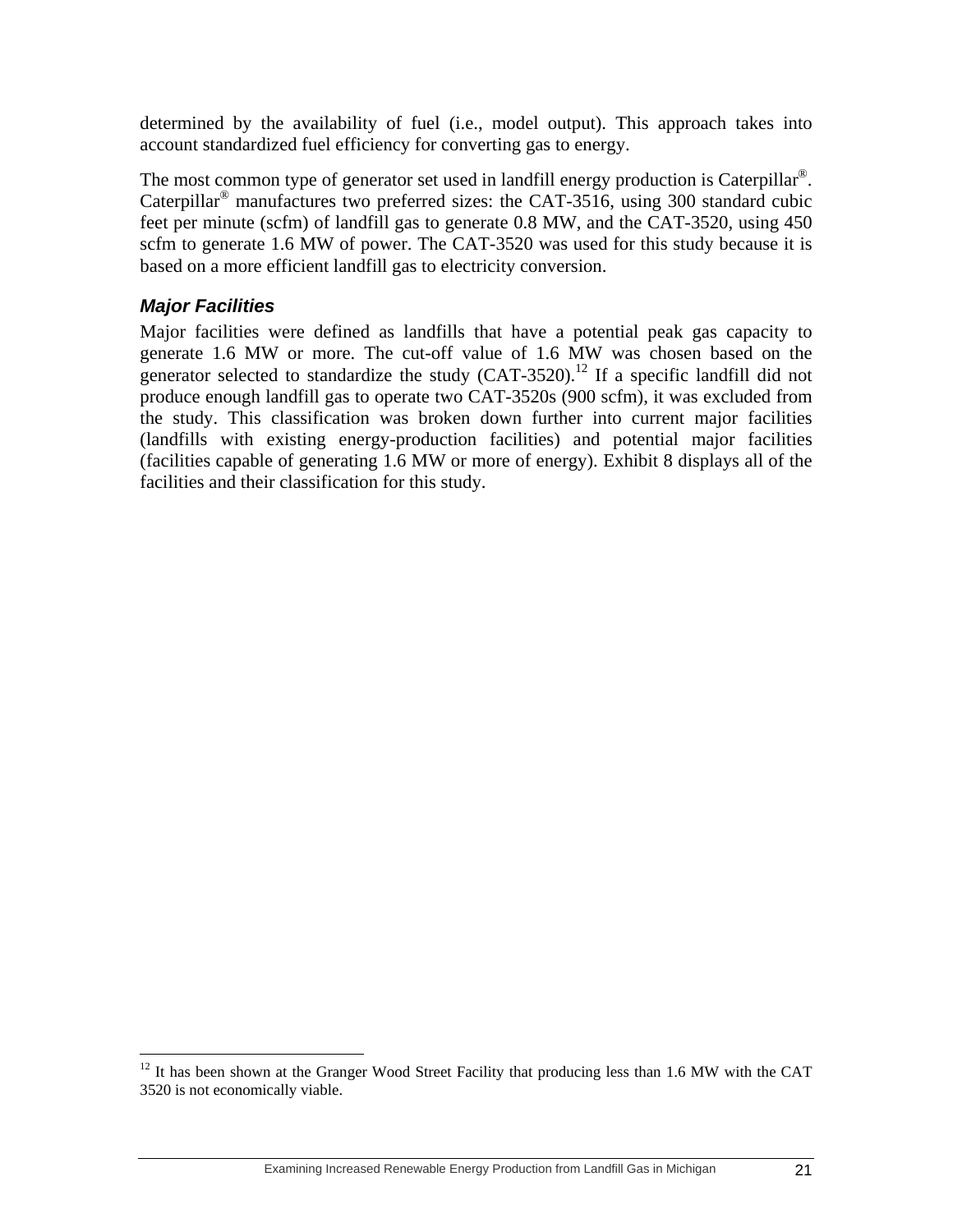|   | <b>Current Major Facilities</b>                   |    |                                                         |
|---|---------------------------------------------------|----|---------------------------------------------------------|
|   | 1 Adrian Landfill                                 |    | 11 Ottawa County Farms Landfill                         |
|   | 2 Autumn Hills Recycling and Disposal<br>Facility |    | 12 Peoples Landfill Inc                                 |
|   | 3 C&C Expanded Sanitary Landfill                  |    | 13 Pine Tree Acres Inc                                  |
| 4 | <b>Carleton Farms Landfill</b>                    |    | 14 Riverview Land Preserve                              |
|   | 5 Citizens Disposal Inc                           |    | 15 Sauk Trail Hills Landfill                            |
| 6 | Eagle Valley Recycle & Disposal Facility          |    | 16 Venice Park Recycling & Disposal Facility            |
|   | 7 Forest Lawn Landfill Inc                        |    | 17 Veolia ES Arbor Hills Landfill Inc                   |
|   | 8 Granger Grand River Landfill                    |    | 18 Vienna Junction Industrial Park Sanitary<br>Landfill |
| 9 | <b>Granger Wood Street Landfill</b>               |    | 19 Westside Recycling & Disposal Facility               |
|   | 10 Oakland Heights Development Inc                |    | 20 Woodland Meadows RDF-Van Buren                       |
|   | <b>Potential Major Facilities</b>                 |    |                                                         |
|   | 1 Central Sanitary Landfill                       |    | 7 Northern Oaks Recycling and Disposal<br>Facility      |
|   | 2 City Environmental Services Inc of Waters       |    | 8 Orchard Hills Sanitary Landfill                       |
|   | 3 City of Midland Sanitary Landfill               |    | 9 Smiths Creek Landfill                                 |
|   | 4 Glens Sanitary Landfill                         |    | 10 South Kent Landfill                                  |
|   | 5 Manistee County Landfill Inc                    |    | 11 Southeast Berrien County Landfill                    |
|   | 6 Michigan Environs Inc                           |    | 12 Whitefeather Landfill                                |
|   | <b>Excluded-Less Than 1.6 MW Facilities</b>       |    |                                                         |
|   | 1 City Environmental Services of Hastings         |    | 5 Osceloa Development LLC Landfill                      |
|   | 2 Collier Road Landfill                           |    | 6 Tri-City Recycling and Disposal                       |
|   | 3 Marquette County Landfill                       |    | 7 Wexford County Landfill                               |
|   | 4 McGill Road Landfill                            |    |                                                         |
|   | <b>Excluded-</b>                                  |    | <b>-Lack Data</b>                                       |
|   | 1 Brent Run                                       |    | 7 K and W Landfill                                      |
|   | 2 County of Muskegon Solid Waste Facility         |    | 8 Montmorency-Oscoda-Alpena SWMA                        |
|   | 3 Cove Landfill                                   |    | 9 Pitsch Sanitary Landfill                              |
|   | 4 Delta County Landfill                           |    | 10 Richfield Landfill Inc                               |
|   | 5 Dafter Sanitary Landfill                        | 11 | Wood Island Waste Management Inc                        |
|   | 6 Elk Run Landfill                                |    |                                                         |
|   | COLIDCE: NTH Concultants Ltd. 2007                |    |                                                         |

#### **EXHIBIT 8**  Facilities and Classifications

SOURCE: NTH Consultants Ltd. 2007.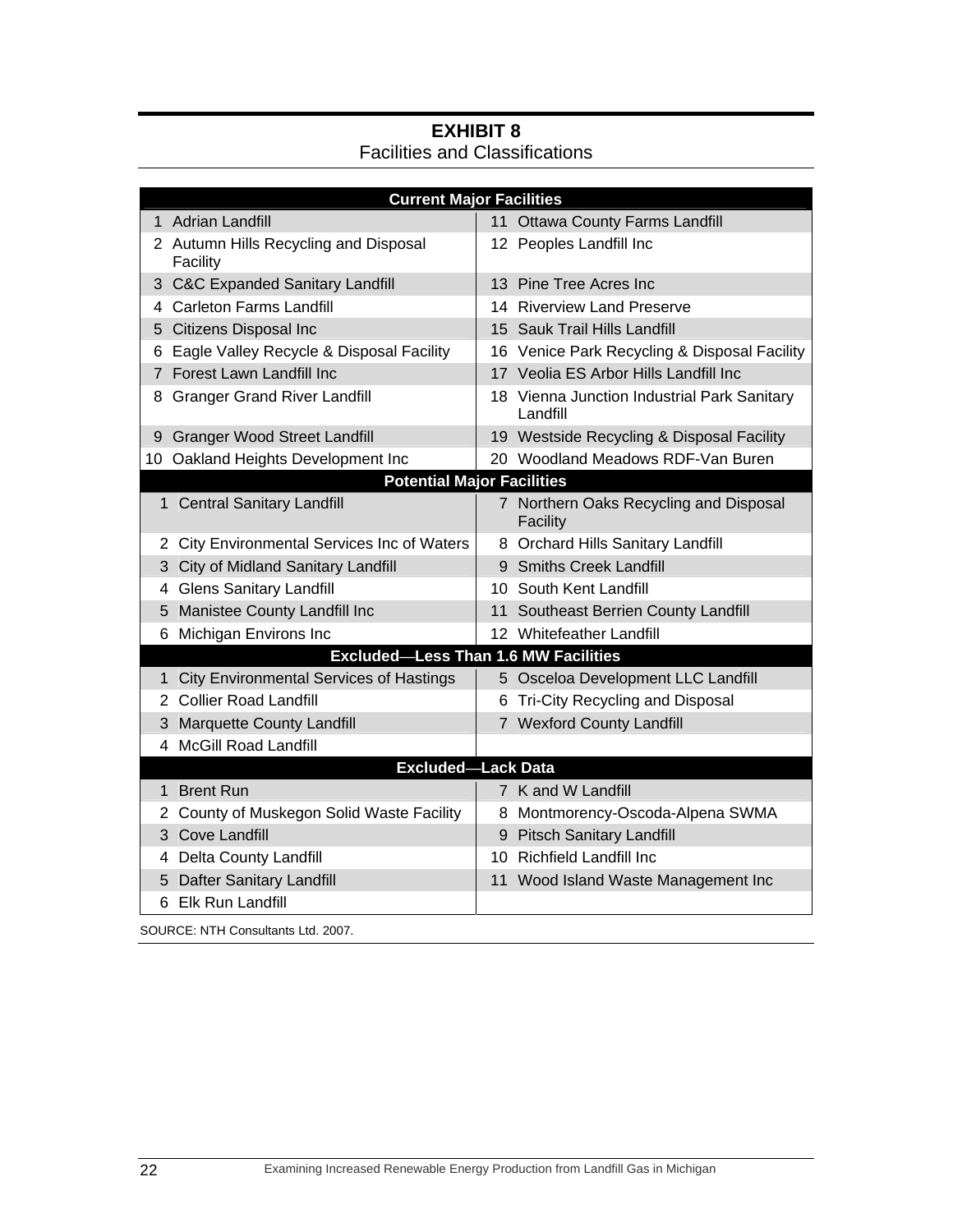# **RESULTS**

The results of the modeling are presented below. Exhibits 9 and 10 report the results for individual landfills and show the collective statewide potential of renewable energy generation for four endpoints: 2007, 2015, peak energy generation, and year in which peak energy generation occurs.

| County         | <b>2007 MW</b> | 2015 MW | <b>Peak MW</b> | Peak year                                            |
|----------------|----------------|---------|----------------|------------------------------------------------------|
| Lenawee        | 1.6            | 3.2     | 3.2            | 2016                                                 |
| Washtenaw      | 16.0           | 20.8    | 22.4           | 2019                                                 |
| Ottawa         | 8.0            | 9.6     | 11.2           | 2028                                                 |
| Calhoun        | 4.8            | 6.4     | 6.4            | 2019                                                 |
| Wayne          | 20.8           | 33.6    | 43.2           | 2024                                                 |
| Genesee        | 3.2            | 6.4     | 8.0            | 2023                                                 |
| Oakland        | 6.4            | 6.4     | 6.4            | 2014                                                 |
| <b>Berrien</b> | 14.4           | 11.2    | 16.0           | 2009                                                 |
| Clinton        | 3.2            | 3.2     | 3.2            | 2005                                                 |
| Clinton        | 4.8            | 6.4     | 9.6            | 2054                                                 |
| Oakland        | 9.6            | 6.4     | 9.6            | 2007                                                 |
| Ottawa         | 11.2           | 12.8    | 12.8           | 2017                                                 |
| Saginaw        | 3.2            | 4.8     | 6.4            | 2024                                                 |
| Macomb         | 19.2           | 20.8    | 25.6           | 2011                                                 |
| Wayne          | 11.2           | 16.0    | 17.6           | 2020                                                 |
| Wayne          | 12.8           | 19.2    | 19.2           | 2016                                                 |
| Shiawassee     | 6.4            | 6.4     | 8.0            | 2029                                                 |
| Monroe         | 8.0            | 9.6     | 9.6            | 2014                                                 |
| St Joseph      | 6.4            | 8.0     | 11.2           | 2073                                                 |
| Wayne          | 17.6           | 19.2    | 20.8           | 2012                                                 |
|                | 9.4            | 11.5    | 13.5           | 2022                                                 |
|                | 188.8          | 230.4   |                |                                                      |
|                |                |         |                | <b>Current Major Facilities Excluding Yard Waste</b> |

#### **EXHIBIT 9**  Current Major Facilities **Excluding** Yard Waste

SOURCE: NTH Consultants Ltd. 2007.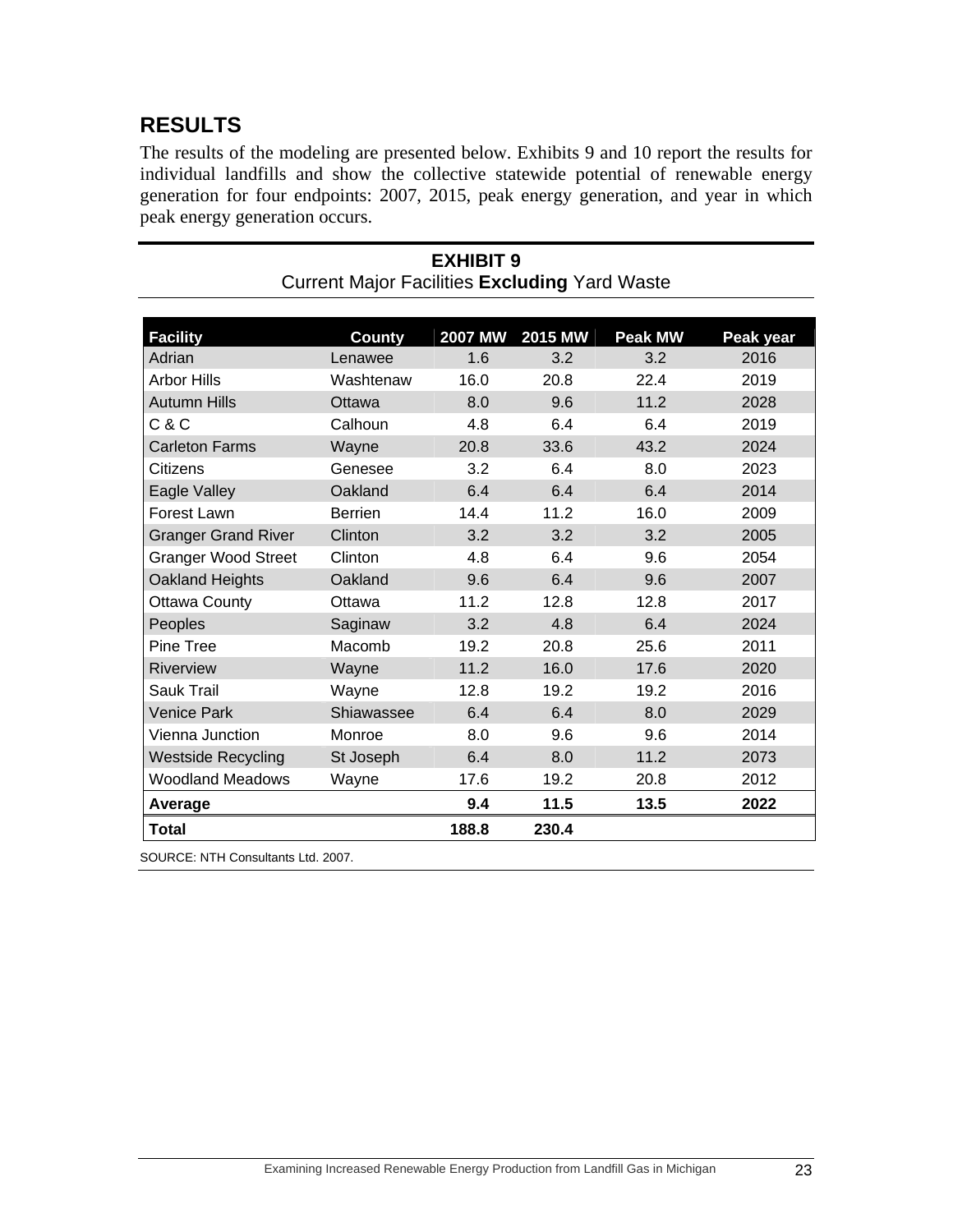#### **EXHIBIT 10**  Current and Potential Major Facilities **Including** Yard Waste

|                   | <b>Facility</b>            | <b>County</b>   | <b>2007 MW</b> |       | 2015 MW Peak MW | <b>Peak Year</b> |
|-------------------|----------------------------|-----------------|----------------|-------|-----------------|------------------|
|                   | Adrian                     | Lenawee         | 3.2            | 3.2   | 3.2             | 2016             |
|                   | Arbor Hills                | Washtenaw       | 17.6           | 24.0  | 27.2            | 2018             |
|                   | <b>Autumn Hills</b>        | Ottawa          | 8.0            | 11.2  | 14.4            | 2026             |
|                   | C & C                      | Calhoun         | 4.8            | 8.0   | 8.0             | 2018             |
|                   | <b>Carleton Farms</b>      | Wayne           | 22.4           | 40.0  | 49.6            | 2023             |
|                   | Citizens                   | Genesee         | 3.2            | 8.0   | 9.6             | 2022             |
|                   | Eagle Valley               | Oakland         | 8.0            | 8.0   | 8.0             | 2013             |
| <b>FACILITIES</b> | Forest Lawn                | Berrien         | 16.0           | 12.8  | 17.6            | 2009             |
|                   | <b>Grand River</b>         | Clinton         | 3.2            | 3.2   | 3.2             | 2005             |
|                   | <b>Granger Wood Street</b> | Clinton         | 4.8            | 8.0   | 11.2            | 2049             |
|                   | Oakland Heights            | Oakland         | 9.6            | 6.4   | 9.6             | 2008             |
| CURRENT           | <b>Ottawa County</b>       | Ottawa          | 12.8           | 14.4  | 14.4            | 2016             |
|                   | Peoples                    | Saginaw         | 3.2            | 6.4   | 6.4             | 2022             |
|                   | Pine Tree                  | Macomb          | 20.8           | 24.0  | 28.8            | 2010             |
|                   | Riverview                  | Wayne           | 12.8           | 17.6  | 20.8            | 2019             |
|                   | Sauk Trail                 | Wayne           | 14.4           | 22.4  | 22.4            | 2015             |
|                   | <b>Venice Park</b>         | Shiawassee      | 6.4            | 8.0   | 9.6             | 2027             |
|                   | Vienna Junction            | Monroe          | 8.0            | 9.6   | 11.2            | 2013             |
|                   | <b>Westside Recycling</b>  | St Joseph       | 6.4            | 9.6   | 14.4            | 2073             |
|                   | <b>Woodland Meadows</b>    | Wayne           | 19.2           | 20.8  | 24.0            | 2012             |
|                   | Average                    |                 | 10.2           | 13.3  | 15.7            | 2021             |
|                   | <b>Total-Current</b>       |                 | 204.8          | 265.6 |                 |                  |
|                   | <b>Central Sanitary</b>    | Montcalm        | 3.2            | 4.8   | 6.4             | 2036             |
|                   | City Env of Waters         | Crawford        | 3.2            | 4.8   | 8.0             | 2055             |
|                   | City of Midland            | Midland         | 3.2            | 3.2   | 3.2             | 2009             |
|                   | Glens Run                  | Leelanau        | 1.6            | 1.6   | 3.2             | 2055             |
| <b>FACILITIES</b> | Manistee                   | Manistee        | 1.6            | 3.2   | 4.8             | 2046             |
|                   | Michigan Environs          | Menominee       | 3.2            | 3.2   | 4.8             | 2022             |
| <b>MAJOR</b>      | Northern Oaks              | Clare           | 3.2            | 4.8   | 8.0             | 2034             |
|                   | <b>Orchard Hill</b>        | Berrien         | 3.2            | 4.8   | 6.4             | 2022             |
| ┙                 | <b>Smith Creek</b>         | <b>St Clair</b> | 4.8            | 8.0   | 9.6             | 2023             |
|                   | South Kent                 | Kent            | 3.2            | 4.8   | 4.8             | 2032             |
|                   | Southeast Berrien          | <b>Berrien</b>  | 3.2            | 3.2   | 4.8             | 2012             |
| POTENTIA          | White Feather              | Bay             | 3.2            | 3.2   | 3.2             | 2017             |
|                   | Average                    |                 | 3.1            | 4.1   | 5.6             | 2030             |
|                   | <b>Total-Potential</b>     | 36.8            | 49.6           |       |                 |                  |
|                   | <b>Statewide average</b>   | 7.6             | 9.8            | 11.9  | 2024            |                  |
|                   | <b>Total statewide</b>     |                 | 241.6          | 315.2 |                 |                  |

SOURCE: NTH Consultants Ltd. 2007.

NOTE: Current major facilities are landfills with existing landfill energy-production facilities. Potential major facilities are landfills that produce enough landfill gas to generate 1.6 MW or more.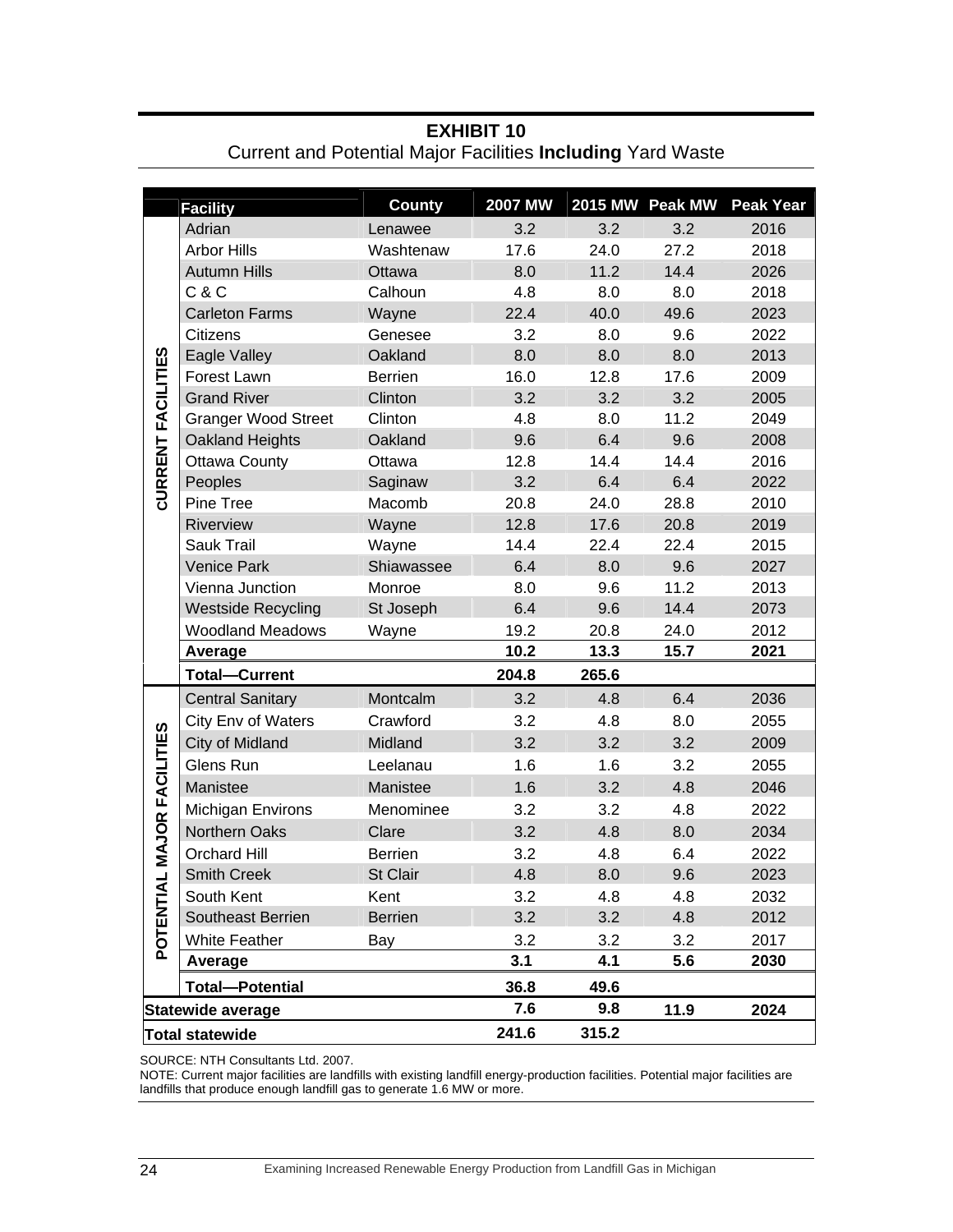Exhibit 11 presents the statewide renewable energy capacity in terms of both total and average capacity.

|                                          |                 |                       |                         | <b>EXHIBIT 11</b>            | <b>Statewide Landfill Energy-Production Capacity</b> |                       |                         |                       |                         |
|------------------------------------------|-----------------|-----------------------|-------------------------|------------------------------|------------------------------------------------------|-----------------------|-------------------------|-----------------------|-------------------------|
| <b>Facility type</b>                     | Yard<br>waste   | 2007<br>(MW)<br>Total | 2007<br>(MW)<br>Average | 2015<br>(MW)<br><b>Total</b> | 2015<br>(MW)<br>Average                              | Peak<br>year<br>total | Peak<br>year<br>average | Peak<br>(MW)<br>total | Peak<br>(MW)<br>average |
|                                          | Excluded        | 188.8                 | 9.4                     | 230.4                        | 11.5                                                 | 2014                  | 2022                    | 232.0                 | 13.5                    |
| Current major                            | <b>Included</b> | 204.8                 | 10.2                    | 265.6                        | 13.3                                                 | 2015                  | 2021                    | 265.6                 | 15.7                    |
| Current major<br>plus potential<br>major | <b>Included</b> | 241.6                 | 3.1                     | 315.2                        | 4.1                                                  | 2016                  | 2030                    | 316.8                 | 11.9                    |

SOURCE: NTH Consultants Ltd. 2007.

NOTE: Current major facilities are landfills with existing landfill energy-production facilities. Potential major facilities are landfills that produce enough landfill gas to generate 1.6 MW or more.

Exhibit 12 shows the potential energy generation capacity including and excluding yard waste for current and potential facilities statewide.





SOURCE: NTH Consultants Ltd. 2007.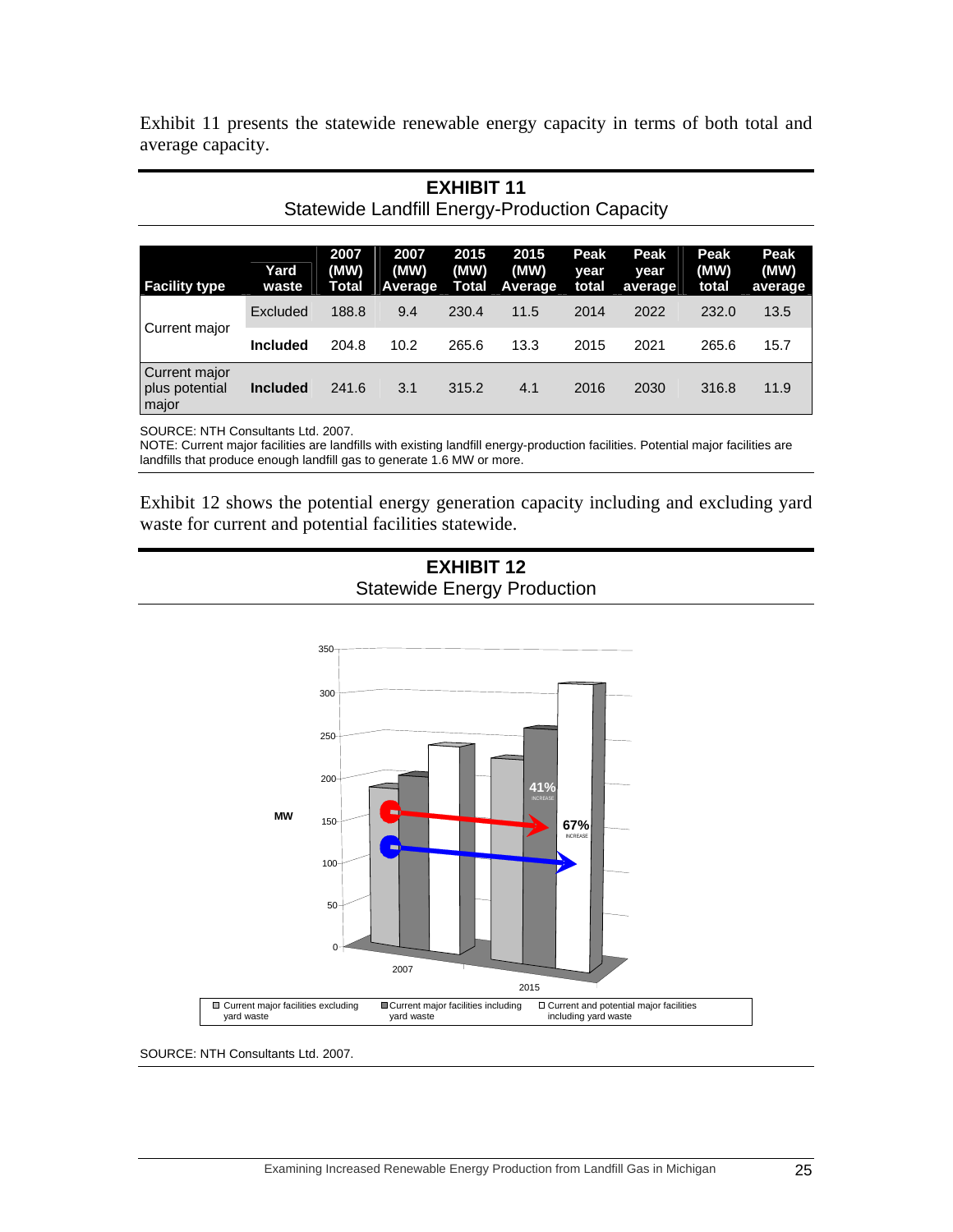Exhibit 13 shows the statewide potential renewable energy generation from the present to 2050.



While this is an independent study incorporating defined modeling and parameters, the findings are validated from the demonstrated consensus found in similar studies, such as the Michigan Capacity Needs Forum (CNF) Report and EPA/LMOP reports. It should be noted that the CNF report was conducted under the direction of the Michigan Public Service Commission and serves as the foundation for *Michigan's 21st Century Electric Energy Plan* (MPSC 2007).

As a means of verifying electrical generation capabilities predicted by this study, reference can be made to the two above studies which also attempted to project energy capabilities of landfill gas-to-energy projects. Both CNF and EPA/LMOP sources estimate current capacity at roughly 78 MW, while this current examination estimates 188.8 MW. First reaction to these figures may suggest that these studies do not remotely agree. This study examined maximum potential capacity while the other studies reviewed existing in place generation and use. However upon closer inspection the numbers have been found to be in greater agreement than they may seem. For a detailed explanation please see Appendix A.

In sum, the energy-production capacity of landfills in Michigan clearly can be increased by the reintroduction of organic yard waste material. In addition, energy benefits from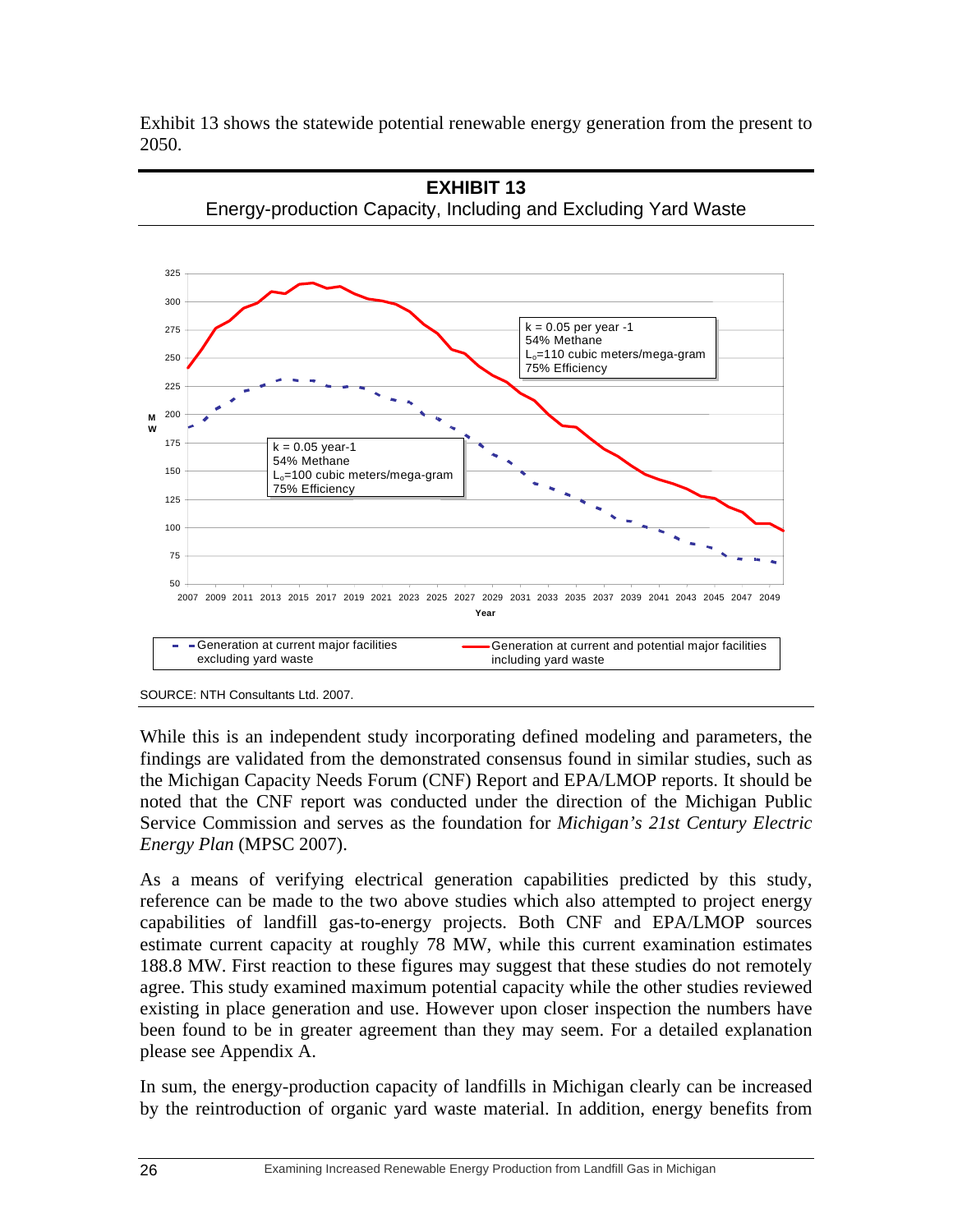current landfill energy-production facilities can be significantly enhanced with advances in collection efficiency, as well as development at potential facilities. Specifically, based on the results of the study, the following conclusions are apparent.<sup>13</sup>

- Currently, 20 Michigan Type II landfills operate as landfill energy-production facilities with an equivalent of 188.8 MW of renewable energy capacity.
- There are 12 more Michigan landfills with the current potential to produce an additional 36.8 MW of renewable energy capacity.
- By 2015 with the addition of yard waste disposal to Michigan landfills currently operating landfill energy-production facilities, an increase in renewable energy capacity of 41 percent over current levels, or the equivalent of 265.6 MW, is projected.
- By 2015 and with the addition of yard waste disposal and development of all potential landfill energy-production facilities, an increase in renewable energy capacity of 67 percent over current levels, or the equivalent of 315.2 MW, is projected.
- **Peak years for energy production from landfills at current status fall between 2014** and 2016, precisely when Michigan is forecasted to need new energy sources.
- Landfill gas is a sustainable source of renewable energy, derived from landfill biomass that does not significantly limit overall landfill capacity. It is estimated that as a result of the decomposition process, yard waste loses half of its weight and 50 to 75 percent of its volume (Miller 2006) and (Wilson and Feucht 2004).

1

 $13$  Please see Appendix B for comparison to similar study results.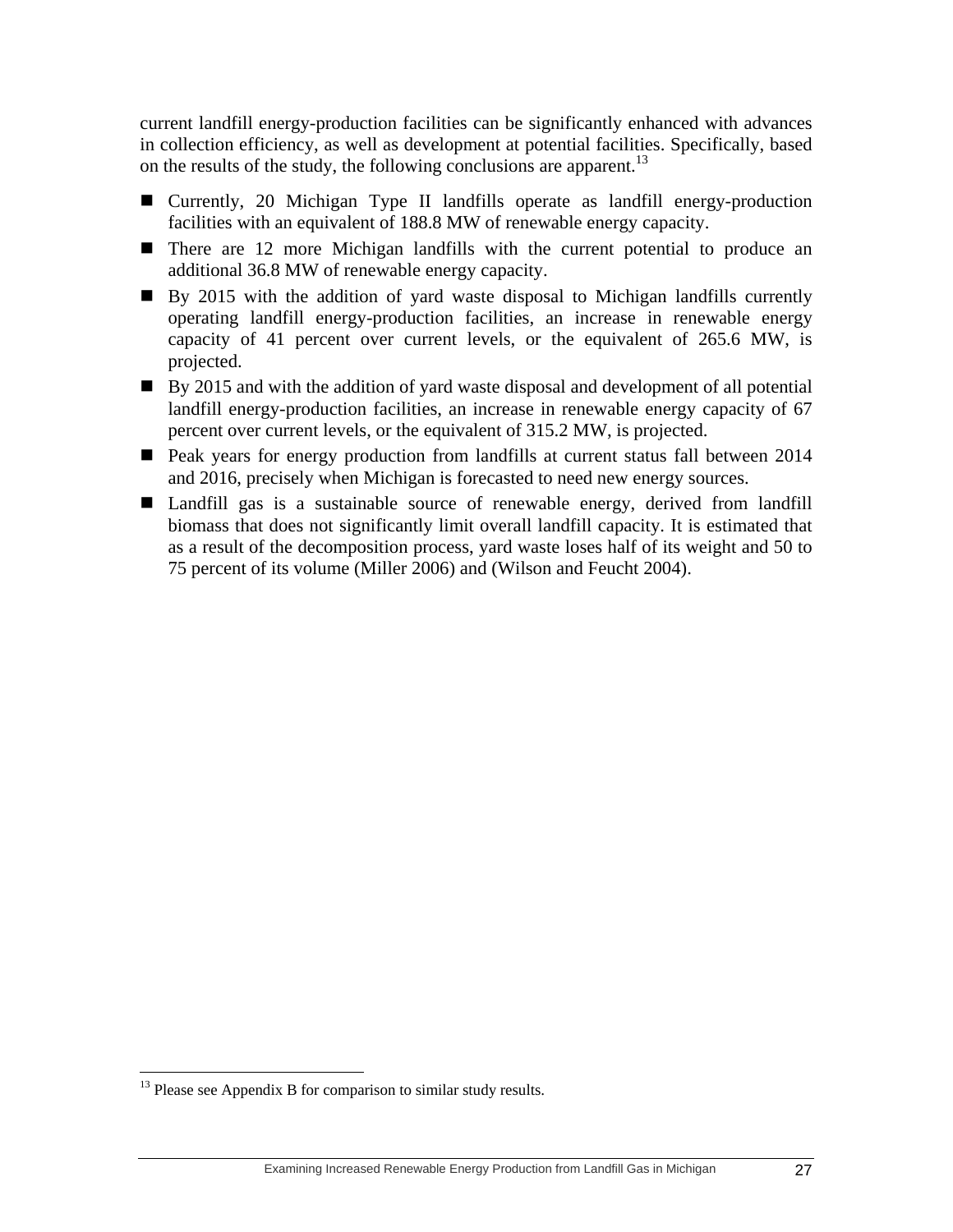# **Examination of Methods for Handling Yard Waste**

As with any potential policy shift, it is important to consider the implications of both an exemption to the yard waste ban for renewable energy generated from landfill gas and the creation of a soil amendment from organic waste. Unfortunately, there are no common metrics for definitive comparisons of these two options but the following factors may be considerations in such as assessment:

- Value of landfill space saved
- Value of property permanently set aside for landfill purposes
- Value of compost
- Value of Michigan-made fuel
- Capacity for landfill facilities to generate electricity from landfill gas
- Amount of yard waste that would be deposited
- Amount of electricity generated by cubic yard of yard waste

For the purposes of this report we will focus discussion on policy and practical implications. As previously stated, Michigan is in the midst of a paradigm shift from viewing yard waste recycling with only one outcome to two: a soil amendment through composting, *and* an energy source through landfill gas recovery technology. While the prior sections of this report investigate the potential of landfill gas recovery technology, this section will focus on the issues associated with composting yard waste.

# **HOW COMPOSTING WORKS**

The process of decomposition—the breakdown of raw organic materials to a finished compost—is a gradual, complex progression, one in which both chemical and biological interactions must occur in order for organic matter to become compost. By law, Michigan defines yard clippings or yard waste as leaves, grass clippings, vegetable or other garden debris, and shrubbery, or brush or tree trimmings, less than four feet in length and two inches in diameter. In the first stages of compost production, microbial organisms feed on decaying organic materials, while in the later stage of decomposition insects further break down and enrich the composting materials. The goal in composting is to create the most favorable environment possible for the desired organisms. It is estimated that as a result of the decomposition process, yard waste loses half of its weight and 50 to 75 percent of its volume (Miller 2006; Wilson and Feucht 2004).

Generally speaking, there are two types of composting. *Aerobic decomposition* occurs when organic materials decompose in the presence of oxygen. The aerobic process is most common in nature. An example is a leaf that falls on the ground and is left to decompose. There is typically no accompanying odor when adequate oxygen is present. If odors are noticeable, either the process is not entirely aerobic or there are some special conditions or materials present that are creating an odor. Aerobic decomposition or composting can be accomplished in pits, bins, stacks, or piles, if adequate oxygen is provided. Turning the material at intervals or employing other techniques for adding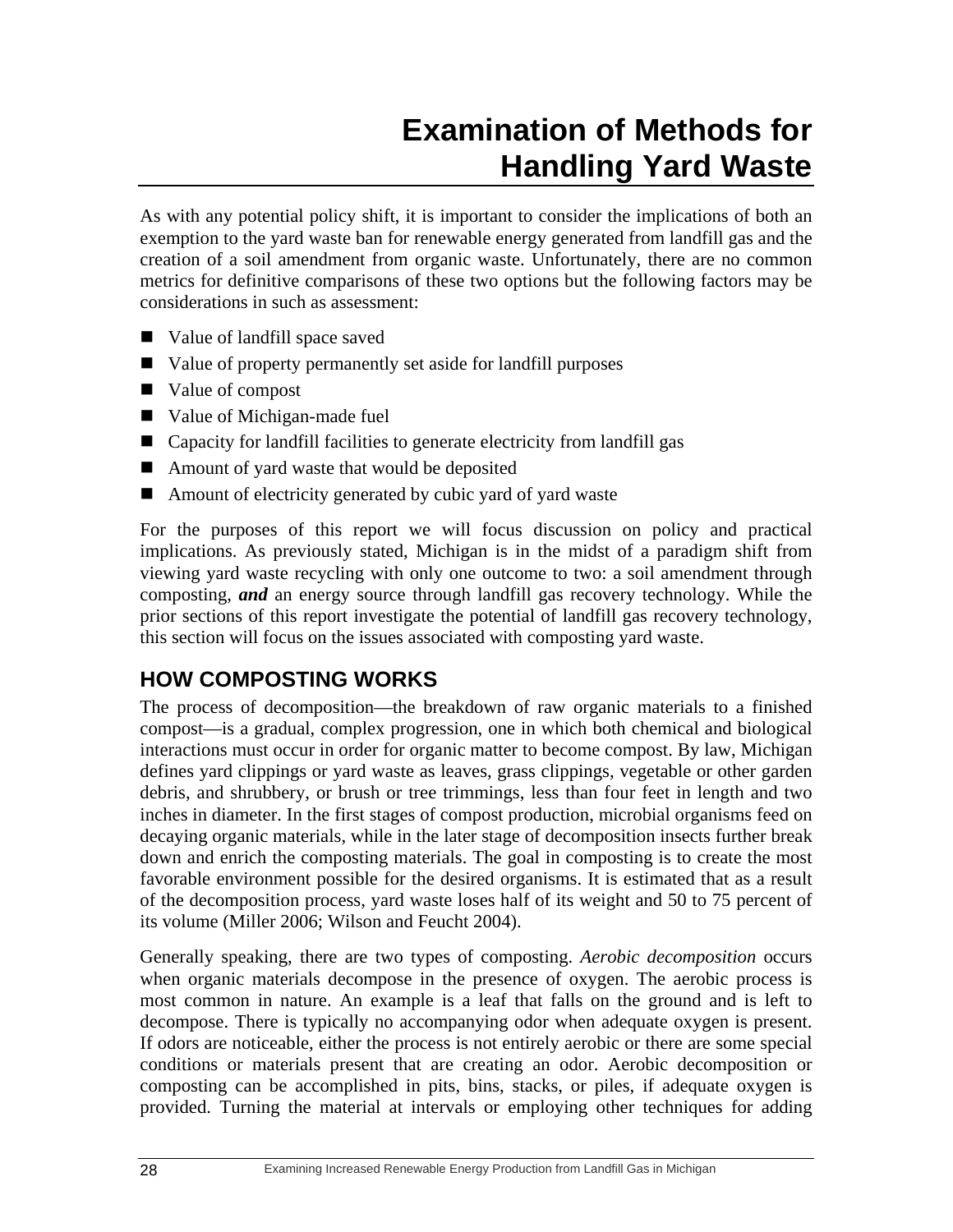oxygen is useful in maintaining aerobic conditions. Decomposition of organic material in the compost pile depends on maintaining microbial activity. Any factor that slows or halts microbial growth impedes the composting process. Efficient decomposition occurs if the right conditions of aeration, moisture, particle size, and a sufficient source of carbon and nitrogen are met.

*Anaerobic decomposition*, which is sometimes called fermentation, takes place in nature anywhere oxygen does not have access. Intensive decomposing in this manner is usually accompanied by disagreeable odors of hydrogen sulfide and other organic compounds that contain sulfur (Texas A&M 2007).

Composting varies as much in its complexity as in the range of organic materials recovered. The four most standard composting methods (EPA 1999) are:

- **Static pile composting**: This occurs when organic waste is piled and mixed together. Composting under these conditions is slow and suited for small operations. This method requires 12 to 18 inches of loosely piled bulking agents such that air can circulate from the bottom to the top of the pile.
- **Aerated windrow/pile composting:** This method is more complex. Organic waste is formed into rows of long piles (windrows) and aerated either by embedding pipes in the pile or by turning the pile periodically. This method can accommodate large volumes of waste, including animal products or grease, but only with frequent turning and careful monitoring during the thermophilic stage (when the pile reaches 130 to 150 degrees Fahrenheit).
- **In-vessel composting:** For this process, organic materials are stored in enclosed equipment with controlled temperature, moisture, and aeration. This type of system can process large quantities of waste with fewer odor problems in a small area and can accommodate animal products.
- **Vermicomposting:** This occurs when worms break down organic materials into compost called castings. Vermicomposting bins can function indoors or outdoors, but cannot process animal products or grease.

# **OPERATIONAL CHALLENGES AT COMPOSTING SITES**

As with any other process, there are benefits to recycling yard waste by composting, and there are disadvantages. As stated previously, one of the reasons for considering an alternative to composting yard waste through an exemption to the yard waste ban is the operational challenges of composting that were not fully recognized when the yard waste ban was implemented in 1995.

Composting advocates claim that "to simply eliminate grass collection entirely is considered the 'best practice' in contemporary waste management systems" (Coalition 2002). They cite the ease of leaving the grass on the lawn (grasscycling), and note that few greenhouse gases are created from the resulting composting process. Indeed, grass is a portion of the waste stream that can be responsibly self-managed by those who generate it.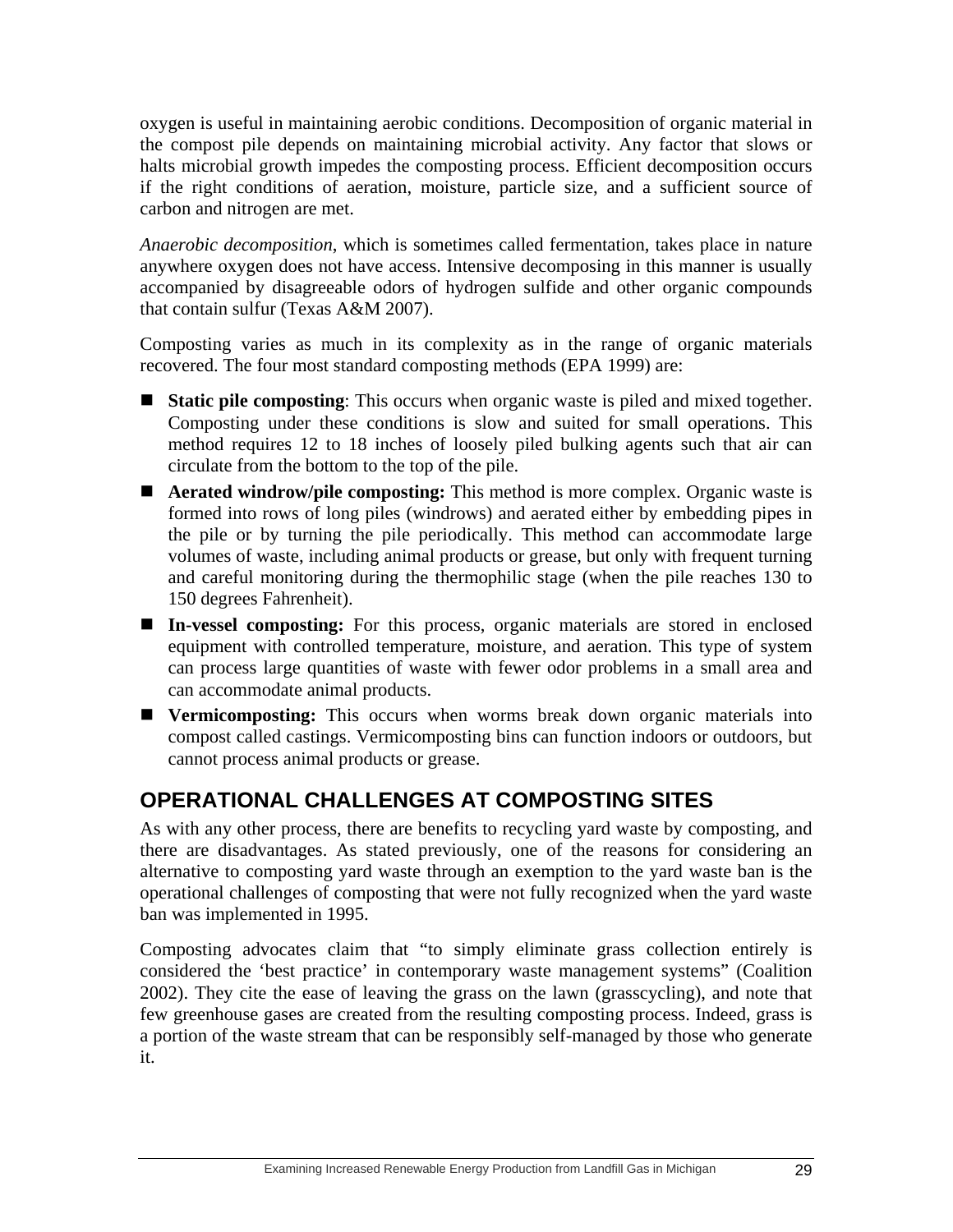The cost of composting, as in the case of many resource-based products, does not reflect the total costs involved to produce it. True costs consider not only the operational costs to retrieve and produce a good, but also environmental impacts that occur as a result of that production.

One such cost is the transportation system required when the waste stream is separated. The indirect costs of the dual transportation system are not factored into the consumer's price for the compost product. If it were, the consumer would have to make a greater contribution toward road maintenance; vehicle maintenance, operation, and fuel; and societal and environmental impacts from emissions and noise, among other factors.

Compost sites pose other operational challenges; several of the potential and real challenges faced by composting operators are discussed briefly below.<sup>14</sup> Some of these problems can be controlled to a degree through proper management, although this may contribute to higher operational costs, while other issues are entirely out of the hands of the composting operator.

#### *Odor*

Odors are generated at composting sites when materials are not exposed to enough air and enter an anaerobic stage of decomposition, a situation that can be commonplace. While there is always the potential for odor problems at compost sites, regular aeration of the compost greatly reduces this problem. In addition, management options to control this problem include the use of buffer zones, biofilters, or in-container (closed-system) composting. One facility in Detroit has purportedly emitted "noxious odors," which neighbors describe as a "weird gag-inducing cross between horse manure and Copenhagen snuff." Another facility in Macomb County has been ordered to shut down by December 2007, in part because of odor problems (Guyette 2007). Odor problems also fluctuate with weather: they are worse in hot weather and better with colder temperatures.

#### *Leachate*

Composting, like landfilling, can produce liquid byproducts, called leachate, that can potentially contaminate ground and surface water. Unlike landfills, which are required to follow strict regulations to protect water sources from the leachate they produce, compost sites are not regulated and monitored in the same manner. The Michigan Composting Council offers a composting operator certification program, but it is not mandatory. Current avenues for enforcing any types of standards on composting facilities are typically triggered by sight and/or odor nuisance complaints from their neighbors. While water runoff/storm water management systems, in addition to other compliance systems, are needed, they would prove prohibitively expensive.

#### *Product Consistency/Quality*

Different inputs yield compost with varying consistency and nutrient levels. Some inputs are seasonal, which can lead to these variations. Uniform nutritive content in a product is

<sup>&</sup>lt;sup>14</sup> The source for much of this section is Katharine Holden, January/February 2001, *Planning for a Successful Compost Operation.*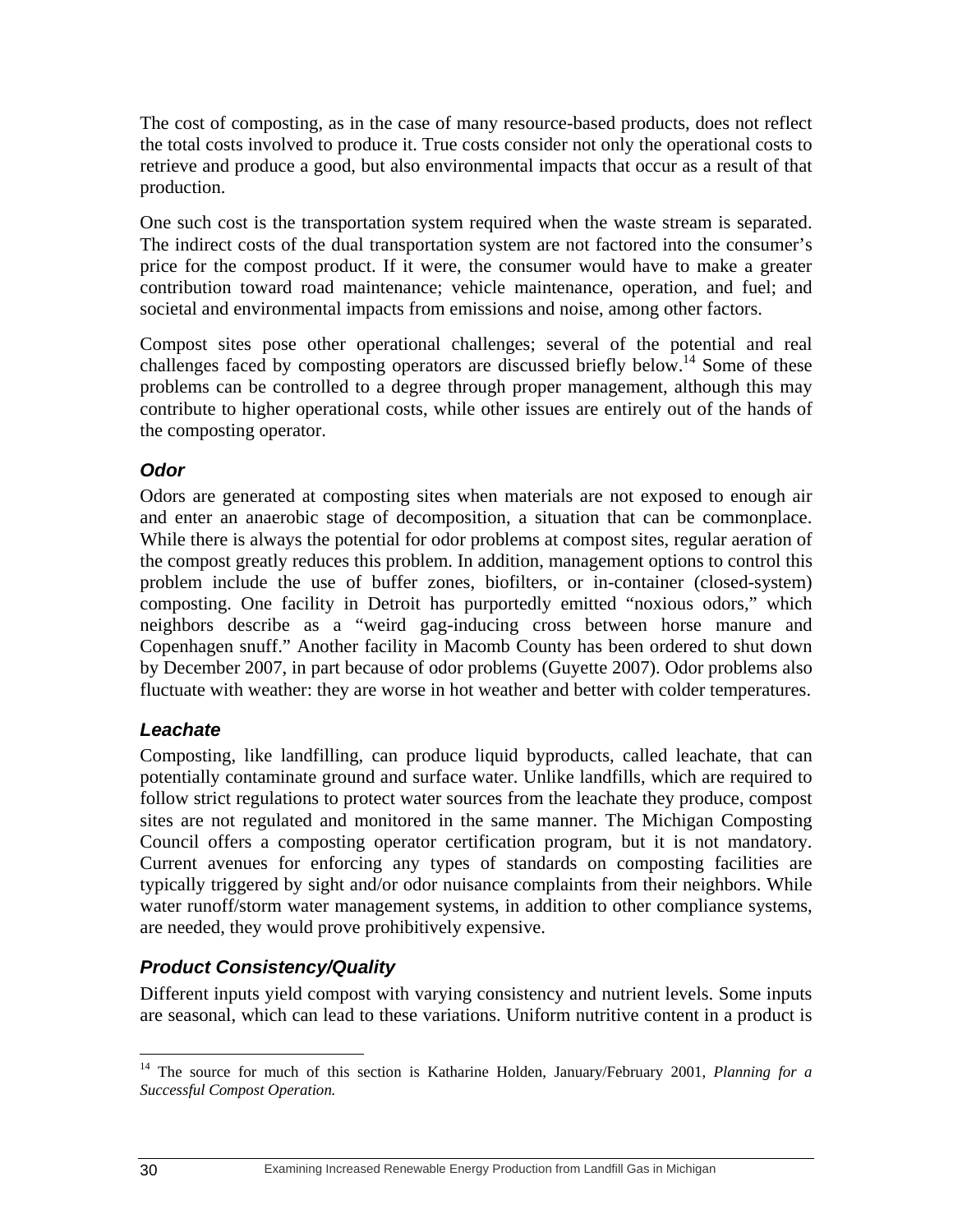important to customers. Because the compost operator only receives what is brought in, it can be difficult to manage the consistency of the product. Contamination of the compost with bits of plastic bag and other small municipal solid waste is inevitable and detracts from the quality and marketability of the end product.

A far more challenging problem lies in residual pesticides and herbicides that persist in some grass clippings. No grass clippings should be composted from golf courses, where high levels of persistent herbicides are used. Facilities across the country are struggling with how to handle this problem and there does not seem to be an easy answer. Facility managers, regulators, public agencies, researchers, and herbicide manufacturers continue to seek solutions to the problem, ranging from on-site treatment to regional product bans (Bezdicek et al. 2001).

Microorganisms require a certain temperature range for optimal activity. Certain temperatures promote rapid composting and destroy pathogens and weed seeds. Microbial activity can raise the temperature of the pile's core to at least 140 °F. (EPA 2006). Although the goal of successful compost operation is to reach required temperatures there is no way to ensure that this occurs uniformly throughout the pile. Therefore, seed transportation in finished product is possible. As a result, the potential to spread invasive terrestrial species should be recognized.

#### *Viable Market Development*

Time requirements for developing a viable market for compost products are variable. Landscapers provide a steady market in some areas, while agricultural demand may exist in others. The demand for compost is as varied as the community, and depends on consumer education to develop a market. In one municipality, a compost operator drastically reduced its price to facilitate distribution (Southeastern Oakland County Resource Recovery Authority 2007). The process and/or finished product pose challenges to the traditional economic theory of supply and demand.

#### *Lack of Space for Traditional Windrow Operations*

Traditional windrow composting requires that the material be spread in long piles, usually less than ten feet high, and turned regularly for aeration. Buffer zones may be needed to prevent neighbor complaints about odor and machine noise. In urbanized areas where space is limited, these operations must be located farther away from the source of the yard waste. This increases the cost of transportation for both the yard waste inputs and the compost products.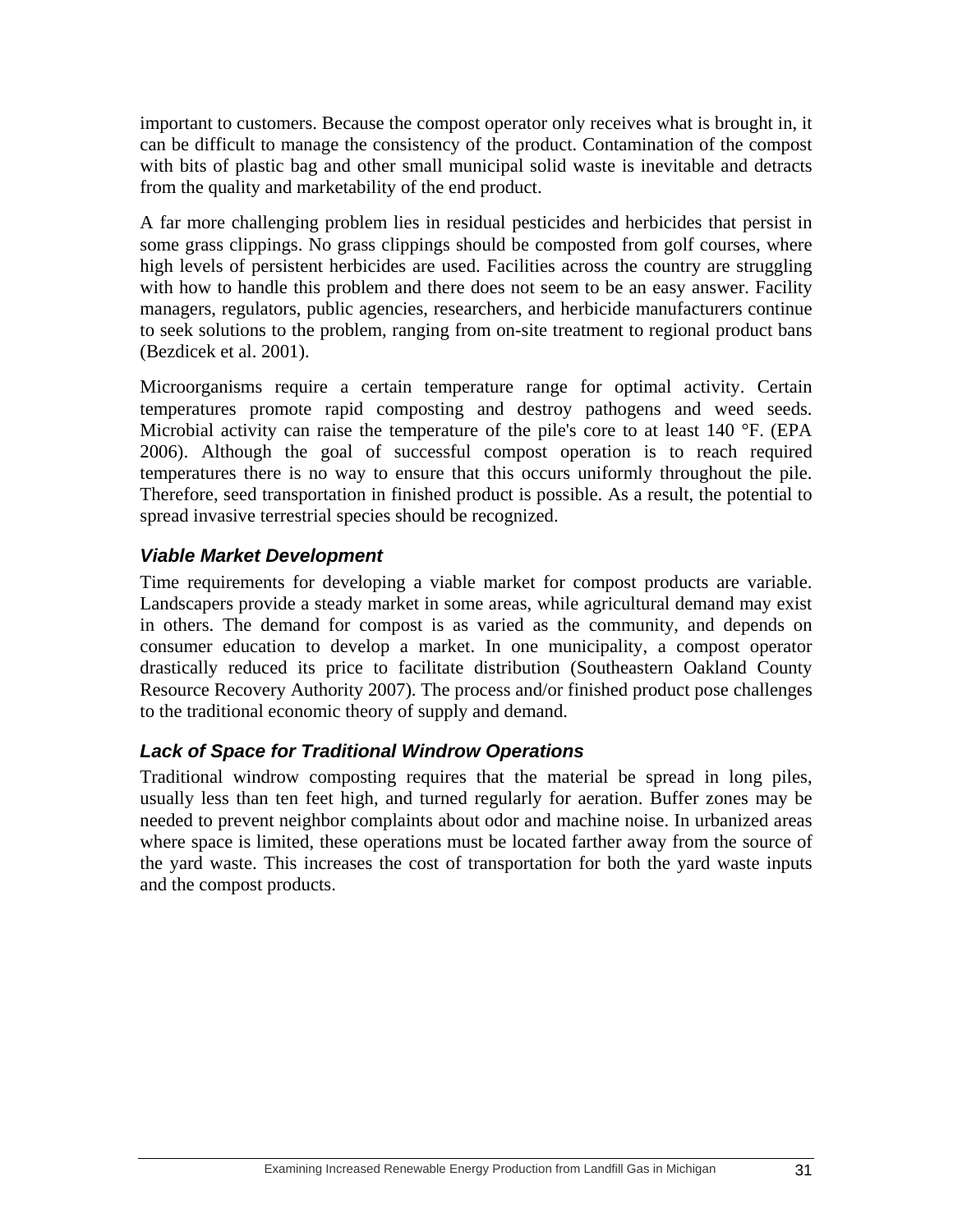# **Exemption Language Review**

Since March 1995, yard clippings (defined in Michigan as leaves, grass clippings, vegetable or other garden debris, and shrubbery, or brush or tree trimmings, less than four feet in length and two inches in diameter) have been banned from disposal in Michigan municipal solid waste landfills by Section 324.11514(2)(d) of Part 115, Solid Waste Management, of the Michigan Natural Resources and Environmental Protection Act, 1994 PA 451, as amended (Act 451). The Michigan Department of Environmental Quality's Waste Management Division (MDEQ–WHMD) administers the state's solid waste program under Part 115.

The purpose of this statute is to encourage solid waste disposal methods that protect the environment and to enhance resource conservation. Several factors, including difficulty with composting operations, enhanced landfill gas recovery technology, and increased support for renewable fuels, make it at least prudent to consider an exemption to the ban.

# **PURPOSE**

Under Michigan's new Solid Waste Policy (MDEQ/WHMD, May 24, 2007), the state's preference is first to avoid waste generation; then, to *utilize* generated waste for *beneficial purposes;* and, finally, to properly dispose of what remains. Recent state interest in reducing dependence on fossil fuels and becoming a leader in alternative or renewable fuel sources requires an examination of the current yard waste provision that reduces the amount of organic material disposed of in sanitary landfills. To encourage more waste utilization, the plan specifically recommends that Michigan should:

- $\blacksquare$  Identify and remedy regulatory barriers to waste utilization
- Collaborate in regional and national efforts to encourage manufacturing and distribution systems to facilitate waste utilization
- $\blacksquare$  Have a state government that leads by example
- Support the development of markets for recycled materials

Maximizing the use of available landfill gas will further the tenets of this policy, which specifically promotes economic vitality and ecological integrity. In addition, the state's *21st Century Electric Energy Plan* promotes the identification and removal of unnecessary barriers to renewable, alternative, and distributed energy applications (MPSC 2007).

All energy sources, however, necessarily involve environmental tradeoffs. The beneficial purpose of yard waste may be defined in either of two ways: as a valuable resource used to create a soil amendment, or as a valuable input to a process that can reduce Michigan's foreign fuel dependency.

# **PREVIOUS ATTEMPTED REPEALS OF YARD WASTE BANS**

Before embarking on a review of Michigan's ban and exploring an exemption, it is instructive to survey previous attempts to repeal or modify yard waste bans elsewhere. Not only can lessons be learned, but it is also essential to consider valid concerns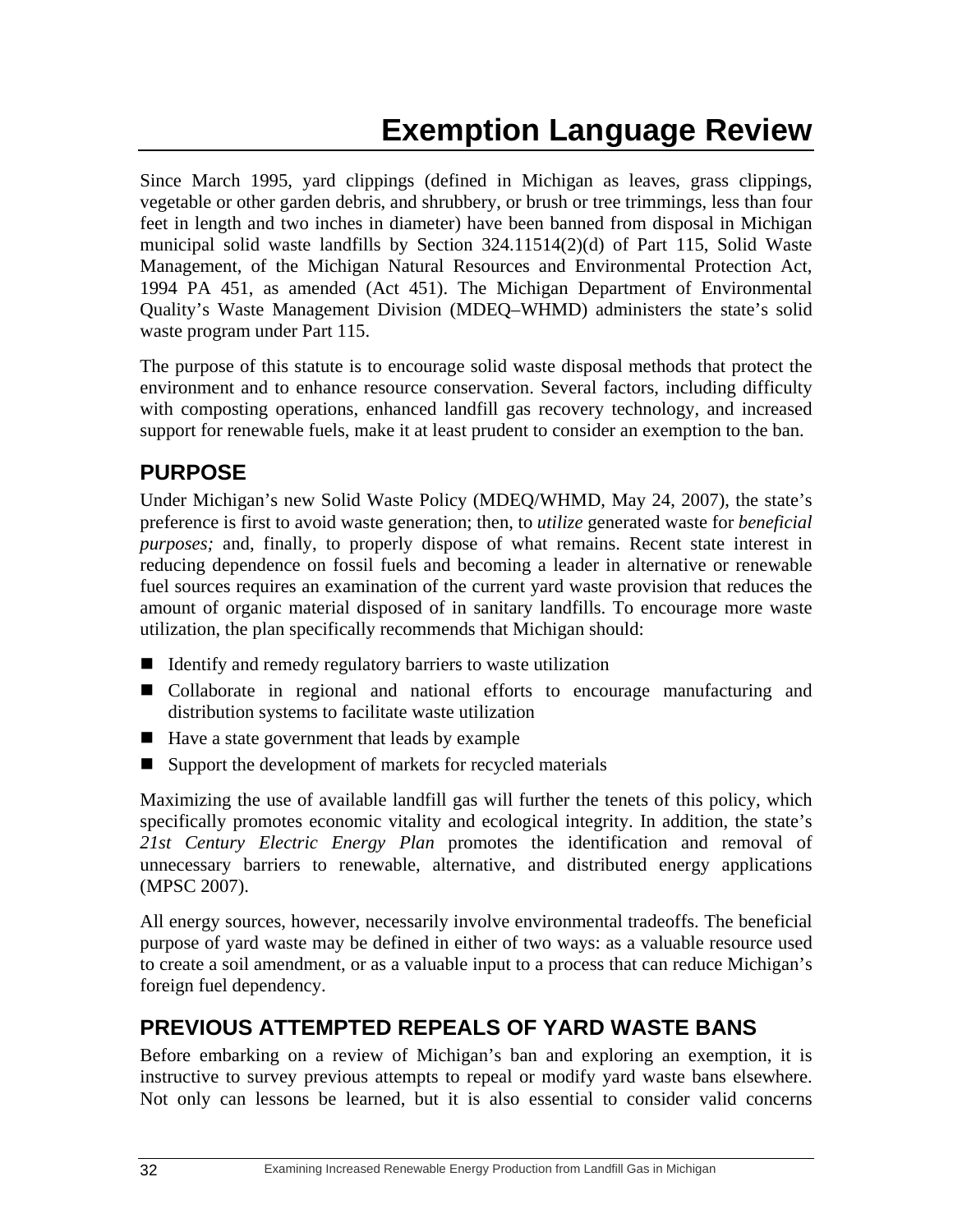previously expressed in similar ventures. Some of these attempts will be discussed in chronological order.

#### *Indiana*

Indiana banned disposal of yard waste in landfills in 1996. However, Indiana allowed an exception for yard waste to be disposed of in landfills that were methane production facilities until 1999, when the Indiana General Assembly passed a provision that removed this exemption and established a compost facility development fund (Indiana HB 1908, 1999). While there is little information to be found about this exemption repeal within legislative literature, Indiana was included in order to give the most inclusive analysis possible.

#### *Illinois*

In 2001, Waste Management Inc. (WMI) proposed to repeal the local yard waste ban in Peoria, Illinois. The repeal was specific to one landfill co-owned by the city and county and operated by WMI. The stated goal of the repeal was to increase the volume of organic materials going into landfill to promote methane production.

The city of Peoria was in favor of the repeal because of associated cost savings and advocated passage of the proposal to the county. WMI and Peoria wanted to use the repeal to conduct a five-year study of landfilling yard waste along with municipal solid waste (MSW) to see if this would increase methane availability for electricity generation.

Peoria County rejected WMI's plan in January 2002, on the grounds that the proposal was contrary to the EPA's waste hierarchy, which ranks landfilling as the disposal of last resort. The county feared that increased acidic leachate would pose a potential threat to water resources. The county also concluded that any burden resulting from an unsuccessful test would rest on the community.

The WMI proposal was openly opposed by eleven leading national, state, and local recycling and environmental organizations. Local public concerns centered on the likelihood that the proposed "test" was actually an attempt to undercut composting and recycling efforts. Members of the public commented to the County Board that not enough information was available about the costs and benefits to the community of allowing this project to go ahead.

Since 2001, when this repeal of a ban was attempted in Illinois, the landscape of the municipal solid waste industry has changed extensively. It is important to note the differences between this attempt and the current exploration of a ban exemption in Michigan.

- Unlike the Illinois proposal, Michigan's ban exemption is not an attempt to reduce state/municipal budget expenditures on waste collection. Rather, it is motivated purely by enhanced landfill gas-to-energy technology and increased interest in renewable fuels.
- $\blacksquare$  The technology for capturing methane as a cell (portion of a landfill facility) is being filled has been proven to capture more landfill gas for energy generation than simply collecting it after a cell is filled. There is no need for "testing" this technology.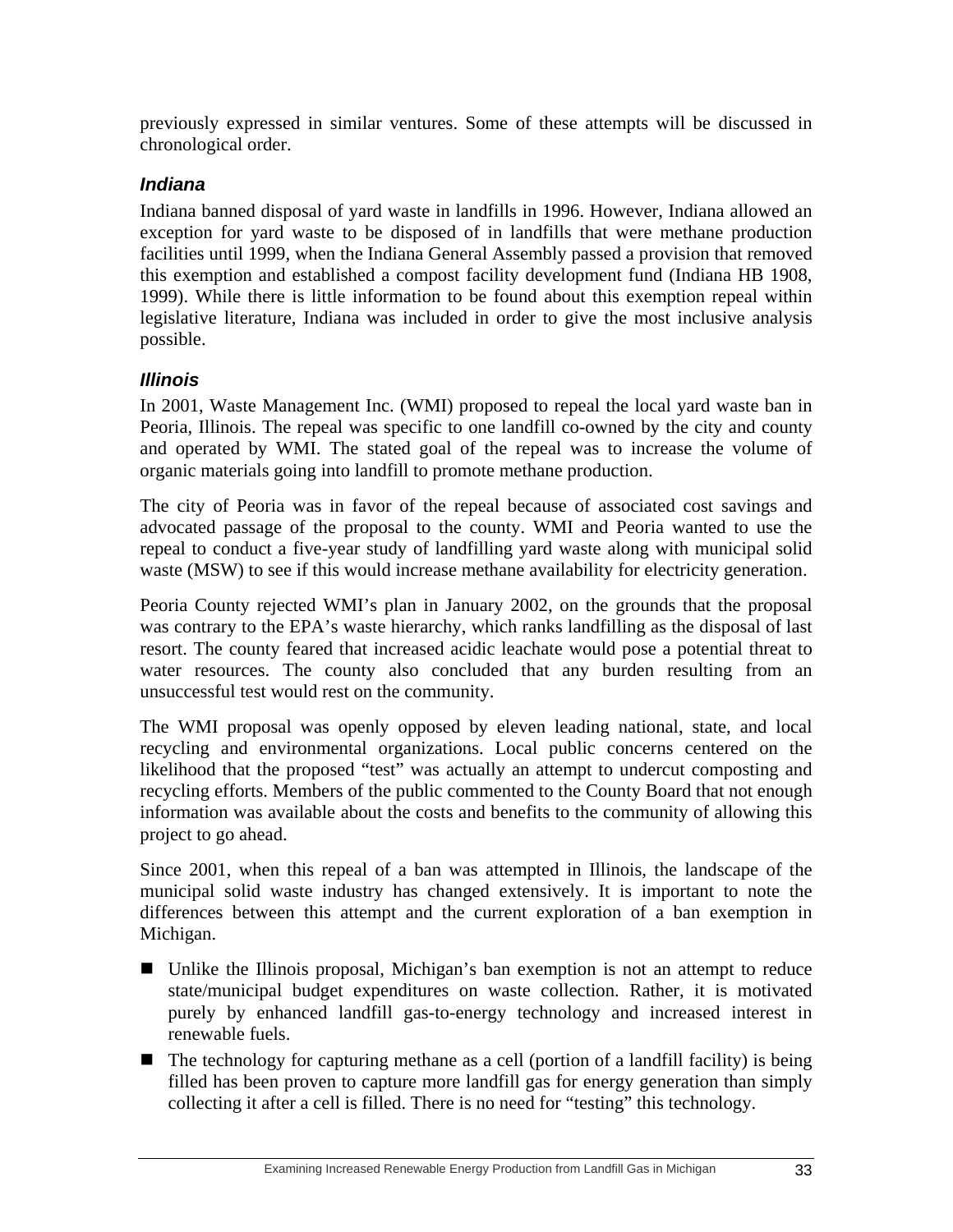■ Lastly, the proposed exemption will benefit not just one facility, but aims to capitalize on the energy generation capacity of all landfills in Michigan that have the potential to utilize this technology. This goal is recognized by the state as an effort to boost economic development.

#### *Iowa*

In 2003, the Iowa Senate passed a bill allowing disposal of yard waste only at landfills with active methane recovery systems.<sup>15</sup> This repeal was spearheaded by the city of Des Moines in an effort to alleviate budgetary concerns. City officials argued that they could reduce operation costs by removing duplicate routes to pick up municipal solid waste and yard waste. This bill had previously passed the Iowa House of Representatives and was forwarded to Governor Tom Vilsak.

Governor Vilsak used the line-item veto to strike the repeal provision, citing increased demand for landfill space and protection of Iowa's water quality as factors against the bill. In addition, the bill was opposed by eight leading national and state recycling and environmental organizations.

The differences between this previous yard waste ban repeal attempt and Michigan's current considerations are not numerous but they are noteworthy.

- The municipal waste manager was seeking monetary relief from handling yard waste. The proposed exemption in Michigan reflects the enhanced landfill gas-to-energy technology and increased interest in renewable fuels. It is not merely an attempt to reduce state/municipal budget expenditures on waste collection.
- The Iowa decision to reject the repeal cited landfill capacity as a scarcity. Michigan, on the other hand, has been largely successful in creating adequate landfill capacity,<sup>16</sup> has a process in place for expansion of landfill space as needed, will continue to conserve valuable landfill space through increased waste utilization and recycling efforts, and already imposes strict regulatory standards and monitoring on landfills to protect water quality.

#### *Nebraska*

Nebraska recently allowed yard waste to be disposed of in landfills that have an active methane recovery system in place, but landfill operators must amend their operating permit with the state to landfill yard waste. Nebraska revised statute, chapter 13, section 13-2039, includes the state's yard waste ban with an exemption for yard waste used in methane production:

b) A landfill may accept yard waste year-round if such yard waste:

<sup>&</sup>lt;sup>15</sup> Actual language: Iowa Senate File 458 Sec. 133, 2003: Sec. 133. Section 455D.9, Code 2003, is amended by adding the following new subsection: 1A. Yard waste may be accepted by a sanitary landfill for land disposal if the sanitary landfill operates an active methane collection system that produces electricity.

<sup>&</sup>lt;sup>16</sup> Based on capacity used during 2006, the MDEQ estimates that Michigan landfills have approximately 18 years of remaining disposal capacity remaining (MDEQ/WHMD, January 31 2007).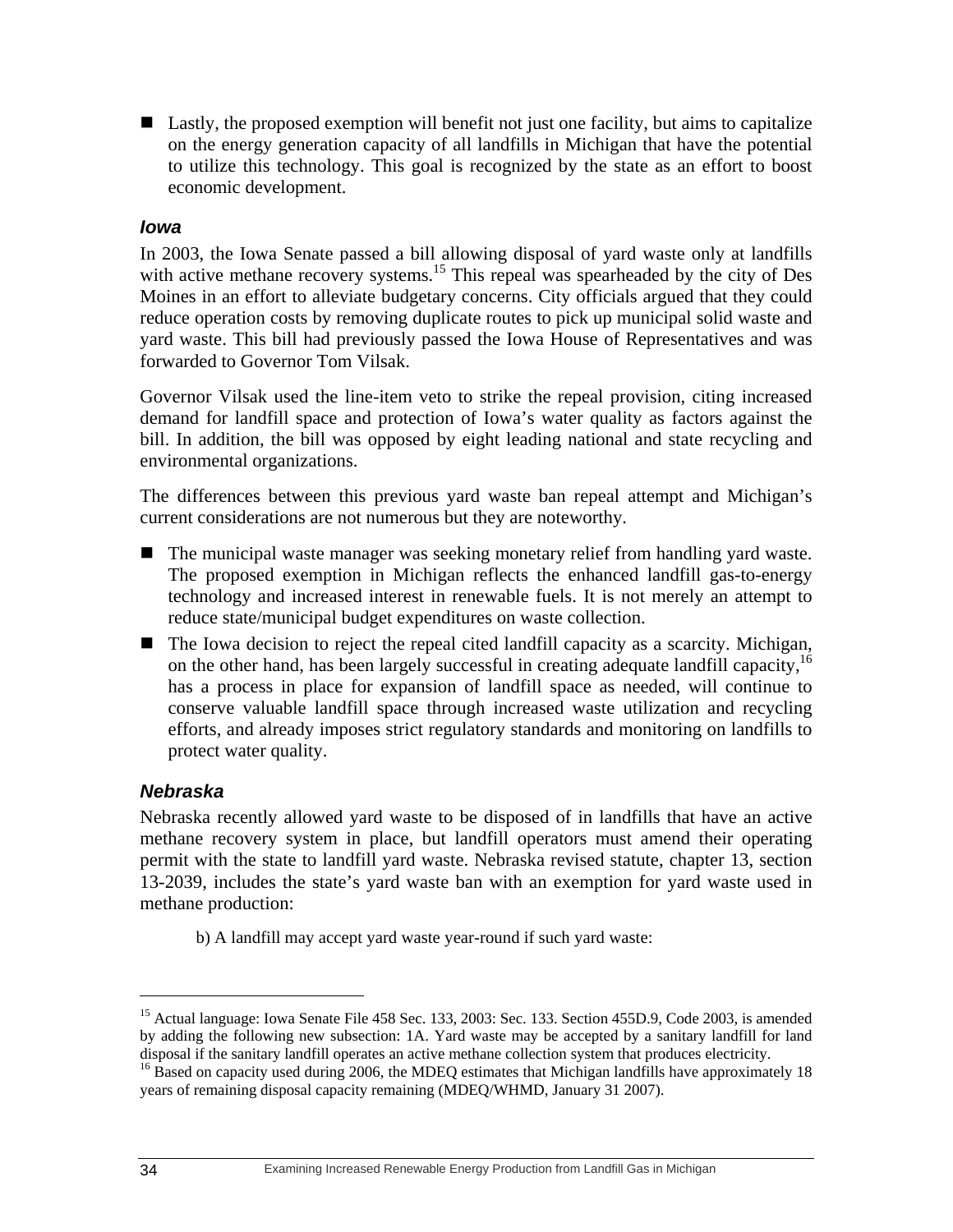(i) Will be used for the production and recovery of methane gas for use as fuel (A) with the approval of the department and (B) at a landfill operating as a solid waste management facility with a permit issued pursuant to the department's rules and regulations

The Nebraska Department of Environmental Quality (NDEQ) provided guidance for yard waste acceptance at landfills in April 2007 (NDEQ 2007). The exception to the restriction on yard waste disposal in landfills is allowed when the yard waste is placed in a permitted landfill and used as part of a system to produce methane as a fuel source. The system must include an active landfill gas collection system and a legitimate user of the methane fuel. Obtaining NDEQ approval to operate a methane fuel recovery system using yard waste involves a major modification of the landfill's operating permit.

Since this guidance is so recent, no facility has yet obtained an approved permit to landfill yard waste. According to the EPA, Nebraska currently has one operating landfill gas-to-energy project and five candidate sites (EPA/LMOP 2007). Nebraska's experience in both process and language can be very instructive to Michigan as the reasons for seeking an exemption are very similar in both states even though Michigan is more advanced in its application of landfill gas-to-energy technology.

#### *Missouri*

The Missouri legislature is currently considering a provision to allow disposal of yard waste in bioreactor landfills approved by the Missouri Department of Natural Resources. (For information on bioreactor landfills, please see Appendix A.) The measure was approved by the Missouri Senate in March 2007 and is now before the Missouri House of Representatives. The summary language of the Missouri Senate provision is as follows:

*SCS/SB 328 - This act allows yard waste to be disposed of in a municipal solid waste disposal area when the Department of Natural Resources approves the operation of the disposal area as a bioreactor and when the*  landfill gas produced will be used for electricity generation.<sup>17</sup>

The Senate bill's sponsor, Senator Kevin Engler (R-Farmington), proposed that approval of the measure would be a "win-win" situation because it will lower collection costs, create energy, and increase available landfill space because bioreactors decompose material faster. The representative from the district in which the project will be located, Columbia, Missouri, claims the bill will enable Columbia to fulfill its goals of getting 2 percent of its electricity needs met through renewable resources (Off 2007).

Missouri currently operates seven landfill gas energy projects and has 18 candidate locations, of which the Columbia bioreactor is one (EPA/LMOP 2007).

#### *Lessons Learned*

 $\overline{a}$ 

Based on this review of previous policy discussions of yard waste bans it is clear that early attempts to repeal the ban were unsuccessful. At that time however, landfill energy-

<sup>&</sup>lt;sup>17</sup> Missouri State Senate home page, legislative search engine. [Online, accessed 4/23/07.] Available: *http://www.senate.mo.gov/07info/BTS\_Web/Bill.aspx?SessionType=R&BillID=6282*.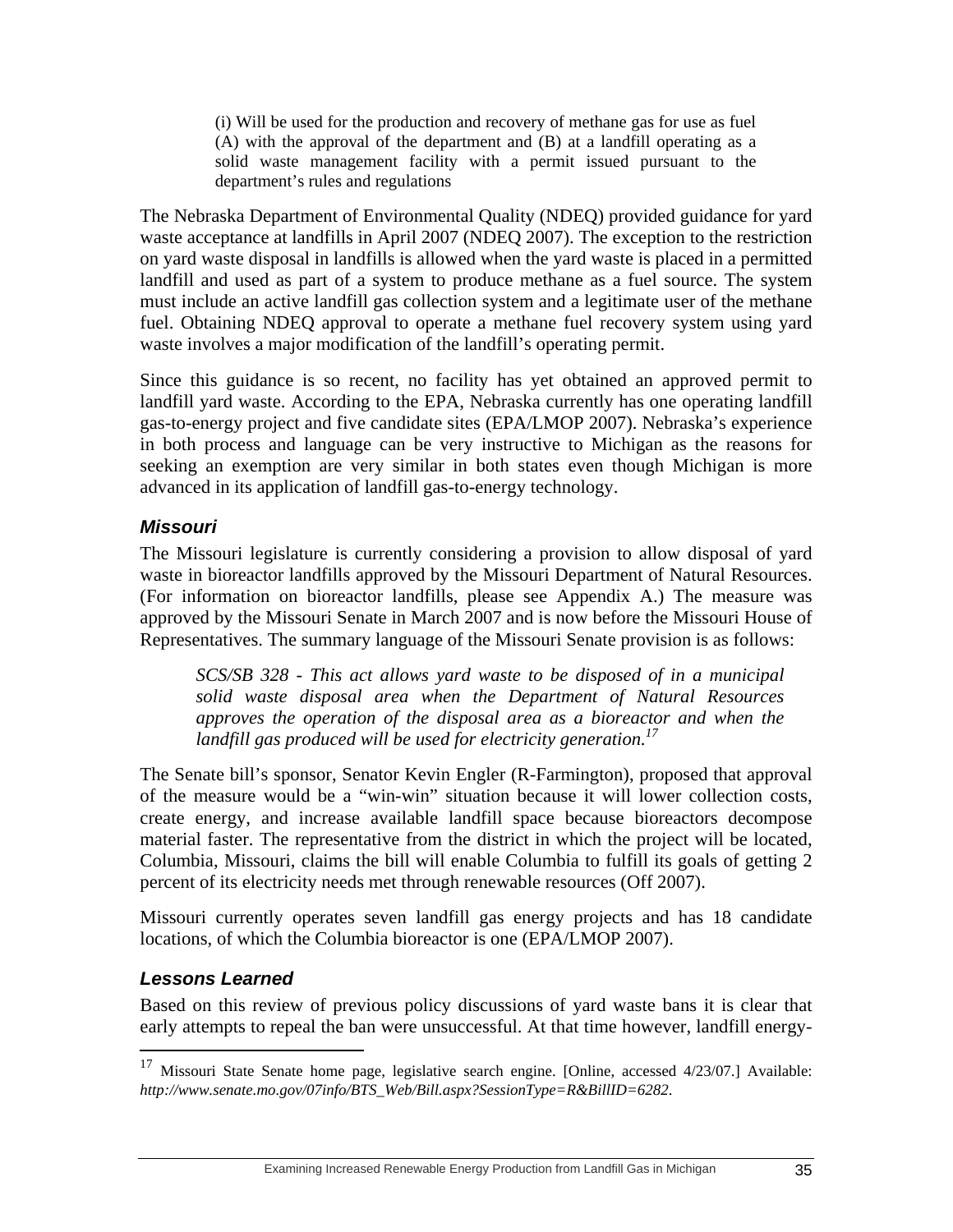production facilities were not as common as they are today. As a result of shifting perspectives on energy and landfill energy-production capabilities, recent policy considerations of the yard waste ban are much more amenable to exemptions. It is clear that any exemptions must be applied to the entire industry and not at test or specific sites. In addition, motive seems to be an important factor when legislators consider an exemption.

## **CONSIDERATIONS FOR EXEMPTION LANGUAGE**

There is always a great deal at stake when considering changes to public policy; a possible exemption to the yard waste ban is no exception. Listed below are the factors that were considered in drafting exemption language in a responsible manner that takes into account a variety of differing perspectives.

- An active, operating gas collection system must be in place *before* a landfill accepts any yard waste or a state-approved site plan for a gas collection system must be required.
- This proposal should complement current reduction/recycling efforts.
- Tradeoffs must consider the relative public and private burdens borne by all parties: residents, municipalities, haulers, landfill owners, operators of gas collection systems, consumers of landfill gas.
- Policy alternatives must consider ownership of landfill sites (public/private).
- Exemptions should only apply to operations that legitimately collect landfill gas for practical use to produce energy for an end user.
- Scenarios must include effective policy options and sufficient enforcement capability to deter abuse under the guise of energy production.
- Language should create business and operational incentives for landfill operators to collect gases. Incentives should focus on increased methane production and not simply on capturing what gas is already available.
- Any exemption should create incentives for facilities that prioritize capacity on instate waste in an attempt to discourage facilities from accepting out-of-state waste.

### *Proposed Exemption Language*

With those considerations in mind, a draft of proposed, generalized exemption language to the yard waste ban is presented below. It should be noted that these proposed regulations are in addition to all those that landfill operators already must meet by law to safeguard public health and safety. These proposed standards set up the criteria for a facility to qualify for the yard waste ban exemption as a landfill energy-production facility (LEPF) and are not intended as a substitute for any current policies. Additionally, the proposed language is designed to encourage and even stimulate technical advances, innovation, and project development.

I. YARD WASTE as defined in Section 11506(7) may be disposed of in a solid waste facility, only after the facility has received Landfill Energy Production Facility status as a stipulation to its operating license.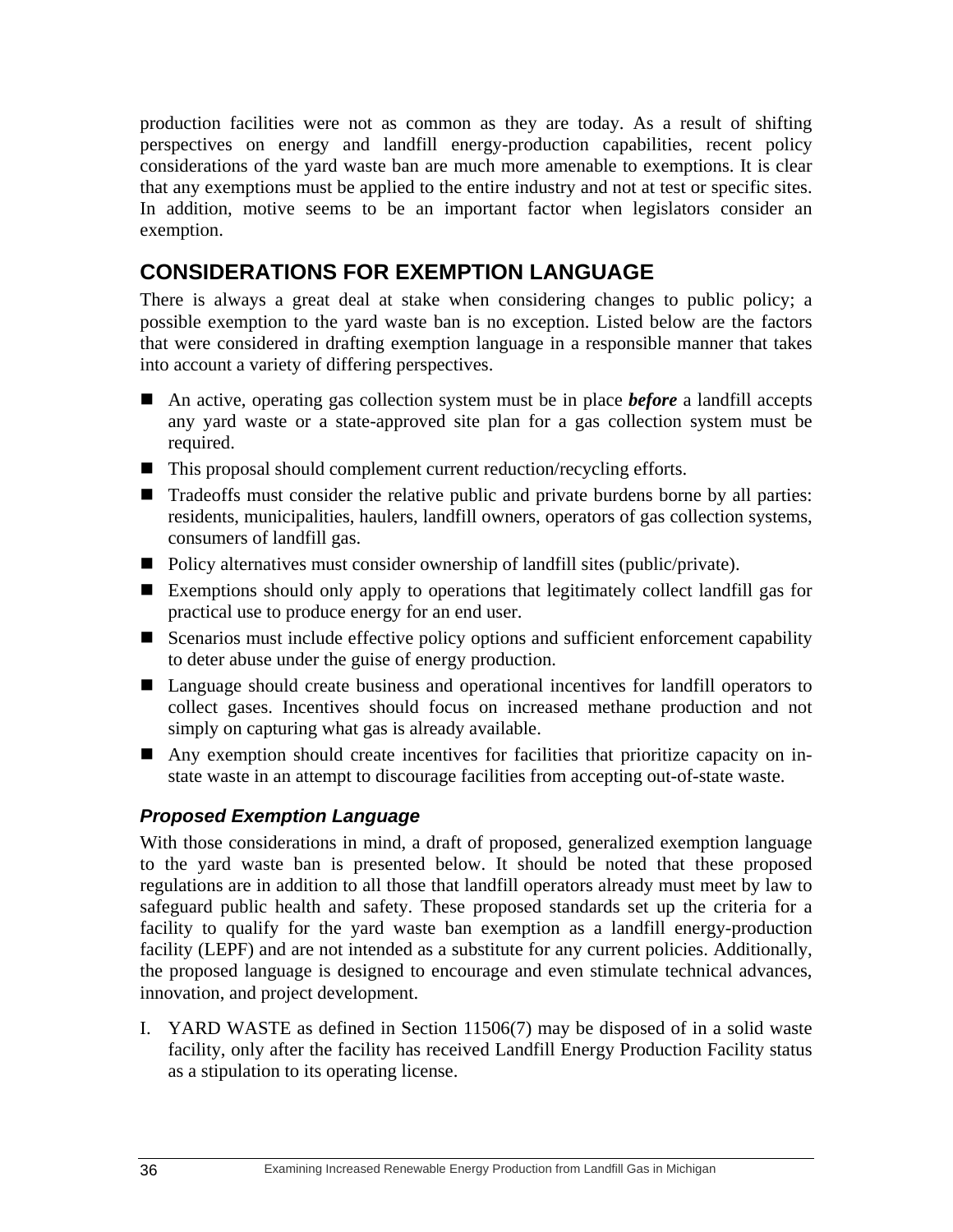- II. To receive stipulation as an LEPF, a facility operator must prove that an operable gas collection system within the portion (cell) of a facility where yard waste is to be placed is planned or exists. Such systems will be designed and constructed to optimize landfill gas extraction and subject to further oversight criteria.
- III. To qualify as an LEPF, an ongoing landfill-gas to energy use must be demonstrated.
- IV. An LEPF must annually report energy generation and consumption to the county waste authority.

#### *Complementary Legislation*

Exploring an exemption to the yard waste ban is only one piece of a complicated puzzle of interrelated policies. This section recommends policy considerations that, while not directly related to the yard waste ban, are indirectly affected by or affect an exemption. For ease of consideration, some of the issues that have been raised throughout this report are reconsidered below.

- A responsible policy to address the issue of out-of-state waste will be important to the yard waste ban discussion. Ideally, an exemption would incorporate a credit for facilities that prioritize capacity on in-state waste (e.g., via host-community agreements) in an attempt to discourage facilities from accepting out-of-state waste. The problem with incorporating this issue into exemption language lies within the interstate commerce clause of the federal Constitution. While the clause does allow for a "resource" exception, it is doubtful that classifying a waste facility as a "resource" is sufficient to warrant an exception to the commerce clause prohibition on limiting interstate trade.
- A policy goal should be aimed at directing purchase agreements toward conditions that are consistent with the generation curve of landfill-gas renewable energy production versus traditional arrangements. Transmission access to electrical utilities can be a limiting factor for many renewable energy applications. As landfills are typically located in proximity to the waste generating population, transmission should be more readily accessible. However, it should be recognized that the transmission component of this energy transfer process would need to be addressed.
- The State of Michigan should lead by example, requiring a percentage of energy used by all state-owned/operated facilities to be generated from Michigan renewable energy sources. Qualifying Michigan renewable energy sources should include landfill energy-production facilities.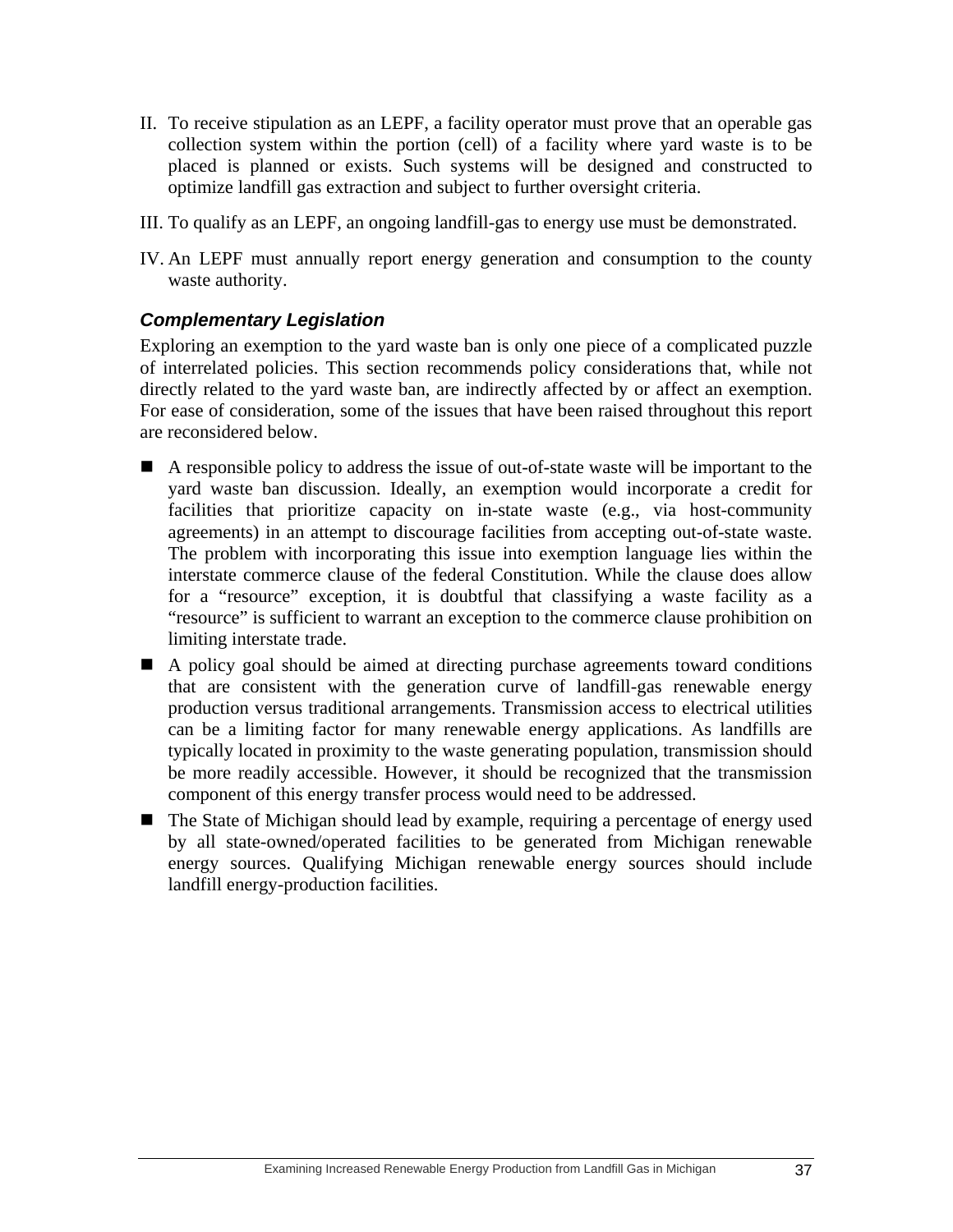This study set out to examine the potential increased renewable energy production from landfill gas in Michigan to determine whether an exemption for landfill energy-producing facilities under the existing yard waste ban would prove fruitful. It is an issue that is multifaceted and encompasses considerations ranging from electricity regulation to recycling to Michigan's economic status. Despite the complexity of the issue, a number of clear conclusions can be drawn from the research and modeling involved in this study.

- 1. The most noteworthy finding, which in part drives this whole discussion, is that there has been a paradigm shift about recycling. No longer do policymakers and citizens view compost as the only recyclable product of yard waste. Recycling yard waste can now yield two options: a soil amendment through composting, and an energy source, a renewable resource, through landfill gas recovery technology.
- 2. Michigan's (and the nation's) economy and society are demanding alternative fuel options. Our world has changed considerably and in a variety of ways since the 1990s, when the yard waste ban was enacted. Michigan is no longer fearful, as it once was, of running out of landfill space. The political climate surrounding international oil and fuel markets shifts daily. All of these changes, as well as the desire to improve the way we manage solid wastes and create and use energy, prompted Michigan's government to revisit both its energy and solid waste policies and update them to meet the challenges Michigan faces today and in the foreseeable future.
- 3. The changes that Michigan has seen over the past decade have spurred increased support for renewable energy. This report cites three very recent and significant developments; *Michigan's 21st Century Electric Energy Plan* (MPSC 2007), the governor's plan to make Michigan a national leader in the production and use of alternative energy, and Michigan's solid waste policy, which recognized solid waste as a resource.
- 4. Composting yard waste poses operational challenges that were not fully known when the yard waste ban was implemented in 1995. In addition, compost sites are self-regulated. In some cases this may present environmental and health conditions that create difficulties for local control. Additionally, the yard waste ban has produced mixed results. Viable compost markets in many areas of the state simply do not exist.
- 5. Among sources of waste that have not already been captured, yard waste has the highest organic content and fewest operational challenges to overcome to produce more landfill gas and therefore is an excellent candidate to introduce into landfills to boost energy production.
- 6. Since 1985, landfill gas recovery technology has advanced into a viable renewable energy option. Forward-thinking companies have begun to capture methane to produce energy by installing collection piping as each landfill cell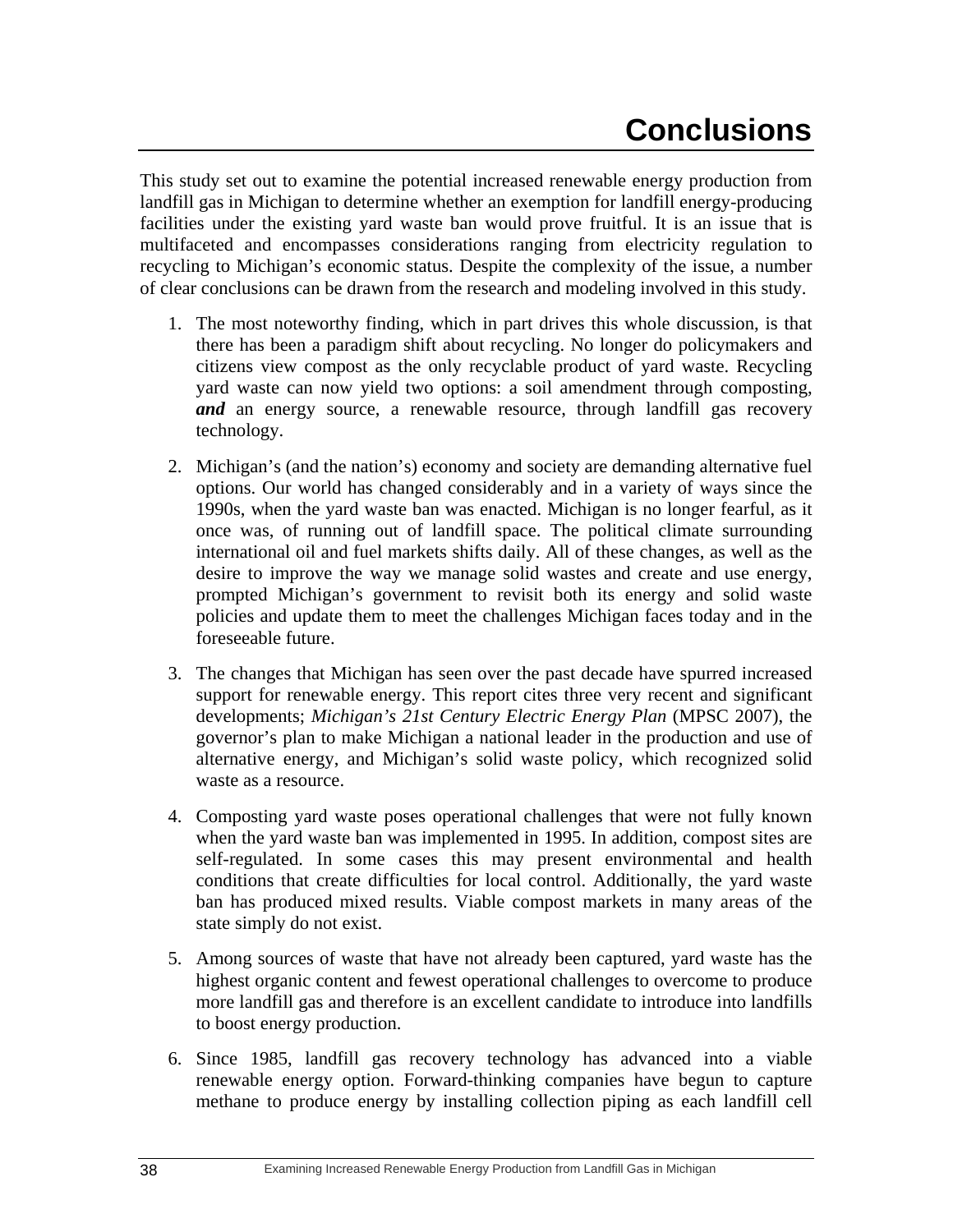(portion of a landfill facility) is filled, not after it is filled. This development has demonstrated the vast capacity and potential of landfill energy-production facilities and provides the basis for the current discussion.

- 7. Using existing landfill energy-production facilities and modeling capabilities, one key finding from this study is that adding yard waste to landfills can increase the creation of renewable energy. Modeling shows that we can harness even more power than we are currently producing. In sum, the energy-production capacity of landfills in Michigan clearly can be improved by the reintroduction of organic yard waste material. Specifically, based on the results of the study, the following conclusions are apparent:  $18$ 
	- a. Currently, 20 Michigan Type II landfills operate as landfill energy-production facilities with an equivalent of 188.8 MW of renewable energy capacity.
	- b. There are 12 more Michigan landfills with the current potential to develop an additional 36.8 MW of renewable energy capacity.
	- c. By 2015 and with the addition of yard waste disposal in Michigan landfills currently operating gas-to-energy projects, an increase in renewable energy capacity of 41 percent over current levels, or the equivalent of 265.6 MW, is projected.
	- d. By 2015 and with the addition of yard waste disposal and development of all potential landfill energy-production facilities, an increase in renewable energy capacity of 67 percent over current levels, or the equivalent of 315.2 MW, is projected.
	- e. Peak years for energy production from landfills fall between 2014 and 2016, precisely when Michigan is forecasted to need new, traditional energy sources.
	- f. Landfill gas is a sustainable source of renewable energy, derived from landfill biomass that does not significantly limit overall landfill capacity. It is estimated that as a result of the decomposition process, yard waste loses half of its weight and 50 to 75 percent of its volume (Miller 2006; Wilson and Feucht 2004).
- 8. Finally, attempts to repeal the yard waste ban in other states have met with mixed results for a variety of reasons, but recently policymakers in other states have come to recognize the clear benefits of considering an exemption. It is time to revisit this policy in Michigan to ensure that it is functioning the way it was intended and producing the desired results.

Based on analysis of current landfill energy-production capacity, landfills should be considered a source for reliable, sustainable, renewable energy production. However, if landfill energy-production technology is expected to play a role in helping Michigan meet its future energy needs and improve its economy, we must first boost landfill gas production so that more renewable energy is produced. To do so, landfill gas production

1

 $18$  Please see Appendix A for comparison to similar study results.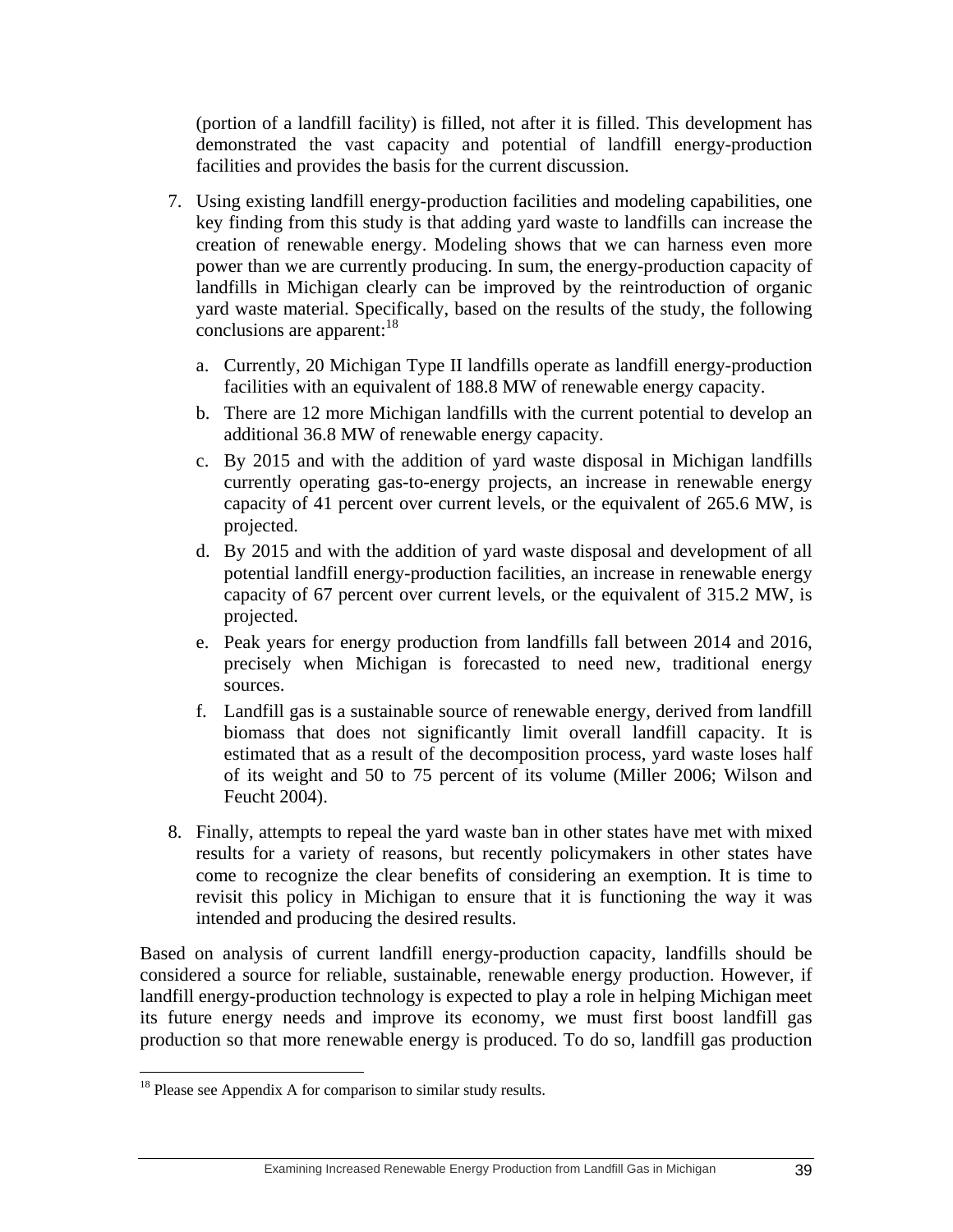must be fully advanced by allowing yard waste back into landfills. There are, of course, other means to this end, but none as intuitively simple because yard waste has the highest amount of organic content available in the non-landfilled waste stream.

Given the present convergence of attitude shifts, technological improvements, and the national goal of reducing dependence on fossil fuels and foreign oil, it is appropriate to explore the benefits that would result from a specific exemption to the yard waste ban for the production and utilization of renewable energy generated from landfill gas. A targeted exemption to Michigan's yard waste ban to allow more organic materials into the energycreation process would optimize renewable energy production from landfill gas.

There is a readily-available supply of renewable power from landfill gas-to-energy technology. In the near term, this study shows that potential for a 30 percent increase in renewable energy production can be realized through two simple actions:

- Reintroduce yard waste into the municipal waste stream to be received at facilities designated as a LEPF, and
- Develop all landfill gas collection potential.

Now is the time to consider an exemption for landfill energy producing facilities under the yard waste ban to capitalize on the benefits they can produce: job creation, a healthier environment, and renewable energy production consistent with *Michigan's 21st Century Electric Energy Plan.*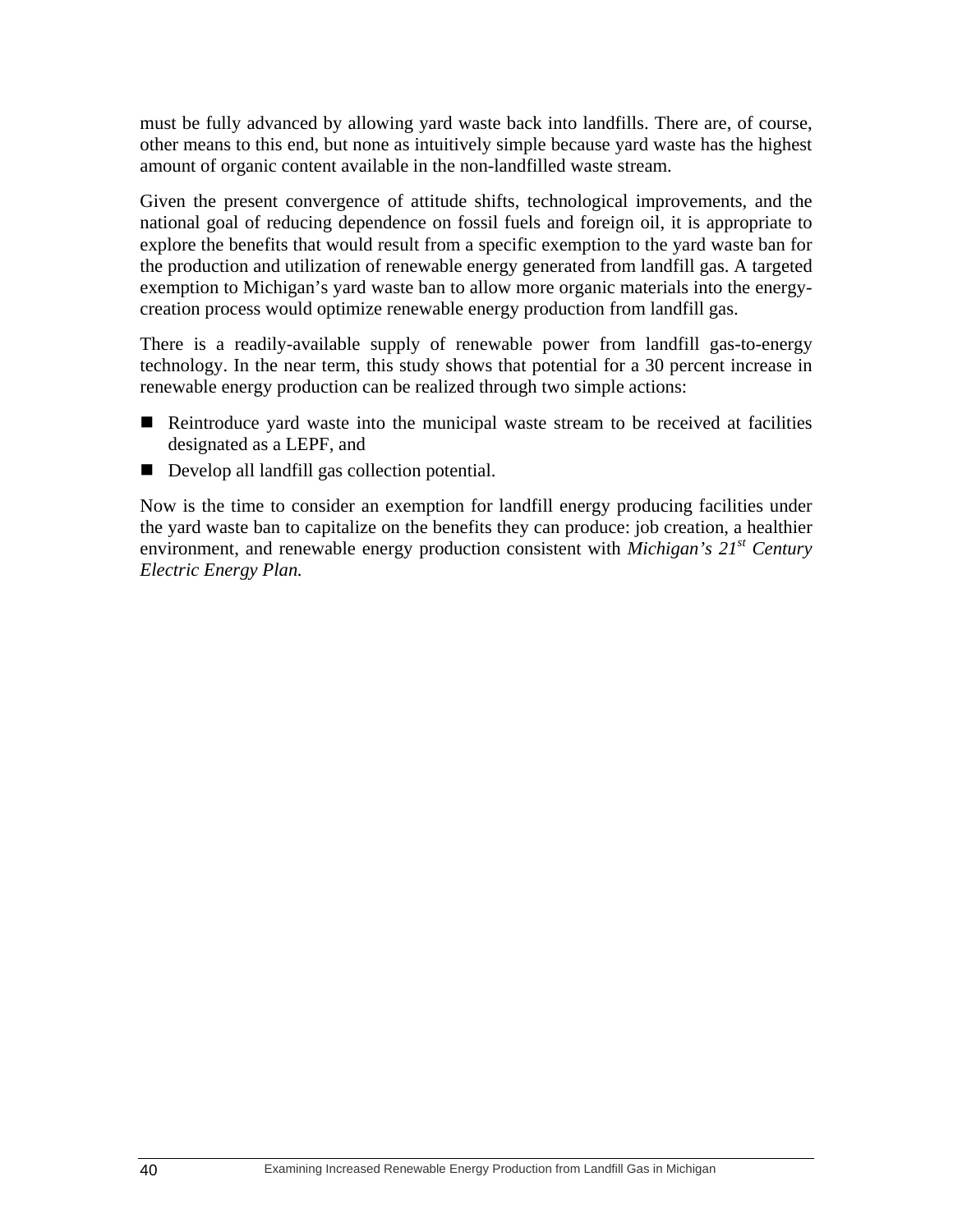- Bezdicek, David, et al. July 2001. "Persistent Herbicides in Compost." *Journal of Composting & Organics Recycling*. [Online, accessed 3/19/07] Available: *http://www.jgpress.com/BCArticles/2001/070125.html*.
- Coalition to Oppose Attacks on Recycling in America. January 24, 2002. *How to Optimize Handling of Yard Trimmings by Minimizing Costs and Maximizing Diversion.* [Online, accessed 2/19/07] Available: *http://www.grrn. org/landfill/yardtrimmings/peoria\_cost%20\_report\_1-24-02.pdf.*
- DSM Environmental Services Inc. September 15, 2004. *Analysis of the Impact of a Yard Waste Ban on Landfill Quantities and Household Costs, Final Report*. Prepared for the Delaware Solid Waste Authority. Ascutney, Vt.: DSM Environmental Services.
- Granger III & Associates, LLC (Granger). 2001. *Your Renewable Energy Partner*. [Online, accessed 2/19/07] Available: *http:// grangernet.com/electric/ IMAGES/GrangerBro.pdf*.
- Guyette, Curt. January 17, 2007. "Raising a stink: Delray residents say they're getting dumped on again." *MetroTimes*. [Online, accessed 3/19/07] Available: *http://www.metrotimes.com/editorial/story.asp?id=10076*
- Holden, Katharine. January/February 2001. Planning for a Successful Compost Operation. *MSW Management*. [Online, accessed 3/19/07] Available: *http://www.mswmanagement.com/msw\_0101\_planning.html*.
- Keep California Beautiful. 2007. [Online, accessed 3/21/07] Available: *http://www.keepcaliforniabeautiful.com/education.html*.
- Kulasingam, Kula, Majdi Othman, and Dave Heitz. 2006. *A Systematic Framework for Estimating Future Landfill Gas Recovery Rates Based on Current GCCS*  Performance. 10<sup>th</sup> Annual LMOP Conference, Geosyntec Consultants. Chicago, Ill.: Geosyntec Consultants.
- Michigan Department of Environmental Quality, Waste and Hazardous Materials Division (MDEQ/WHMD). May 24, 2007. *Michigan Solid Waste Policy-2007.* [Online, accessed 6/1/07] Available: *http://www.michigan.gov/documents/deq /DEQ-WHM-STSW-MI\_SW\_POLICY\_198170\_7.pdf.*
- ———. Waste and Hazardous Materials Division (MDEQ/WHMD). January 31, 2007. *Latest Solid Waste Report Shows Continued Increase in Out-of-State Waste.* [Online, accessed 6/4/07] Available: *http://www.michigan.gov/deq/0,1607,7-135-- 161306--,00.html.*
- ———. Waste and Hazardous Materials Division (MDEQ/WHMD). October 26, 2005. Waste Data System Web Inquiry System. [Online, accessed 3/14/07] Available: *http://www.deq.state.mi.us/wdspi/.*
- Michigan Public Service Commission (MPSC)*.* January 2007. *Michigan's 21st Century Electric Energy Plan*. Submitted to Governor Jennifer Granholm by J. Peter Lark,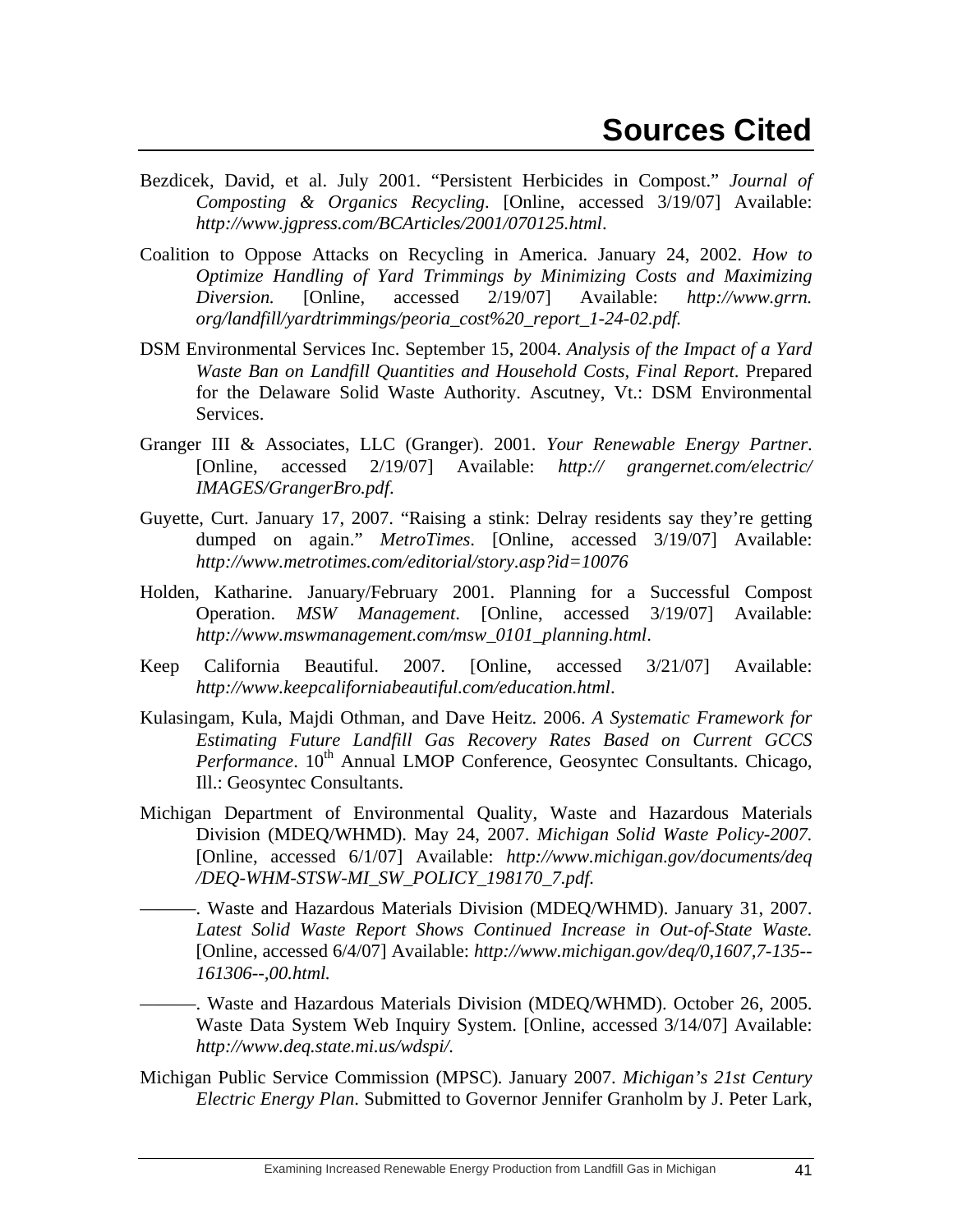Chairman, Michigan Public Service Commission and 21st Century Energy Plan Chairman. [Online, accessed 2/22/07] Available: *http://www.cis.state. mi.us/mpsc/electric/capacity/energyplan/index.htm*.

- Miller, Chaz. May 1, 2006. "Yard Waste." *Waste Age*. [Online, accessed 6/1/07] Available: *http://wasteage.com/mag/waste\_yard\_waste\_4/.*
- Nebraska Department of Environmental Quality (NDEQ), Waste Management Section. April 2007. *Environmental Guidance Document: Landfill Methane Production Using Yard Waste.* [Online, accessed 4/20/07.] Available: *http://www.deq.state.ne.us/Publica.nsf/a9f87abbcc29fa1f8625687700625436/4ae d925e063574e7862572b40065ced1?OpenDocument.*
- NTH Consultants Ltd. April 2007. *Increasing Green Power Generation: An Assessment of Renewable Energy Production from Michigan Municipal Solid Waste Facilities.* Grand Rapids: NTH Consultants Ltd.
- Nuclear Energy Institute. 2005. *Comparative Measures of Power Plant Efficiency.*  [Online, accessed 3/21/07] Available: *http://www.nuclearalliance.com/ index.asp?catnum=2&catid=262.*
- Off, Gavin. April 18, 2007. "A proposed bill would bring a bioreactor landfill to the city." *Missourian News*. [Online, accessed 4/20/07.] Available: *http://www. columbiamissourian.com/news/story.php?ID=25234.*
- Office of the Governor. February 20, 2007. Press release: Granholm Highlights Plan to Make Michigan National Leader in Alternative Energy Production. [Online, accessed 2/23/07] Available: *http://www.michigan.gov/gov/0,1607,7-168- 23442\_21974-162497--RSS,00.html*.
- Southeastern Oakland County Resource Recovery Authority. January 12, 2007. Memo to Landscapers & Composters. *Price Reduction in 2007!*. Via e-mail.
- State of Michigan. 1996. Opinion #6909. Water pollution control tax exemption for a type II solid waste landfill. [Online, accessed 4/20/07] Available: *http://www.ag.state.mi.us/opinion/datafiles/1990s/op06909.htm*.
- ———. 1995. Section 11521 of Part 115, Solids Waste Management, of the Natural Resource and Environmental Protection Act, 1994 PA 451, as amended.
- State of Pennsylvania. January 23, 2007. Press release: Governor Rendell Says Landfill Methane Collection, Reuse Again Earning Pennsylvania National Recognition. [Online, accessed 5/2/07] Available: *http://www.state.pa.us/papower/cwp/view. asp?Q=459539&A=11*.
- Tchobanoglous, George, Hilary Theisen, and Samuel Vigil. 1993. *Integrated Solid Waste Management: Engineering Principles and Management Issues.* Boston: Irwin McGraw Hill.
- Texas A&M University Extension. 2007. *Chapter 1 The Decomposition Process*. [Online, accessed 3/30/07] Available: *http://aggie-horticulture.tamu.edu/ extension/compost/chapter1.html*.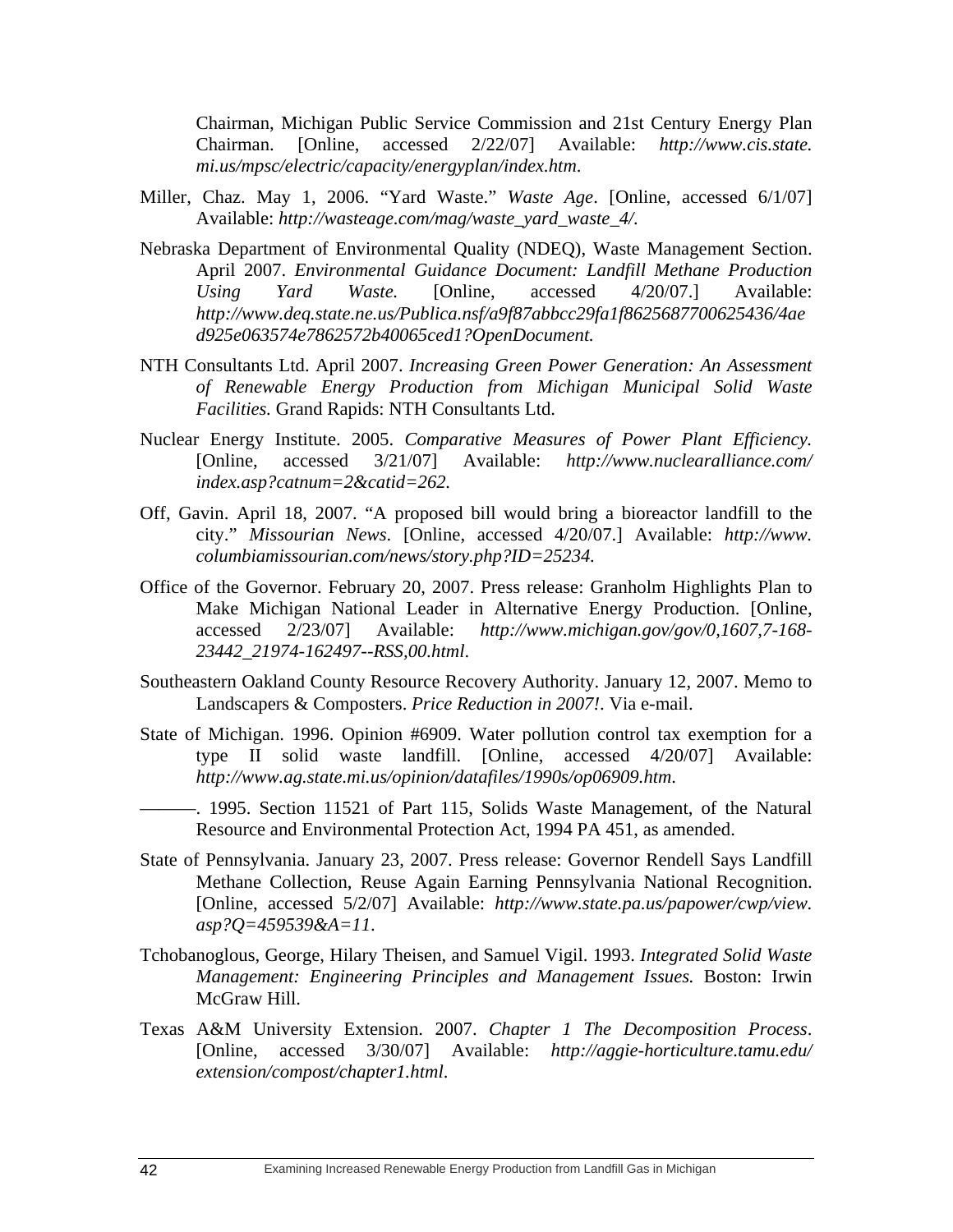- U.S. Department of Agriculture (USDA), Natural Resource Conservation Service. May 2002. *Michigan: Electronic Field Office Technical Guide – Section II, Notice 157.* Washington, D.C.: USDA.
- U.S. Department of Energy, Energy Information Administration (DOE/EIA). 2005. *Electric Power Generation by Fuel Type.* [Online, accessed 3/23/07] Available: *http://www.eia.doe.gov/fuelelectric.html.*
- U.S. Environmental Protection Agency (USEPA). March 8, 2007. Landfill Methane Outreach Program (LMOP). [Online, accessed 2/19/07] Available: *http://www.epa.gov/lmop/.*
	- ———. October 2006. *Municipal Solid Waste: 2005 Facts & Figures*. [Online, accessed 3/30/07] Available: *www.epa.gov/msu/pubs/mswchar05.pdf*.
- ———. July 2006. *Composting.* [Online, accessed 5/16/07] Available: *http://www.epa. gov/epaoswer/non-hw/composting/science.htm*.
- ———. *WasteWise Update.* September 1999. [Online, accessed 3/5/07] Available: *http://www.epa.gov/wastewise/pubs/wwupda12.pdf.*
- ———. November 1998. Compilation of Air Polluted Emission Factors, Volume 1: Stationary Point and Area Sources. AP-42, Fifth Ed., 4–8. Washington, D.C.: EPA.
- Wilson, C.R. and J.R. Feucht. April 2004. *Composting Yard Waste*. [Online, accessed 6/1/07] Available: *http://www.ext.colostate.edu/PUBS/GARDEN/07212.pdf.*
- World Resources Institute (WRI), Green Power Market Development Group. 2007. [Online, accessed 3/22/07] Available: *http://www.thegreenpowergroup.org /landfillgas.cfm?loc=us*.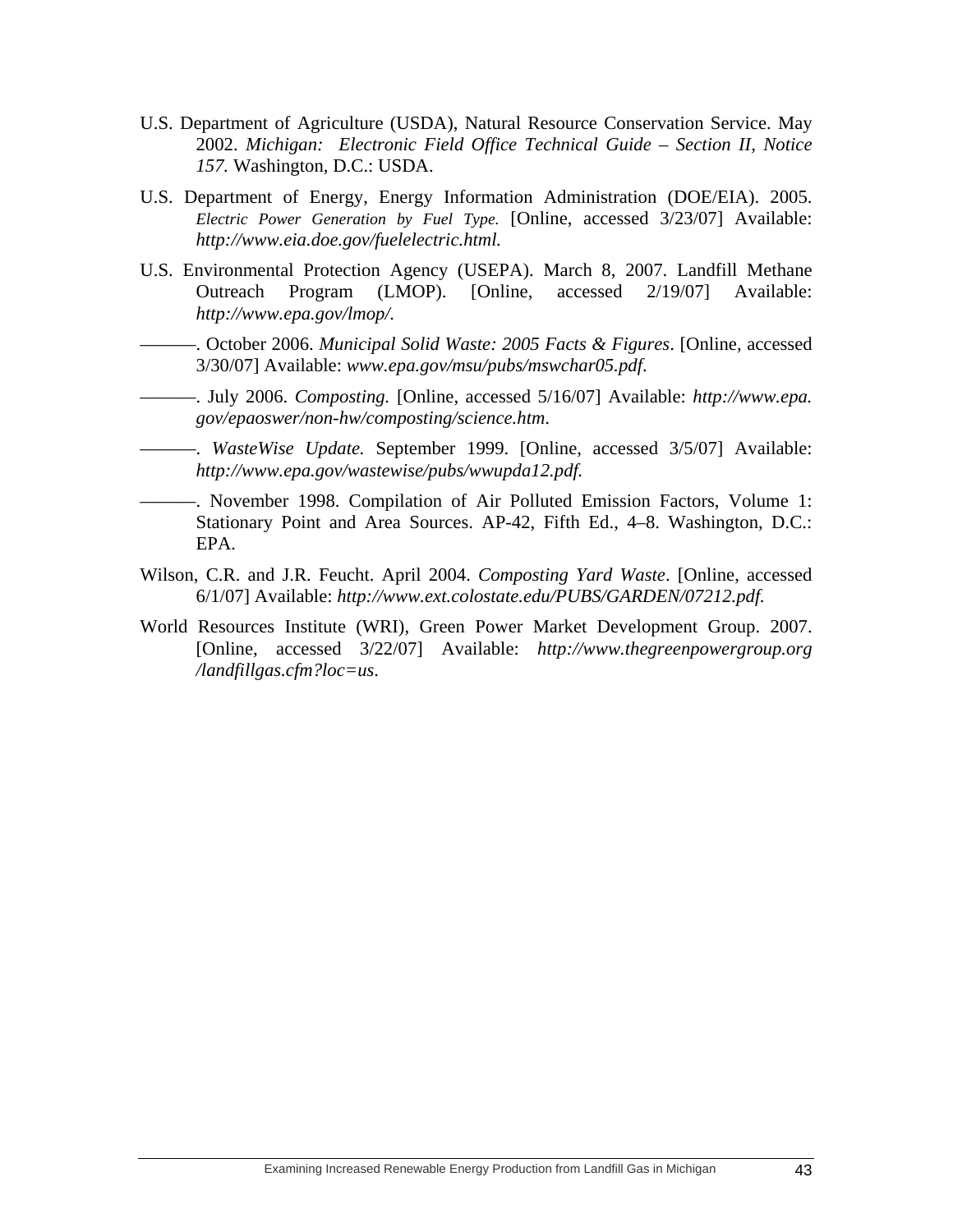# **Appendix A:**  *Explanation of Electrical Generation Capabilities*

While this is an independent study incorporating defined modeling and parameters, the findings are validated from the demonstrated consensus found in similar studies, such as the Michigan Capacity Needs Forum (CNF) Report and Environmental Protection Agency (EPA) Landfill Methane Outreach Program (LMOP) reports. It should be noted that the CNF report was conducted under the direction of the Michigan Public Service Commission and serves as the foundation for the *Michigan's 21st Century Electric Energy Plan* (MPSC 2007).

As a means of verifying electrical generation capabilities predicted by this study, reference can be made to the two above studies, which also attempted to project energy capabilities of landfill gas-to-energy projects. Both CNF and EPA LMPO sources estimate current availability at roughly 78 MW, while this current examination estimates 188.8 MW. First reaction to these figures may suggest that these studies do not remotely agree. However upon closer inspection, the numbers have been found to be closer than they may seem.

## **LMOP COMPARISONS**

The LMOP provides a listing of electrical generation projects in Michigan based on installed generation equipment as reported by developers. These figures are based on current conditions, which would parallel this study's results for current major facilities excluding yard waste. The LMOP figures include all landfill gas-to-energy projects, including those conducted at closed sites. This study did not include closed sites since one function of the study was to consider the impact of receiving yard waste on generation capabilities, and closed sites obviously are not available to receive additional material. To make the two studies comparable, closed sites would need to be separated from active sites.

The LMOP data distinguishes between landfill gas-to-energy projects supplying end users and facilities that produce direct use alternatives. This study attempted to represent energy projections in common terms by converting *all* landfill gas to electric. The fundamental aspect of this study was to suggest *energy* potential regardless of the actual use of the energy by presenting data in a common metric: electricity. Therefore to align the figures of this study more closely to the LMOP figures, the projected electric generation from existing direct gas use projects was converted.

The LMOP figures reflect projects as constructed. This method factors in various engine selections made by developers and negotiated contracts. This current study projects maximum potential use of available gas being generated and uses a standardized engine generator set. This method represents a more optimal, but potentially achievable, number based on a common metric.

Eleven landfills were not included in this current study because landfill-specific data was not readily available. Seven landfills were not included in this study because their size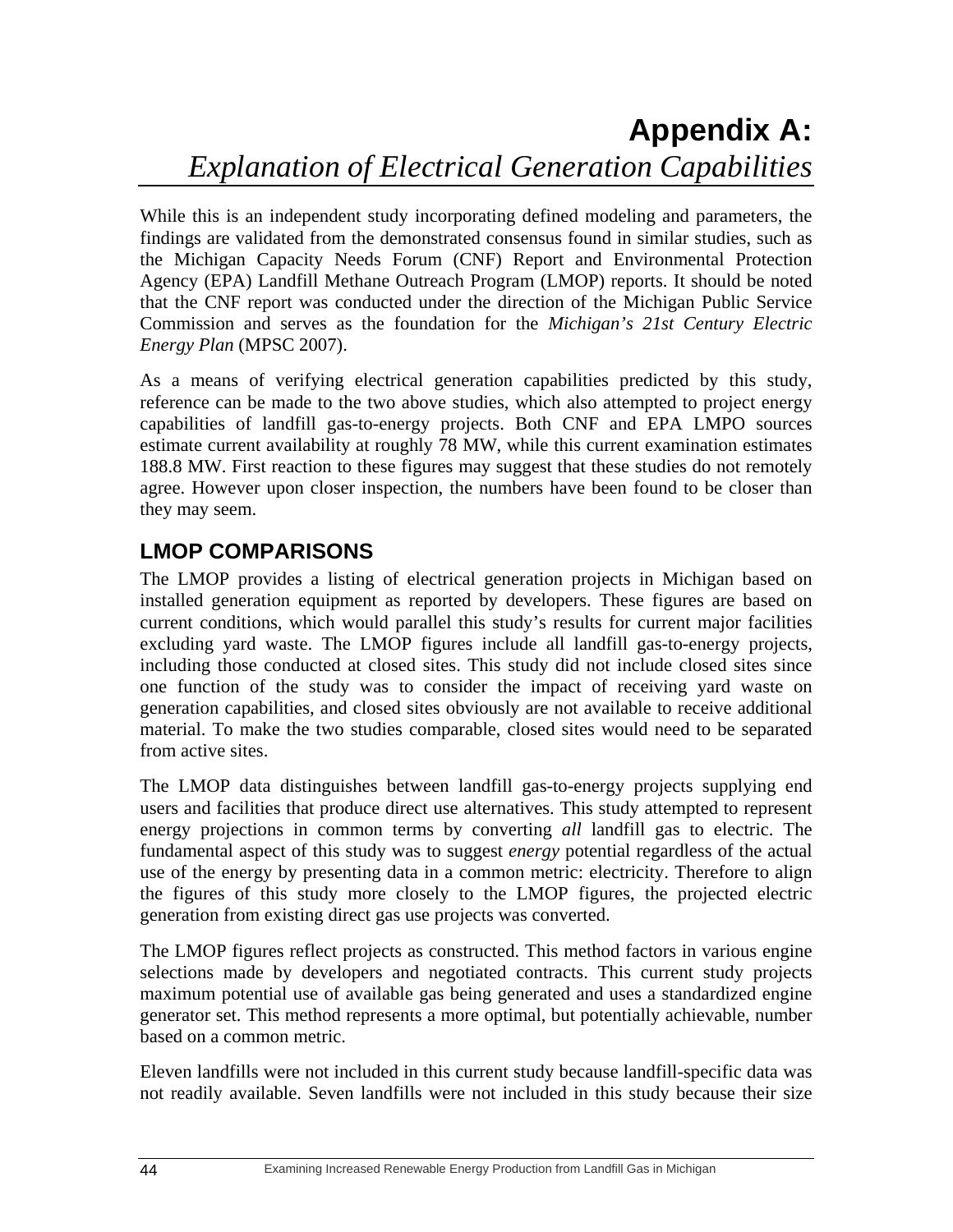was not significant for modeling future energy potential. However, the current electrical generation if it exists, was factored into the LMOP's figures.

To more accurately compare this current study and the LMOP data, these four factors were adjusted accordingly. This study estimates current electrical production at 56.6 MW, while the LMOP estimates generation at 57.1 MW. These numbers now show a much greater degree of agreement, where the remaining difference can be attributed to the fact that this current study intentionally used conservative model parameters.

## **CNF COMPARISONS**

The Michigan Capacity Needs Forum (CNF) provides an estimate of generation potential using existing generation per LMOP data and estimating additional projects under criteria of location and general criteria for estimating projects based on waste in-place. The approach used to compare CNF figures to this current study was similar to that described above for the LMOP data.

CNF generation numbers reflect contract generation numbers rather than equipment generation capabilities (used in this study). Efforts were not made to adjust for this level of detail since the objective of this exercise was to make a general comparison, not match numbers. Results from this adjustment place the current study's estimate at 70.5 MW, compared to the CNF estimate of 71.4 MW.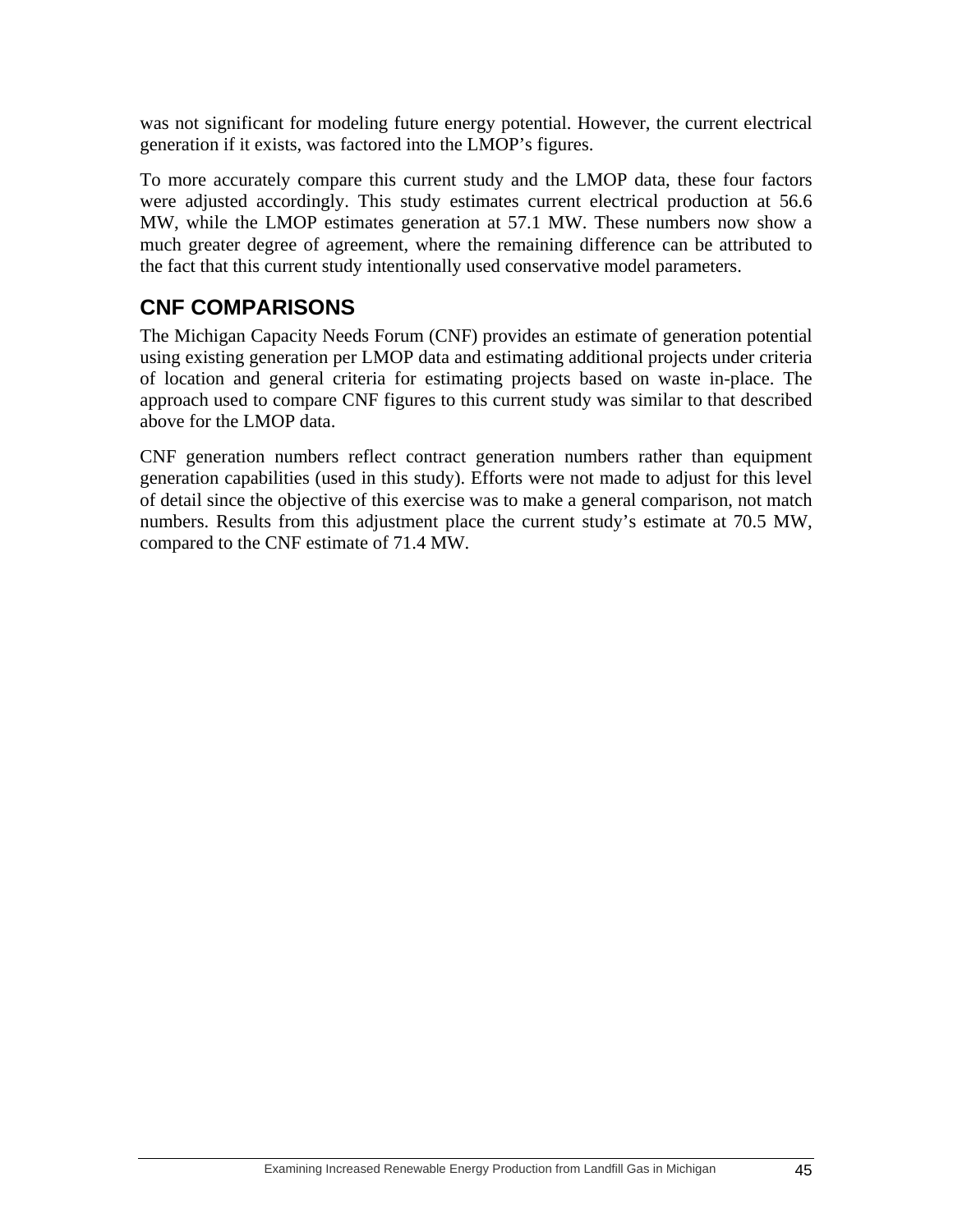# **Appendix B:**  *Commonly Used Acronyms*

| <b>CNF</b>   | Capacity Needs Forum report                             |
|--------------|---------------------------------------------------------|
| EPA          | U.S. Environmental Protection Agency                    |
| <b>LEPF</b>  | Landfill Energy-Production Facility                     |
| <b>LMOP</b>  | Landfill Methane Outreach Program                       |
| <b>MAERS</b> | Michigan Air Emissions Reporting System                 |
| MDEQ/WHMD    | Michigan Department of Environmental Quality, Waste and |
|              | Hazardous Materials Division                            |
| <b>MPSC</b>  | Michigan Public Service Commission                      |
| <b>MSW</b>   | Municipal Solid Waste                                   |
| <b>MSWLF</b> | Municipal Solid Waste Landfill                          |
| MW           | Megawatt                                                |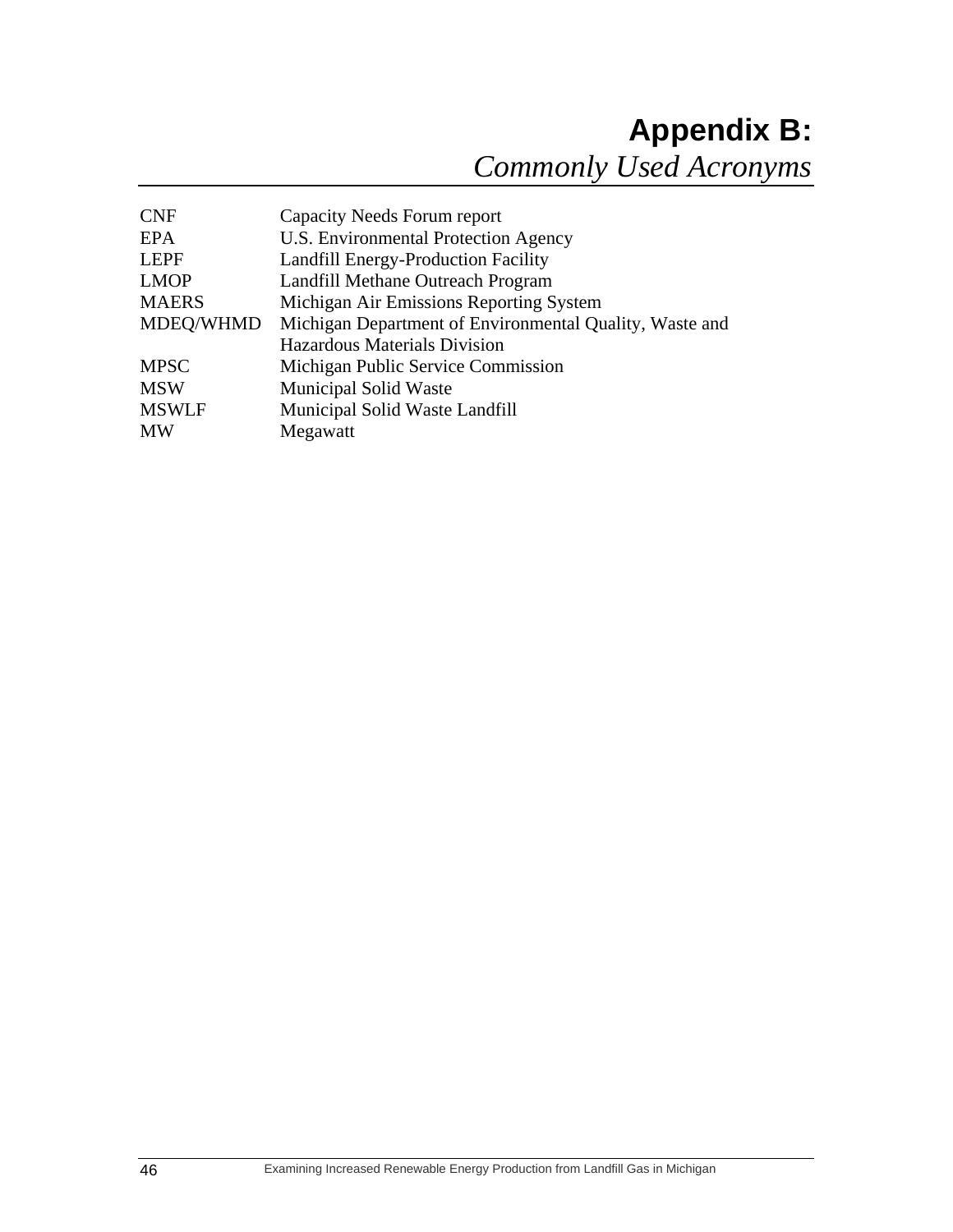Modern landfills are well-engineered facilities that are located, designed, operated, and monitored to ensure compliance with federal regulations. Solid waste landfills must be designed to protect the environment from contaminants which may be present in the solid waste stream. The landfill siting plan—which prevents the siting of landfills in environmentally-sensitive areas—as well as on-site environmental monitoring systems which monitor for any sign of groundwater contamination and for landfill gas—provide additional safeguards. In addition, many new landfills collect potentially harmful landfill gas emissions and convert the gas into energy. There are several types of solid waste landfills:

- **Municipal solid waste**
- Bioreactors

 $\overline{a}$ 

- Construction and demolition debris
- $\blacksquare$  Industrial waste

# **MUNICIPAL SOLID WASTE LANDFILLS**

Municipal solid waste landfills (MFWLFs) receive household waste. MSWLFs can also receive non-hazardous sludge, industrial solid waste, and construction and demolition debris. All MSWLFs must comply with the federal regulations in 40 CFR Part 258 (Subtitle D of RCRA), or equivalent state regulations. Federal MSWLF standards include:

- **Location restrictions**—ensure that landfills are built in suitable geological areas away from faults, wetlands, flood plains, or other restricted areas.
- **Composite liners requirements**—include a flexible membrane (geomembrane) overlaying two feet of compacted clay soil lining the bottom and sides of the landfill, protect groundwater and the underlying soil from leachate releases.
- **Leachate collection and removal systems**—sit on top of the composite liner and remove leachate from the landfill for treatment and disposal.
- **Operating practices**—include compacting and covering waste frequently with several inches of soil to help reduce odor; control litter, insects, and rodents; and protect public health.
- **Groundwater monitoring requirements**—require testing groundwater wells to determine whether waste materials have escaped from the landfill.
- **Closure and postclosure care requirements**—include covering landfills and providing long-term care of closed landfills.

 $19$  The material in this appendix is excerpted from U.S. Environmental Protection Agency (EPA). March 21, 2007. *Solid Waste Landfills*. [Online, accessed 5/1/07] Available: *http://www.epa.gov/epaoswer/nonhw/muncpl/landfill/sw\_landfill.htm.*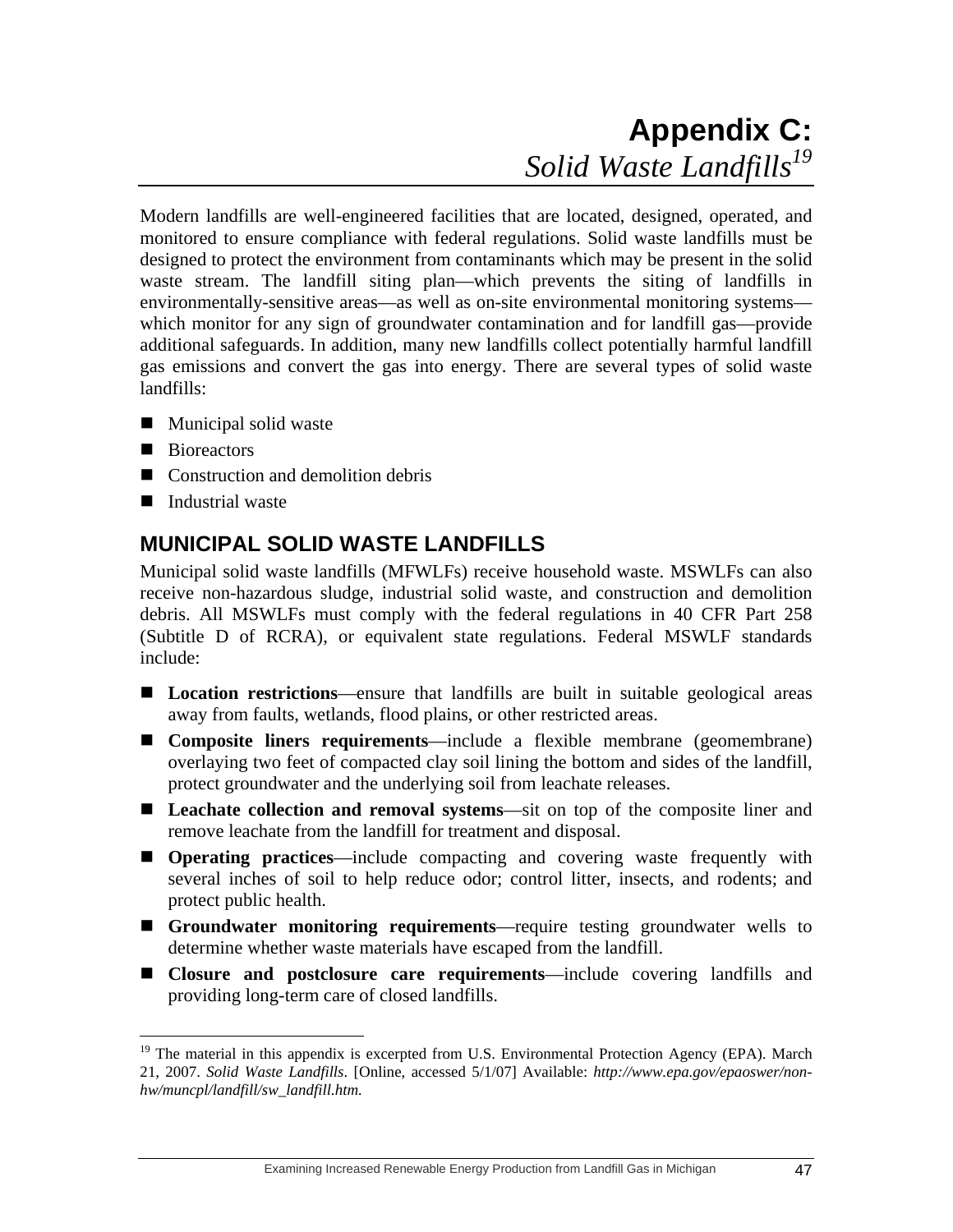- **Corrective action provisions**—control and clean up landfill releases and achieve groundwater protection standards.
- **Financial assurance**—provides funding for environmental protection during and after landfill closure (i.e., closure and postclosure care).

Some materials may be banned from disposal in municipal solid waste landfills including common household items such as paints, cleaners/chemicals, motor oil, batteries, and pesticides. Leftover portions of these products are called household hazardous waste. These products, if mishandled, can be dangerous to public health and the environment. Many municipal landfills have a household hazardous waste drop-off station for these materials.

MSWLFs can also receive household appliances (also known as white goods) that are no longer needed. Many of these appliances, such as refrigerators or window air conditioners, rely on ozone-depleting refrigerants and their substitutes. MSWLFs have to follow federal disposal procedures for household appliances that use refrigerants.

# **BIOREACTOR LANDFILLS**

Bioreactors are municipal solid waste landfills that are designed to quickly transform and degrade organic waste. The increase in waste degradation and stabilization is accomplished through the addition of liquid and, in some cases, air to enhance microbial processes. Bioreactors are a new approach to landfill design and operation that differ from the traditional "dry tomb" municipal landfill approach.

# **CONSTRUCTION AND DEMOLITION (C&D) DEBRIS LANDFILLS**

These landfills accept only C&D debris such as concrete, asphalt, brick, wood, drywall, asphalt roofing shingles, metals, and some types of plastics generated during the construction and demolition of homes, commercial buildings, and other structures. C&D landfills are subject to less stringent standards than municipal solid waste landfills due to the relatively inert nature of C&D debris materials.

# **INDUSTRIAL WASTE LANDFILLS**

These landfills are designed for the management of non-hazardous industrial process wastes. Industrial waste consists of a wide variety of non-hazardous materials that result from the production of various goods and products. Industrial waste landfills are subject to the federal requirements in 40 CFR Part 257, Subparts A and B, as well as any statespecific regulations.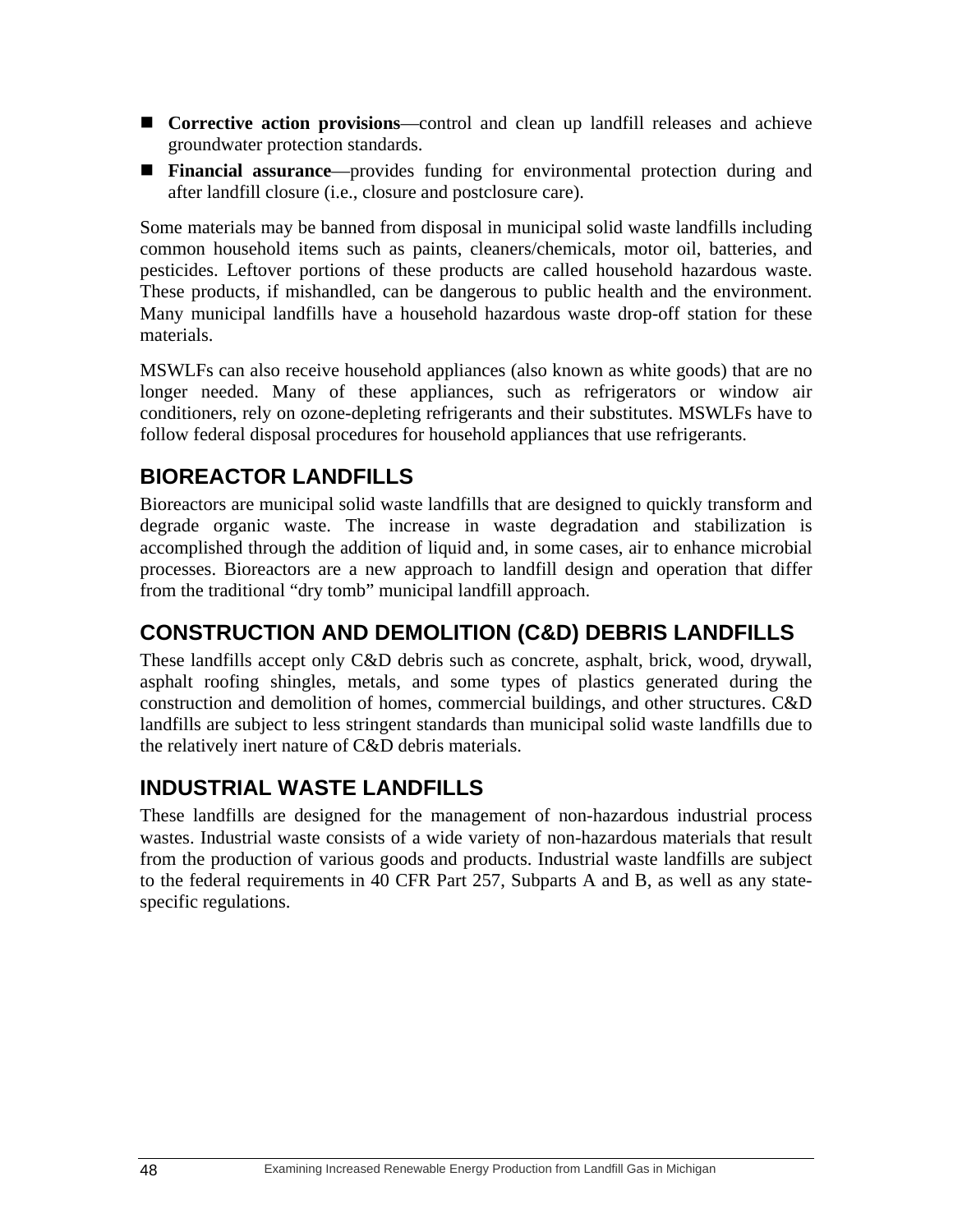# **Addendum**  *Landfill Emissions: The relationship between landfill gas collection efficiency and emissions*

January 9, 2007

## **BACKGROUND**

 $\overline{a}$ 

In the June 6, 2007, report entitled *Examining Increased Renewable Energy Production from Landfill Gas in Michigan,* it was established that additional renewable energy can be created by adding yard waste to landfills in Michigan. Since some of the gas generated at a landfill will escape into the atmosphere as fugitive emissions, this addendum to the June 2007 report examines the relationship between landfill gas collection efficiency and landfill gas emissions.

## **GREENHOUSE GASES AT LANDFILLS**

The majority of greenhouse gas emissions<sup>1</sup> in the United States occur in the form of carbon dioxide as result of energy use. However, over a 100-year period, methane is over 20 times more effective in trapping heat in the atmosphere than carbon dioxide and is emitted from a variety of natural and human-influenced sources, including landfills.<sup>2</sup>

In 2001, methane accounted for only 9 percent of the nation's anthropogenic (humancaused) greenhouse gas emissions by volume. Due to methane's high heat-trapping characteristics, however, monitoring and minimizing methane emissions is a key element of greenhouse gas management strategies.

According to the U.S. Environmental Protection Agency (USEPA), landfills are the largest human-related source of methane in the United States, currently accounting for 34 percent of all methane emissions. Methane is generated in landfills as waste decomposes under anaerobic (without oxygen) conditions. The amount of methane created depends on the quantity, organic composition, and moisture content of the waste and the design and management practices at the site.<sup>3</sup>

Landfill gas is generated by microbial decomposition of municipal solid waste (MSW) in a landfill under both aerobic (with oxygen present) and anaerobic conditions. MSW

<sup>&</sup>lt;sup>1</sup> Greenhouse gases, in the order of relative abundance in the atmosphere, include water vapor, carbon dioxide, methane, nitrous oxide, and ozone. These gases allow sunlight to enter the atmosphere freely. When sunlight strikes the Earth's surface, some of it is reflected back towards space as infrared radiation (heat). Greenhouse gases absorb this infrared radiation and trap the heat in the atmosphere. (National Energy Information Administration, U.S. Department of Energy, available online at *http://www.eia.doe.gov /oiaf/1605/ggccebro/chapter1.html* [accessed 12/27/07]. 2

U.S. Environmental Protection Agency, available online at *http://www.epa.gov/methane/* [accessed 12/27/07].

<sup>3</sup> U.S. Environmental Protection Agency, available online at *http://www.epa.gov/methane/sources. html#anthropogenic* [accessed12/27/07].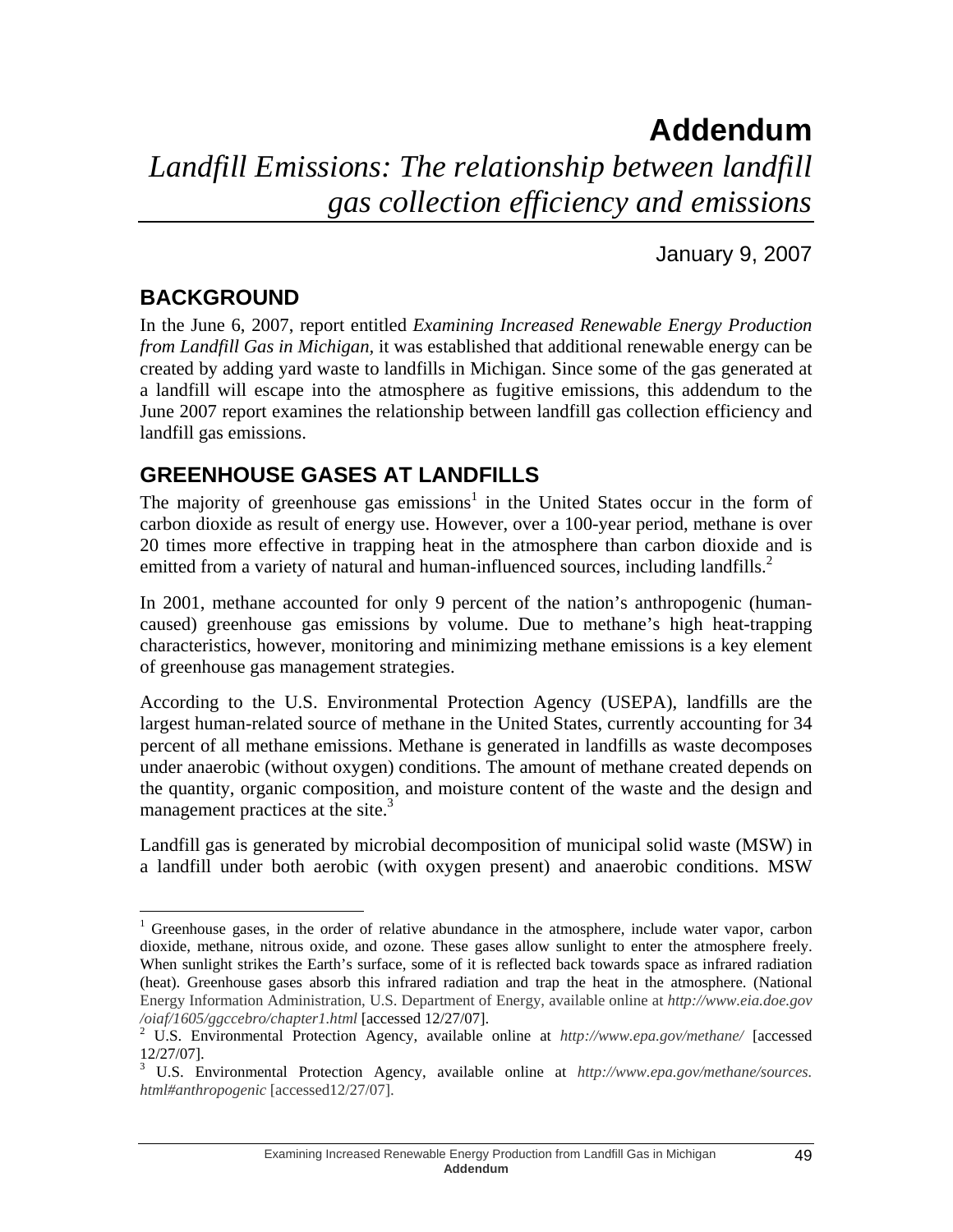initially decomposes under aerobic microbial activity, which produces predominately nitrogen gas and carbon dioxide. As oxygen levels decline, gas composition changes to a mixture of methane and carbon dioxide. Landfill gas consists of about 50 percent methane (the primary component of natural gas), about 50 percent carbon dioxide and trace amounts of non-methane organic compounds.

## **ENERGY RECOVERY AND EMISSIONS AT MICHIGAN LANDFILLS**

In order to minimize emissions for regulatory compliance<sup>4</sup> and recover landfill gas for energy production, many landfill owners and operators have installed landfill gas recovery and utilization systems. The goal of these systems is to remove the maximum amount of gas possible from the waste for use in electrical generation, thus minimizing its migration to the atmosphere in the form of emissions. In Michigan, there are 20 operating landfill gas-to-energy facilities. There are 12 additional potential major landfill  $gas-to-energy$  facilities<sup>5</sup> in the state that may be developed with the right incentives to collect and utilize landfill gas.

By using landfill gas to produce energy, landfills can significantly reduce their emissions of methane and at the same time avoid the need to generate energy from fossil fuels, thus reducing emissions of carbon dioxide, sulfur dioxide, nitrogen oxides, and other pollutants that result from fossil fuel combustion.<sup>6</sup>

The USEPA has developed a *Benefits Calculator* to estimate direct, avoided, and total greenhouse gas reductions, as well as environmental and energy benefits, derived from gas-to-energy projects.<sup>7</sup> In 2007, benefits for a typical three-megawatt gas-to-energy facility are approximately equal to any one of the following:

- Removing emissions equivalent to  $25,000$  vehicles
- Planting 36,000 acres of forest
- Offsetting the use of 640 railcars of coal
- Averting electricity usage of 234,000 light bulbs
- Powering 1,900 homes

By 2015, with the addition of yard waste disposal to Michigan landfills currently operating landfill energy-production facilities, an increase in renewable energy capacity of 41 percent over current levels, or the equivalent of 265.6 MW, is projected. At peak

<sup>&</sup>lt;sup>4</sup> For more information concerning rules that govern landfills in Michigan please see the Solid Waste Management Act Administrative Rules promulgated pursuant to Part 115 of the Natural Resources and Environmental Protection Act, 1994 PA 451, as amended, effective October 20, 2005. Applicable rules are 299.4910, 299.4911, 299.4433, and 299.4434. These rules are administered by the Michigan Department of Environmental Quality, Waste and Hazardous Materials Division. 5

Major facilities were defined as landfills that have a potential peak gas capacity to generate 1.6 MW or more.

<sup>&</sup>lt;sup>6</sup> U.S. Environmental Protection Agency (USEPA). March 8, 2007. Landfill Methane Outreach Program (LMOP). [Online, accessed 2/19/07] Available: *http://www.epa.gov/lmop*/. 7

 $<sup>7</sup>$  Ibid.</sup>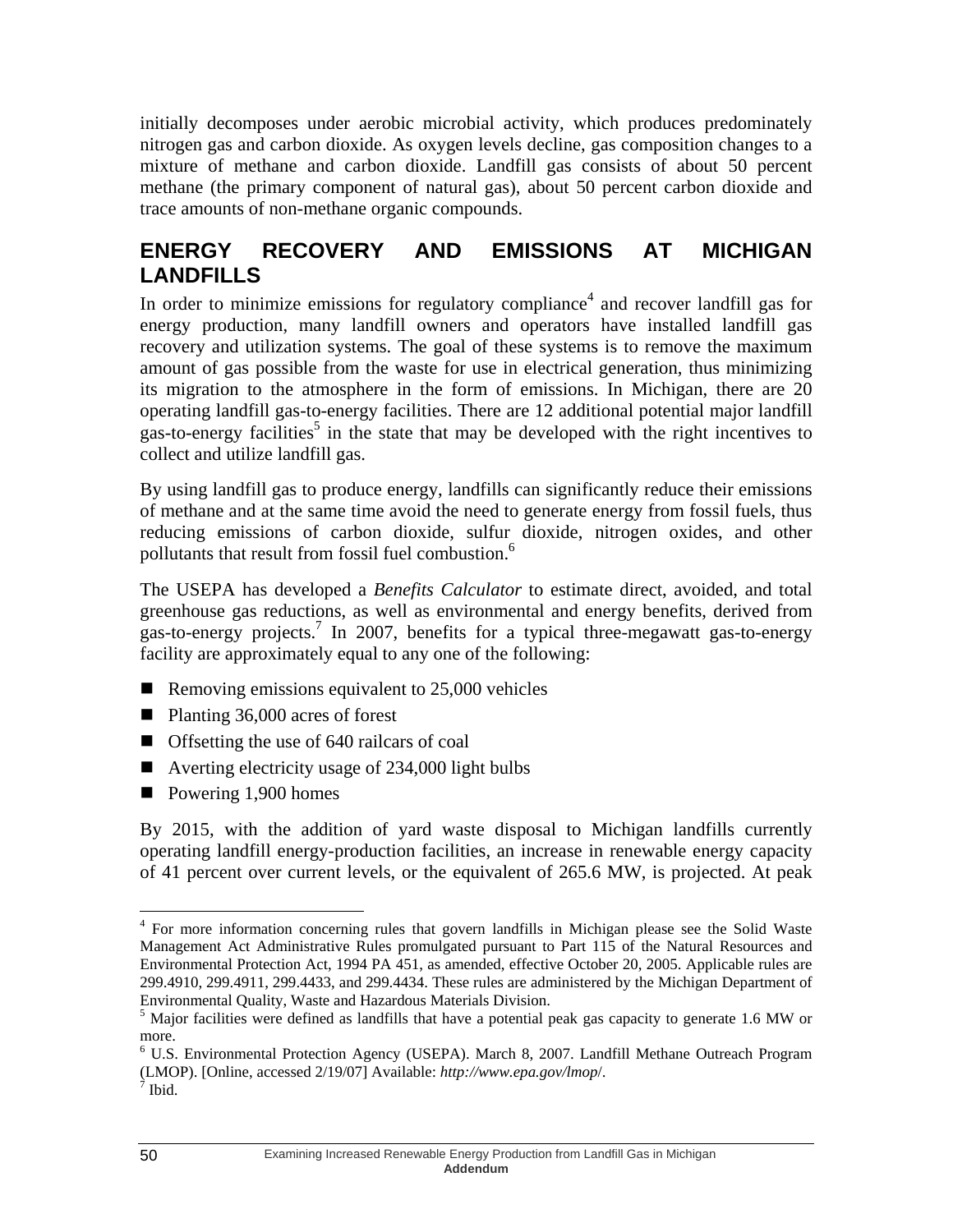gas generation in 2015 the addition of yard waste to current and potential major facilities in Michigan would also result in landfill-specific increases in uncaptured emissions ranging from 9 to 54 percent with a median of 16 percent and a per landfill average increase of 27 percent, if collection efficiencies are not improved. The statewide percent change (statewide volumetric basis) is 23 percent. $8$ 

## **RELATIONSHIP BETWEEN EMISSIONS AND RATE OF COLLECTION**

The relationship between collection efficiency and emissions is linear, meaning a one unit change in collection efficiency causes a one unit change in emissions. In this statewide example, for each 1 percent increase in collection efficiency, emissions at landfills will decrease by approximately 1,300 standard cubic feet per minute in 2015 (yard waste included).

The addition of yard waste will create the potential for increased gas production within a landfill. This does not automatically mean that emissions will increase. The collection efficiency of the gas collection system at the landfill determines the amount of emissions that escape into the atmosphere. Therefore, ensuring a statewide increase in collection efficiency as a condition for allowing the addition of yard waste will offset any increase in emissions that may potentially result from the addition of yard waste to the landfill. As Exhibit 1 shows, as the collection efficiency increases, the proportion of gas collected increases and the proportion of gas emitted decreases.



<sup>&</sup>lt;sup>8</sup> NTH Consultants, Lansing, Michigan. December 20, 2007, memorandum to Public Sector Consultants Inc., *Summary of Landfill Gas Emissions Related to Yard Waste*.